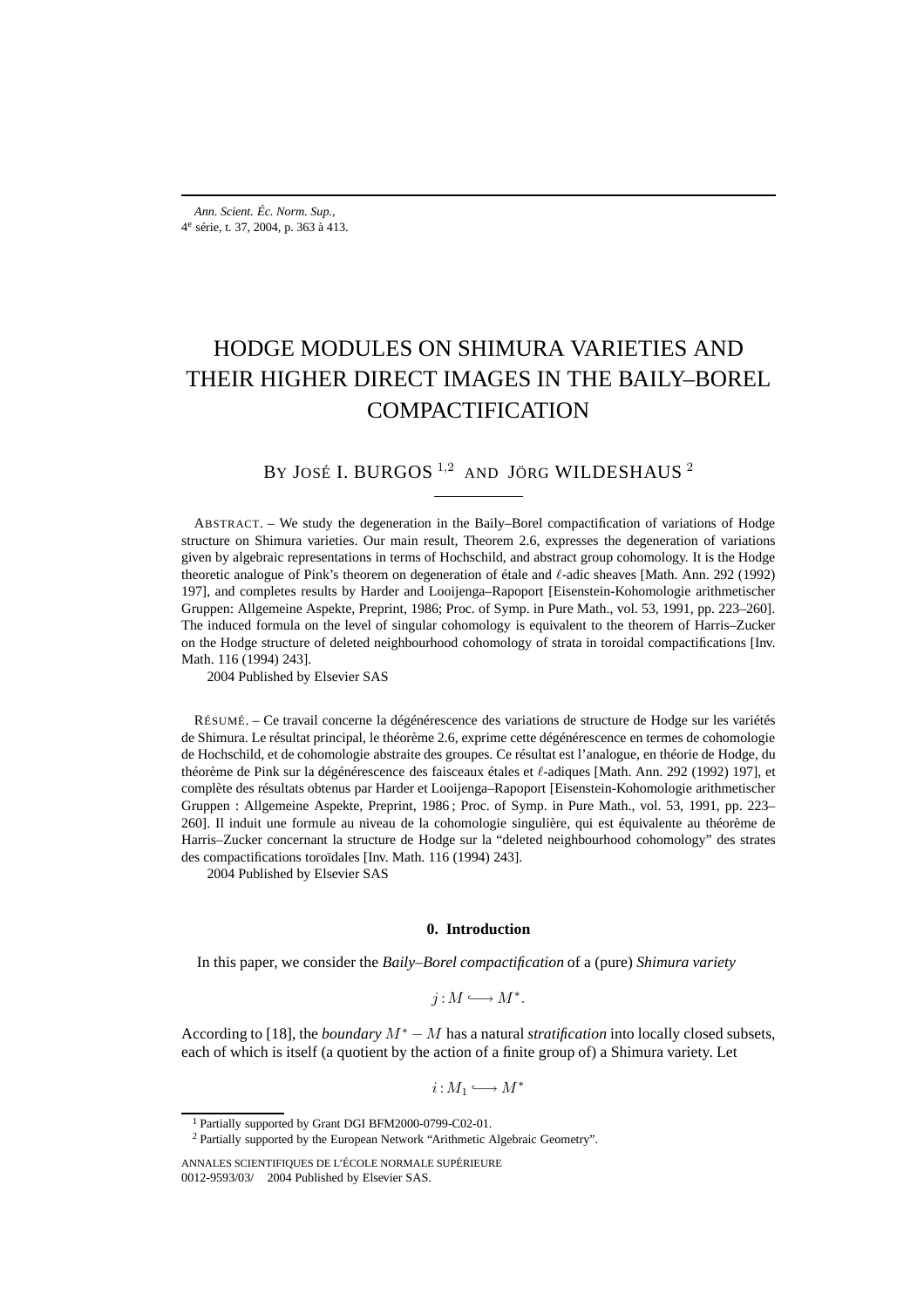be the inclusion of an individual such stratum. Saito's theory of *mixed algebraic Hodge modules* [21] comes equipped with the formalism of *Grothendieck's functors*. In particular, there is a functor

 $i^*j_*$ 

from the bounded derived category of Hodge modules on  $M$  to that of Hodge modules on  $M_1$ . We shall refer to this functor as the *degeneration of Hodge modules on* M *along the stratum* M1.

The objective of the present article is a formula for the effect of  $i^*j_*$  on those complexes of Hodge modules coming about via the *canonical construction*, denoted  $\mu$ : the Shimura variety  $M$ is associated to a reductive group G over  $\mathbb Q$ , and any complex of algebraic representations  $\mathbb V^{\bullet}$ of G gives rise to a complex of Hodge modules  $\mu(\mathbb{V}^{\bullet})$  on M. Let  $G_1$  be the group belonging to  $M_1$ ; it is the maximal reductive quotient of a certain subgroup  $P_1$  of  $G$ :

$$
W_1 \trianglelefteq P_1 \subset G
$$
  

$$
\downarrow
$$
  

$$
G_1
$$

 $(W_1)$  := the unipotent radical of  $P_1$ .) The topological inertia group of  $M_1$  in M is an extension of a certain arithmetic group  $\overline{H}_C$  by a lattice in  $W_1(\mathbb{Q})$ .

Our main result, Theorem 2.6, expresses i <sup>∗</sup>j<sup>∗</sup> ◦ µ as a composition of *Hochschild cohomology* of  $W_1$ , *abstract cohomology* of  $\overline{H}_C$ , and the canonical construction on  $M_1$ . It completes results of Harder and of Looijenga–Rapoport; in fact, the result on the level of local systems is proved in [12], while the result "modulo Hodge filtrations" is basically contained in [17]. Our result induces a comparison statement on the level of singular cohomology of  $M_1$ , which is equivalent to one of the main results of [13]. Theorem 2.6 is the analogue of the main result of [19], which identifies the degeneration of étale and  $\ell$ -adic sheaves. A reader wishing a concise overview of our results may want to consult the note [6] before starting to read the present article.

As far as the proof of our main result is concerned, our *geometric* approach is very close to the one employed in [19] and [13, Sections 4 and 5]: as there, we use a *toroidal compactification*, to reduce a difficult local calculation to an easier local calculation, together with a global calculation on the fibres of the projection from the toroidal compactification. By contrast, the *homological* aspects differ drastically from [19]. The reason for this lies in the behaviour of the formalism of Grothendieck's functors on the two sheaf categories with respect to the  $t$ -structures: roughly speaking, on the  $\ell$ -adic side, the functors on the level of derived categories are obtained by right derivation of (at worst) left exact functors. Since the same is true for group cohomology, the formalism of equivariant  $\ell$ -adic sheaves can be controlled via the standard techniques using injective resolutions [19, Section 1]. Due to the perverse nature of Hodge modules, there are no exactness properties for Grothendieck's functors associated to arbitrary morphisms. Even when half exactness is known (e.g., right exactness for the inverse image of a closed immersion, left exactness for the (shift by  $-d$  of the) direct image of a smooth morphism of constant relative dimension d), the corresponding functor on the level of derived categories is not a priori obtained by derivation. As a consequence, we found ourselves unable to establish the full formalism of Grothendieck's functors for equivariant Hodge modules, except for some almost obvious results when the action of the group is free (see Section 4). It turns out that these are sufficient for our purposes, once we observe that certain combinatorial aspects of the toroidal compactification can be translated into group cohomology.

Talking about group cohomology, we should mention that to find the correct conceptual context for the statement of Theorem 2.6 turned out to be a major challenge in itself: recall that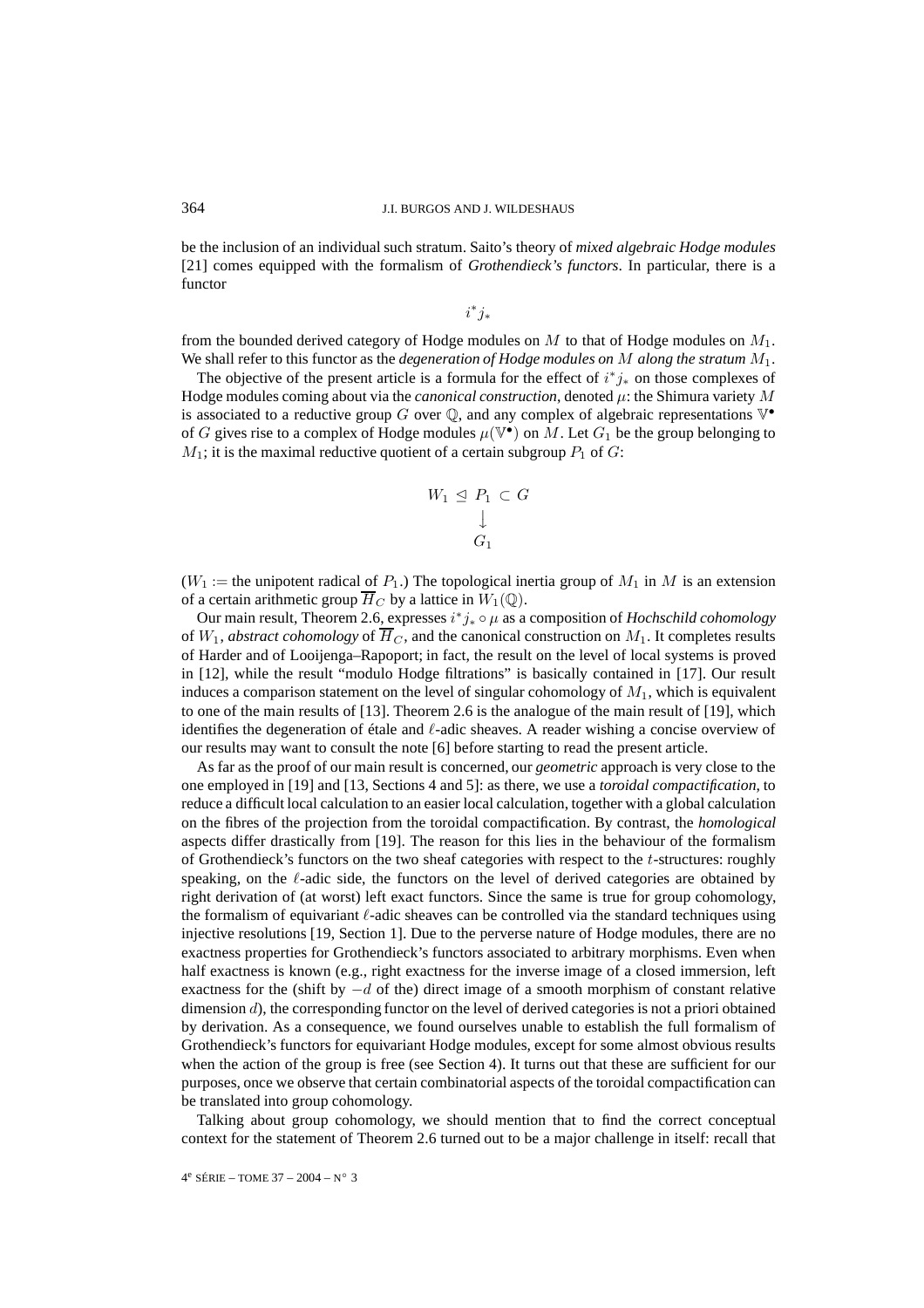we express  $i^*j_* \circ \mu$  as a composition of Hochschild cohomology, abstract group cohomology, and the canonical construction on  $M_1$ . Due to the nature of the canonical construction, it is necessary for abstract cohomology to map algebraic representations to algebraic representations. We found it most natural to develop a formalism of group cohomology "in Abelian categories", which on the one hand applies to a sufficiently general situation, and on the other hand is compatible with usual group cohomology "in the category of  $\mathbb Z$ -modules". This is the content of Section 3.

In [13], the authors study the *Hodge structure* on the boundary cohomology of the *Borel– Serre compactification* M. Their main result states that the *nerve spectral sequence* associated to the natural stratification of  $\overline{M}$  is a spectral sequence of mixed Hodge structures. Given the non-algebraic nature of M¯ and its strata, one of the achievements of loc. cit. is to *define* the Hodge structures in question. It turns out that the E1-terms are given by *deleted neighbourhood cohomology* of certain strata in the toroidal compactification. Its Hodge structure is identified in [13, Theorem (5.6.10)]. We are able to recover this latter result, for maximal parabolic subgroups  $(R = P)$  in the notation of [loc. cit.]), by applying singular cohomology to the comparison isomorphism of Theorem 2.6. Although Theorem 2.6 is not a formal consequence of the main results of [13], it is fair to say that an important part of the local information needed in our proof is already contained in loc. cit.; see also [14, 4.3], where some of the statements of [13, Section 5] are strengthened. Roughly speaking, the fundamental difference between the approach of loc. cit. and ours is the following: loc. cit. uses the explicit description of the objects in order to deduce a comparison result. We derive the comparison result from the abstract properties of the categories involved; this gives in particular an explicit description, which turns out to be compatible with that of [13,14].

Our article is structured as follows: we assemble the notations and results necessary for the statement of Theorem 2.6 in Sections 1 and 2. Sections 3–8 contain the material needed in its proof, which is given in Section 9. We refer to Overview 2.14 for a more detailed description. Let us note that because of the homological difficulties mentioned further above, one is forced to identify  $i^*j_* \circ \mu$  with the composition of a certain number of functors, each of which is simultaneously (1) relatively easy to handle, and (2) at least half exact. This explains the central role played by the *specialization functor* in the context of Hodge modules (see Section 7). It also explains the use of Čech coverings in the computation of the direct image associated to the projection from the toroidal to the Baily–Borel compactification (see Section 5).

**Notations and conventions.** All Shimura varieties are defined over the field of complex numbers C. Throughout the whole article, we make consistent use of the language and the main results of [18]. Algebraic representations of an algebraic group are finite dimensional by definition. If a group G acts on X, then we write  $Cent_G X$  for the kernel of the action. If Y is a sub-object of X, then  $\text{Stab}_G Y$  denotes the subgroup of G stabilizing Y. Finally, the ring of finite adèles over  $\mathbb Q$  is denoted by  $\mathbb A_f$ .

#### **1. Strata in the Baily–Borel compactification**

This section is intended for reference. We recall and prove what is stated in [19, (3.7)], but using group actions from the left (as in [18, 6.3]). This can be seen as an adelic version of the description of these actions contained in [17, (6.1)–(6.2)].

Let  $(G, \mathfrak{H})$  be *mixed Shimura data* [18, Definition 2.1]. The *Shimura varieties* associated to  $(G, \mathfrak{H})$  are indexed by the open compact subgroups of  $G(\mathbb{A}_f)$ . If K is one such, then the analytic space of  $\mathbb C$ -valued points of the corresponding variety  $M^K := M^K(G, \mathfrak{H})$  is given as )–(6.2)].<br>tion 2.1]. The *Si*<br>ss of  $G(\mathbb{A}_f)$ . If *K*<br>iety  $M^K := M^I$ <br> $\mathfrak{H} \times G(\mathbb{A}_f)/K$ )

$$
M^K(\mathbb{C}) := G(\mathbb{Q}) \setminus (\mathfrak{H} \times G(\mathbb{A}_f)/K).
$$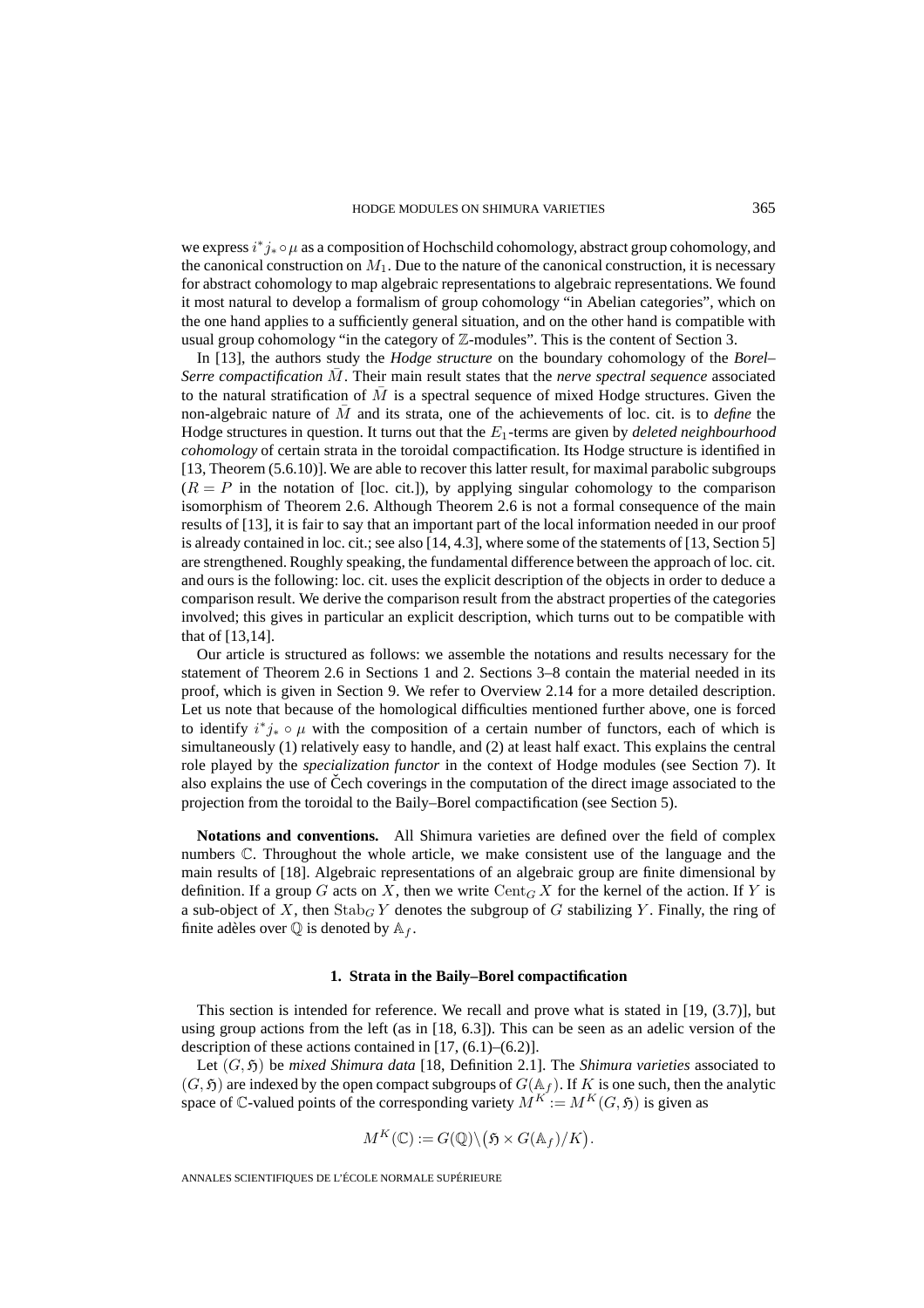We assume that G is reductive, and hence that  $(G, \mathfrak{H})$  is *pure* in the sense of [18]. In order to describe the *Baily–Borel compactification*  $(M^K)^*$  of  $M^K$  [2,1], recall that for any *admissible parabolic subgroup* Q of G [18, Definition 4.5], there is associated a canonical normal subgroup  $P_1$  of Q [18, 4.7]. There is a finite collection of *rational boundary components*  $(P_1, \mathfrak{X}_1)$ associated to  $P_1$ , and indexed by the  $P_1(\mathbb{R})$ -orbits in  $\pi_0(\mathfrak{H})$  [18, 4.11]. The  $(P_1, \mathfrak{X}_1)$  are themselves mixed Shimura data. Denote by W<sub>1</sub> the unipotent radical of  $P_1$ , and by  $(G_1, \mathfrak{H}_1)$  the unipotent radical of  $P_1$ , and by  $(G_1, \mathfrak{H}_1)$  the quotient of  $(P_1, \mathfrak{X}_1)$  by  $W_1$  [18, Proposition 2.9]. F the quotient of  $(P_1, \mathfrak{X}_1)$  by  $W_1$  [18, Proposition 2.9]. From the proof of [18, Lemma 4.8], it follows that  $W_1$  equals the unipotent radical of  $Q$ .

One defines

$$
\mathfrak{H}^*:=\coprod_{(P_1,\mathfrak{X}_1)}\mathfrak{H}_1,
$$

where the disjoint union is extended over all rational boundary components  $(P_1, \mathfrak{X}_1)$ . This set comes equipped with the *Satake topology* (see [1, p. 257], or [18, 6.2]), as well as a natural action of the group  $G(\mathbb{Q})$  (see [18, 4.16]). One defines d boundary comp<br>57], or [18, 6.2]),<br> $5^* \times G(\mathbb{A}_f)/K$ 

$$
M^K(G,\mathfrak{H})^*(\mathbb{C}):=G(\mathbb{Q})\backslash (\mathfrak{H}^*\times G(\mathbb{A}_f)/K).
$$

This object is endowed with the quotient topology. By [2, 10.4, 10.11] (whose proof works equally well in the more general context considered by Pink; see [18, 8.2]), it can be canonically identified with the space of C-valued points of a normal projective complex variety  $(M^K)^* = M^K(G, \mathfrak{H})^*$ , containing  $M^K$  as a Zariski-open dense subset. The stratification of  $\mathfrak{H}^*$ induces a stratification of  $(M^K)^*$ . Let us explicitly describe this stratification: fix an admissible parabolic subgroup Q of G, and let  $(P_1, \mathfrak{X}_1)$ ,  $W_1$ , and

$$
\pi: (P_1, \mathfrak{X}_1) \longrightarrow (G_1, \mathfrak{H}_1) = (P_1, \mathfrak{X}_1) / W_1
$$

as above. Fix an open compact subgroup  $K \subset G(\mathbb{A}_f)$ , and an element  $g \in G(\mathbb{A}_f)$ . Define  $K' := g \cdot K \cdot g^{-1}$ , and  $K_1 := P_1(\mathbb{A}_f) \cap K'$ . We have the following natural morphisms (cmp.  $[19, (3.7.1)]$ :

$$
M^{\pi(K_1)}(G_1, \mathfrak{H}_1)(\mathbb{C})
$$
\n
$$
\parallel
$$
\n
$$
G_1(\mathbb{Q})\setminus(\mathfrak{H}_1 \times G_1(\mathbb{A}_f)/\pi(K_1)) \qquad [(x, \pi(p_1))]
$$
\n
$$
\uparrow \qquad \qquad [\mathfrak{H}_1(\mathbb{Q})\setminus(\mathfrak{H}_1 \times P_1(\mathbb{A}_f)/K_1) \qquad [(x, p_1)]
$$
\n
$$
G(\mathbb{Q})\setminus(\mathfrak{H}^* \times G(\mathbb{A}_f)/K) \qquad [\mathfrak{H}, \mathfrak{H}]\n\\ \parallel
$$
\n
$$
M^K(G, \mathfrak{H})^*(\mathbb{C})
$$

The map  $[(x, p_1)] \mapsto [(x, \pi(p_1))]$  is an isomorphism of complex spaces. The composition of these morphisms comes from a unique morphism of algebraic varieties

$$
i = i_{G_1, K, g} : M^{\pi(K_1)} := M^{\pi(K_1)}(G_1, \mathfrak{H}_1) \longrightarrow (M^K)^*
$$

([23, Proposition 15], applied to the Baily–Borel compactification of  $M^{\pi(K_1)}$ ; see [18, 7.6]). Define the following groups (cmp. [19, (3.7.4)], where the same notations are used for the groups corresponding to the actions from the right):

4<sup>e</sup> SÉRIE – TOME 37 – 2004 – N° 3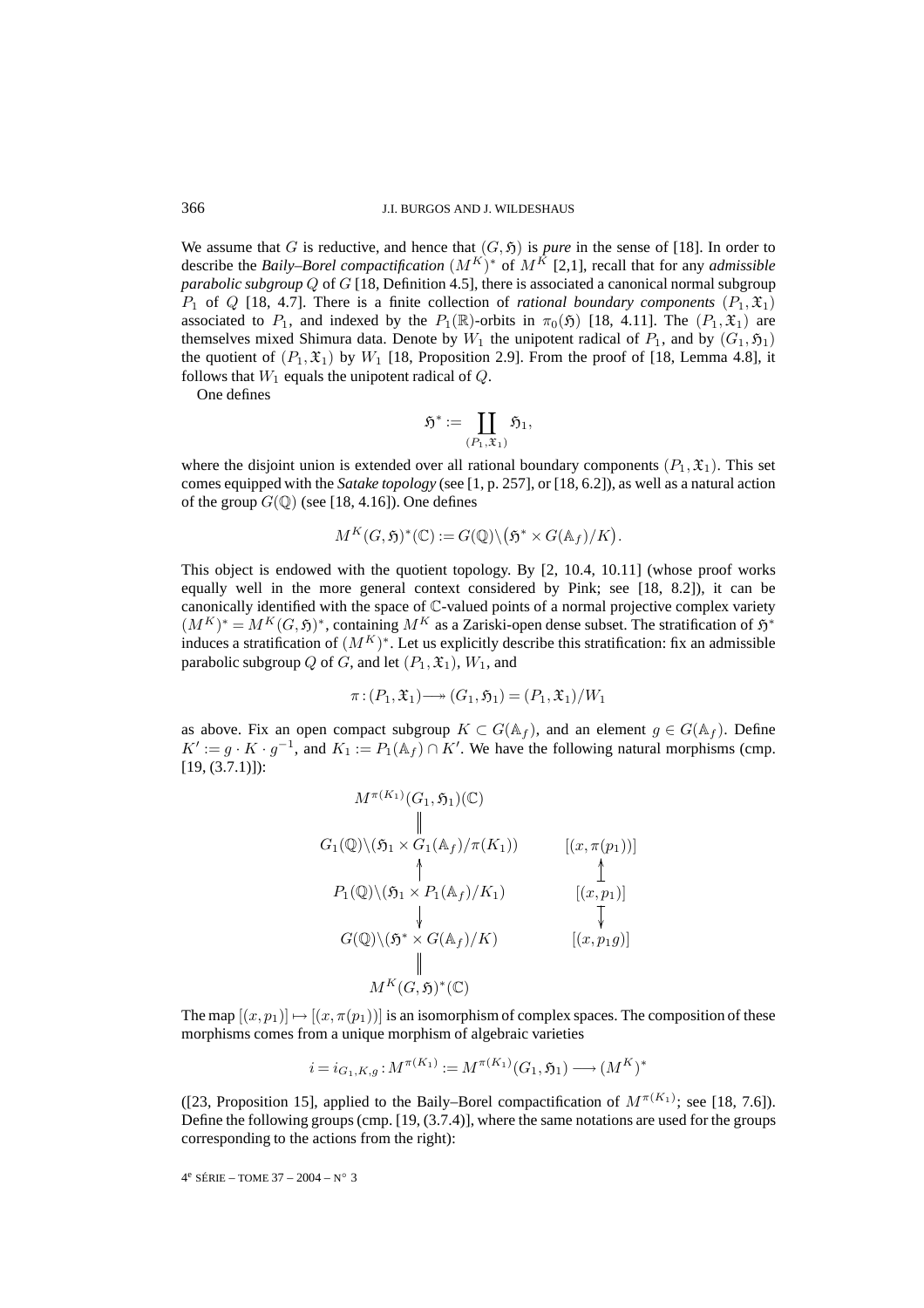$$
H_Q := \operatorname{Stab}_{Q(\mathbb{Q})}(\mathfrak{H}_1) \cap P_1(\mathbb{A}_f) \cdot K',
$$
  

$$
H_C := \operatorname{Cent}_{Q(\mathbb{Q})}(\mathfrak{H}_1) \cap W_1(\mathbb{A}_f) \cdot K';
$$

note that these are indeed groups since Q normalizes  $P_1$  and  $W_1$ . The group  $H_Q$  acts by analytic automorphisms on  $\mathfrak{H}_1 \times P_1(\mathbb{A}_f)/K_1$  (see Lemma 1.4 below for an explicit description of this action). Hence the group  $\Delta_1 := H_Q/P_1(\mathbb{Q})$  acts naturally on

$$
M^{\pi(K_1)}(\mathbb{C}) = P_1(\mathbb{Q}) \setminus (\mathfrak{H}_1 \times P_1(\mathbb{A}_f)/K_1).
$$

This action is one by algebraic automorphisms [18, Proposition 9.24]. By [18, 6.3] (see also Proposition 1.1 below), it factors through a finite quotient of  $\Delta_1$ , which we shall denote by  $\Delta$ . The quotient by this action is precisely the image of  $i$ :



By abuse of notation, we denote by the same letter i the inclusion of  $M_1^K$  into  $(M^K)^*$ . We need to identify the group  $\Delta$ , and the nature of its action on  $M^{\pi(K_1)}$ . Let us introduce the following condition on  $(G, \mathfrak{H})$ :

(+) The neutral connected component  $Z(G)^0$  of the center  $Z(G)$  of G is, up to isogeny, a direct product of a  $\mathbb Q$ -split torus with a torus T of compact type (i.e.,  $T(\mathbb R)$  is compact) defined over Q.

The proof of [18, Corollary 4.10] shows that  $(G_1, \mathfrak{H}_1)$  satisfies  $(+)$  if  $(G, \mathfrak{H})$  does.

PROPOSITION 1.1. – (a) *The subgroup*  $P_1(\mathbb{Q})H_C$  *of*  $H_Q$  *is of finite index.* 

(b) The group  $H_C/W_1(\mathbb{Q})$  centralizes  $G_1$ , and  $H_C$  is the kernel of the action of  $H_O$  on  $\mathfrak{H}_1 \times G_1(\mathbb{A}_f)/\pi(K_1)$ . The group  $P_1(\mathbb{Q})H_C$  acts trivially on  $M^{\pi(K_1)}$ .

(c) Assume that  $(G, \mathfrak{H})$  *satisfies*  $(+)$ *, and that* K *is* neat (*see e.g.* [18, 0.6]). Then we have an *equality*

$$
P_1(\mathbb{Q}) \cap H_C = W_1(\mathbb{Q})
$$

*of subgroups of*  $H_Q$ .

(d) *Under the hypotheses of* (c), the action of the finite group  $H_Q/P_1(\mathbb{Q})H_C$  on  $M^{\pi(K_1)}$  is *free. In particular, we have*  $\Delta = H_Q/P_1(\mathbb{Q})H_C$ *.* 

For the proof of this result, we shall need three lemmata. By slight abuse of notation, we denote by the letter  $\pi$  the projection  $Q \rightarrow Q/W_1$  as well:

$$
\begin{array}{ccc}\nP_1 \longrightarrow Q \\
\pi \downarrow & & \downarrow \pi \\
G_1 \longrightarrow Q/W_1\n\end{array}
$$

Note that since  $Q/W_1$  is reductive, it is possible to choose a complement of  $G_1$  in  $Q/W_1$ , i.e., a normal connected reductive subgroup  $G_2$  of  $Q/W_1$  such that

$$
Q/W_1 = G_1 \cdot G_2,
$$

and such that the intersection  $G_1 \cap G_2$  is finite. Let us mention that in the literature, the groups  $G_1$  and  $G_2$  are sometimes called  $G_h$  and  $G_\ell$ , respectively.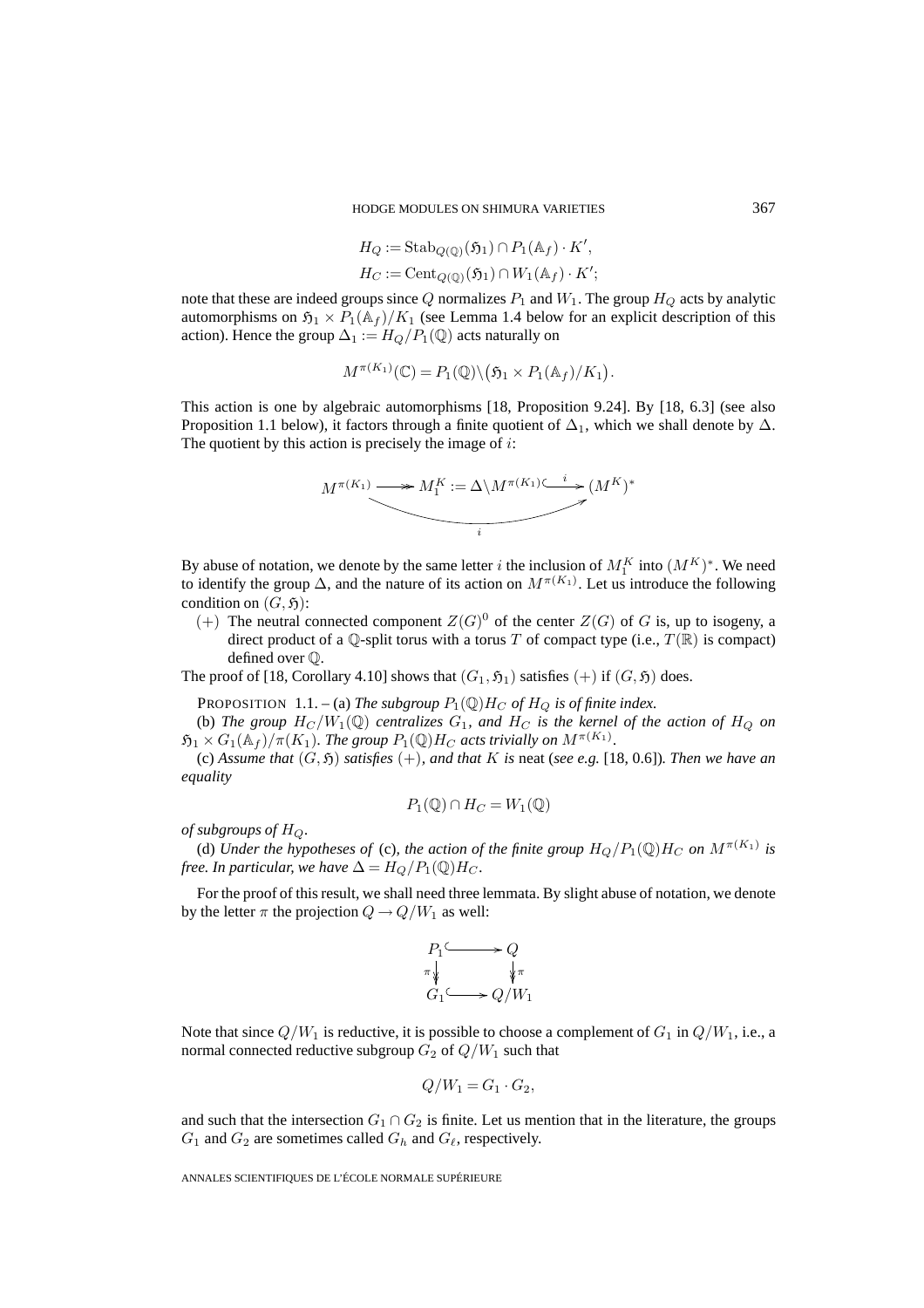LEMMA 1.2. – Let  $\gamma \in \text{Cent}_{O(\mathbb{O})}(\mathfrak{H}_1)$ *. Then*  $\pi(\gamma) \in Q/W_1$  *centralizes*  $G_1$ *.* 

*Proof.* – For any  $g_1 \in G_1(\mathbb{Q})$ , the element  $g_1 \pi(\gamma) g_1^{-1}$  centralizes  $\mathfrak{H}_1$ . It follows that  $\pi(\gamma)$ centralizes the normal subgroup of  $G_1$  generated by the images of the morphisms

$$
h_x: \mathbb{S} \longrightarrow G_{1,\mathbb{R}}, \quad x \in \mathfrak{H}_1.
$$

But by definition of  $P_1$  (see [18, 4.7]), this subgroup is  $G_1$  itself.  $\Box$ 

LEMMA 1.3. – Let  $(G', \mathfrak{H}')$  be Shimura data satisfying condition  $(+)$ , and  $\Gamma \subset G'(\mathbb{Q})$  an *arithmetic subgroup* (*see e.g.* [18, 0.5]). Then  $\Gamma$  acts properly discontinuously on  $\mathfrak{H}'$ . In *particular, the stabilizers of the action of* Γ *are finite.*

*Proof.* – We cannot quote [18, Proposition 3.3] directly because loc. cit. uses a more general notion of properly discontinuous actions (see [18, 0.4]). However, the proof of [18, Proposition 3.3] shows that the action of  $\Gamma$  is properly discontinuous in the usual sense if condition  $(+)$  is satisfied. We refer to [28, Proposition 1.2 b)] for the details.

Let us identify explicitly the action of  $H_Q$  on  $\mathfrak{H}_1 \times P_1(\mathbb{A}_f)/K_1$ :

LEMMA 1.4. – *Let*  $x \in \mathfrak{H}_1$ ,  $p_1 \in P_1(\mathbb{A}_f)$ , and  $\gamma \in H_Q \subset \text{Stab}_{Q(\mathbb{O})}(\mathfrak{H}_1)$ *. Write* 

$$
\gamma = p_2 k,
$$

 $$ 

$$
p_3 := \gamma p_1 \gamma^{-1} \in P_1(\mathbb{A}_f).
$$

*We then have*

$$
p_3 := \gamma p_1 \gamma^{-1} \in P_1(\mathbb{A}_f).
$$
  

$$
\gamma \cdot (x, [p_1]) = (\gamma(x), [p_3 p_2]) = (\gamma(x), [\gamma p_1 k^{-1}])
$$

*in*  $\mathfrak{H}_1 \times P_1(\mathbb{A}_f)/K_1$ .

We leave the proof of this result to the reader.

*Proof of Proposition 1.1.* – As for (a), observe that by Lemma 1.2, the images of both  $H_C$  and  $H_Q$  in  $Q/P_1(\mathbb{Q})$  are arithmetic subgroups. Part (b) results directly from Lemmata 1.2 and 1.4. Let us turn to (c). By Lemma 1.2, the image of the group  $P_1(\mathbb{Q}) \cap H_C$  under  $\pi$  is an arithmetic subgroup of the center of  $G_1$ . It is neat because K is. Because of  $(+)$ , it must be trivial. It remains to show (d). Fix  $x \in \mathfrak{H}_1$ ,  $p_1 \in P_1(\mathbb{A}_f)$ , and  $\gamma \in H_Q$  as well as  $k \in K'$  as in Lemma 1.4. Suppose that  $\begin{aligned} \n\begin{bmatrix} 6 \\ \n\end{bmatrix} \\
\begin{bmatrix} 1 & 1 \\ \n\end{bmatrix} \\
I_Q & \n\end{aligned} = \n\begin{bmatrix} 1 & 1 \\ 0 & \n\end{bmatrix}$ 

$$
\gamma \cdot [(x, p_1)] = [(x, p_1)]
$$

in  $M^{\pi(K_1)}(\mathbb{C})$ . There is thus an element  $\gamma'$  of  $P_1(\mathbb{Q})$ , such that

$$
\gamma \cdot (x, [p_1]) = \gamma' \cdot (x, [p_1])
$$

in  $\mathfrak{H}_1 \times P_1(\mathbb{A}_f)/K_1$ . In other words, we can find  $k_1 \in K_1$  such that

(1)  $\gamma'(x) = \gamma(x)$ , i.e.,  $\gamma'' := \gamma^{-1}\gamma' \in Q(\mathbb{Q})$  stabilizes x.

(2)  $\gamma' p_1 = \gamma p_1 k^{-1} k_1$ . We thus have  $\gamma'' \in p_1 K' p_1^{-1}$ , which is a neat subgroup of  $G(\mathbb{A}_f)$ . Choose a complement  $G_2$  of  $G_1$  in  $Q/W_1$ . The groups  $G_1$  and  $G_2$  centralize each other. Denote by  $\Pi(\gamma'')$  the image of  $\gamma''$  in  $Q/G_2$ . We identify this group with  $G_1/G_1 \cap G_2$ . Because of (1),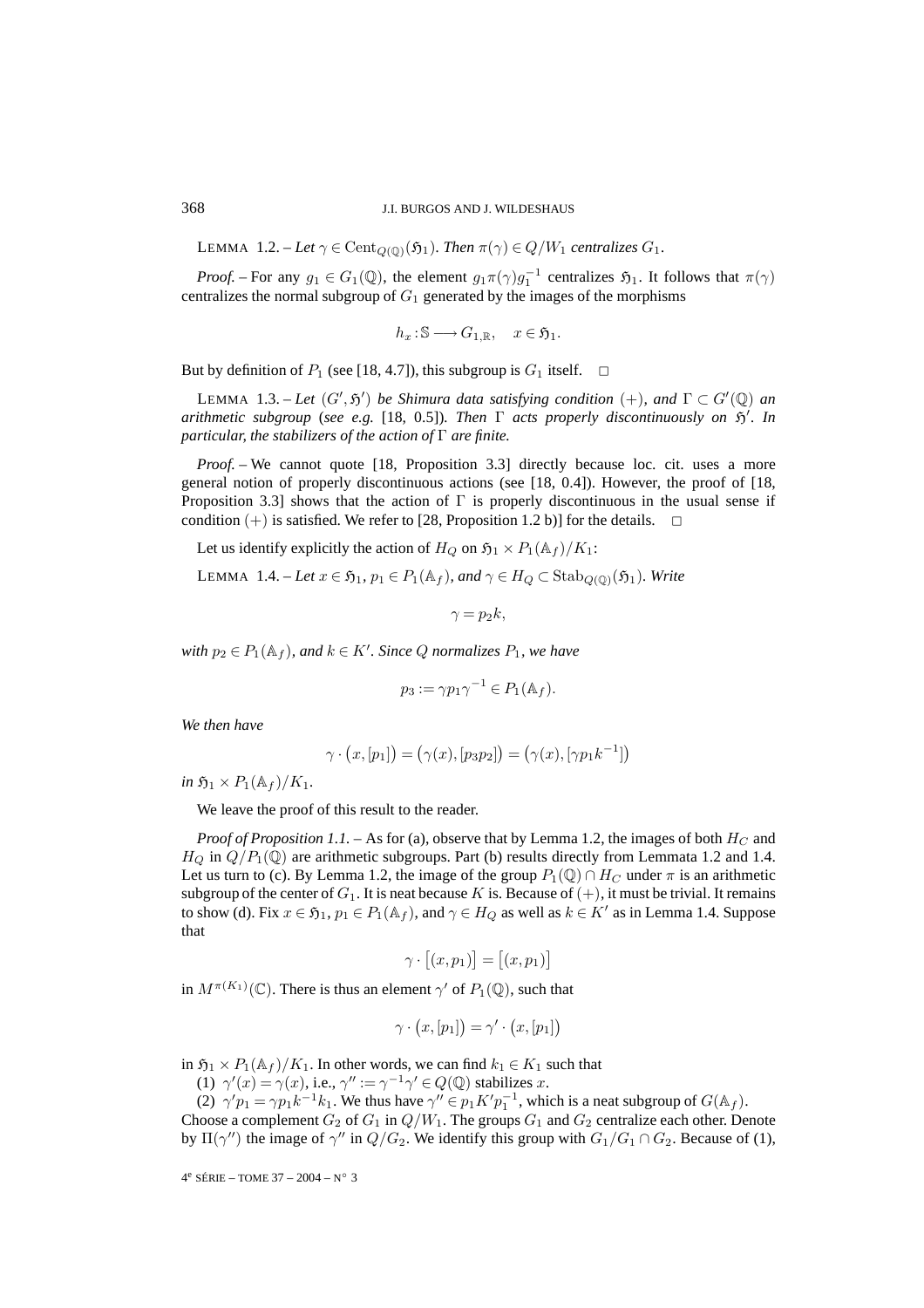the element  $\Pi(\gamma'')$  stabilizes a point in the space  $\mathfrak{H}_1/G_1\cap G_2$  belonging to the quotient Shimura data

$$
(Q/G_2, \mathfrak{H}_1/G_1 \cap G_2) := (G_1, \mathfrak{H}_1)/G_1 \cap G_2.
$$

By Lemma 1.3, the element  $\Pi(\gamma'')$  is of finite order. Because of (2), it must be trivial. We conclude:

(3)  $\pi(\gamma'')$  centralizes  $G_1$ . Hence  $p_1k^{-1}k_1 = \gamma''p_1 = p_1\gamma'' \mod W_1(\mathbb{A}_f)$ , and we get:

(4)  $\gamma''$  lies in  $W_1(\mathbb{A}_f) \cdot K'$ .

Since  $G_1(\mathbb{R})$  acts transitively on  $\mathfrak{H}_1$ , (1) and (3) imply that  $\gamma''$  acts trivially on  $\mathfrak{H}_1$ . Because of (4), we then have  $\gamma'' \in H_C$ , hence

$$
\gamma = \gamma'(\gamma'')^{-1} \in P_1(\mathbb{Q})H_C,
$$

as claimed.  $\square$ 

For future reference, we note:

COROLLARY 1.5. – *Assume that*  $(G, \mathfrak{H})$  *satisfies*  $(+)$ *, and that* K *is neat. Then the kernel of the projection*  $\Delta_1 \rightarrow \Delta$  *is canonically isomorphic to*  $\pi(H_C)$ *.* 

*Proof.* – This follows immediately from Proposition 1.1(c).  $\Box$ 

#### **2. Statement of the main result**

Let  $(M^K)^* = M^K(G, \mathfrak{H})^*$  be the Baily–Borel compactification of a Shimura variety  $M^K = M^K(G, \mathfrak{H})$ , and  $M^K_1 = \Delta \setminus M^{\pi(K_1)} = \Delta \setminus M^{\pi(K_1)}(G_1, \mathfrak{H}_1)$  a boundary stratum. Consider the situation

$$
M^K \stackrel{j}{\longrightarrow} (M^K)^* \stackrel{i}{\longleftarrow} M^K_1.
$$

Saito's formalism [21] gives a functor i <sup>∗</sup>j<sup>∗</sup> between the bounded derived categories of *algebraic mixed Hodge modules* on  $M^K$  and on  $M_1^K$  respectively. Our main result (Theorem 2.6) gives a formula for the restriction of  $i^*j_*$  onto the image of the natural functor  $\mu_K$  associating to an algebraic representation of G a variation of Hodge structure on  $M<sup>K</sup>$ . Its proof, which will rely on the material developed in the next six sections, will be given in Section 9. In the present section, we shall restrict ourselves to a concise presentation of the ingredients necessary for the formulation of Theorem 2.6 (2.1–2.5), and we shall state the main corollaries (2.7–2.12). Let us mention that part of these results are already contained in the work of Harder, Looijenga and Rapoport, and Harris and Zucker [12,17,13] (see Remark 2.13). 2.6–2.12 are the Hodge theoretic analogues of results obtained by Pink in the  $\ell$ -adic context [19].

Fix pure Shimura data  $(G, \mathfrak{H})$  satisfying the hypothesis  $(+)$ , and an open compact neat subgroup K of  $G(\mathbb{A}_f)$ . Let F be a subfield of R. By definition of Shimura data, there is a tensor functor associating to an algebraic F-representation V of G a variation of Hodge structure  $\mu(\mathbb{V})$ on 5 [18, 1.18]. It descends to a variation  $\mu_K(\mathbb{V})$  on  $M^K(\mathbb{C})$ . We refer to the tensor functor  $\mu_K$ as the *canonical construction* of variations of Hodge structure from representations of G. Since the weight cocharacter associated to  $(G, \mathfrak{H})$  is central [18, Definition 2.1(iii)],  $\mu_K(\mathbb{V})$  is the direct sum of its weight graded objects. By Schmid's Nilpotent Orbit Theorem [22, Theorem (4.9)], the image of  $\mu_K$  is contained in the category  $\textbf{Var}_F M^K$  of *admissible* variations, and hence [21, Theorem 3.27], in the category  $\widetilde{\textbf{MHM}_{F}} M^{K}$  of algebraic mixed Hodge modules. Since the functor  $\mu_K$  is exact, it descends to the level of derived categories:

$$
\mu_K: D^b(\mathbf{Rep}_F\,G) \longrightarrow D^b(\mathbf{MHM}_F\,M^K).
$$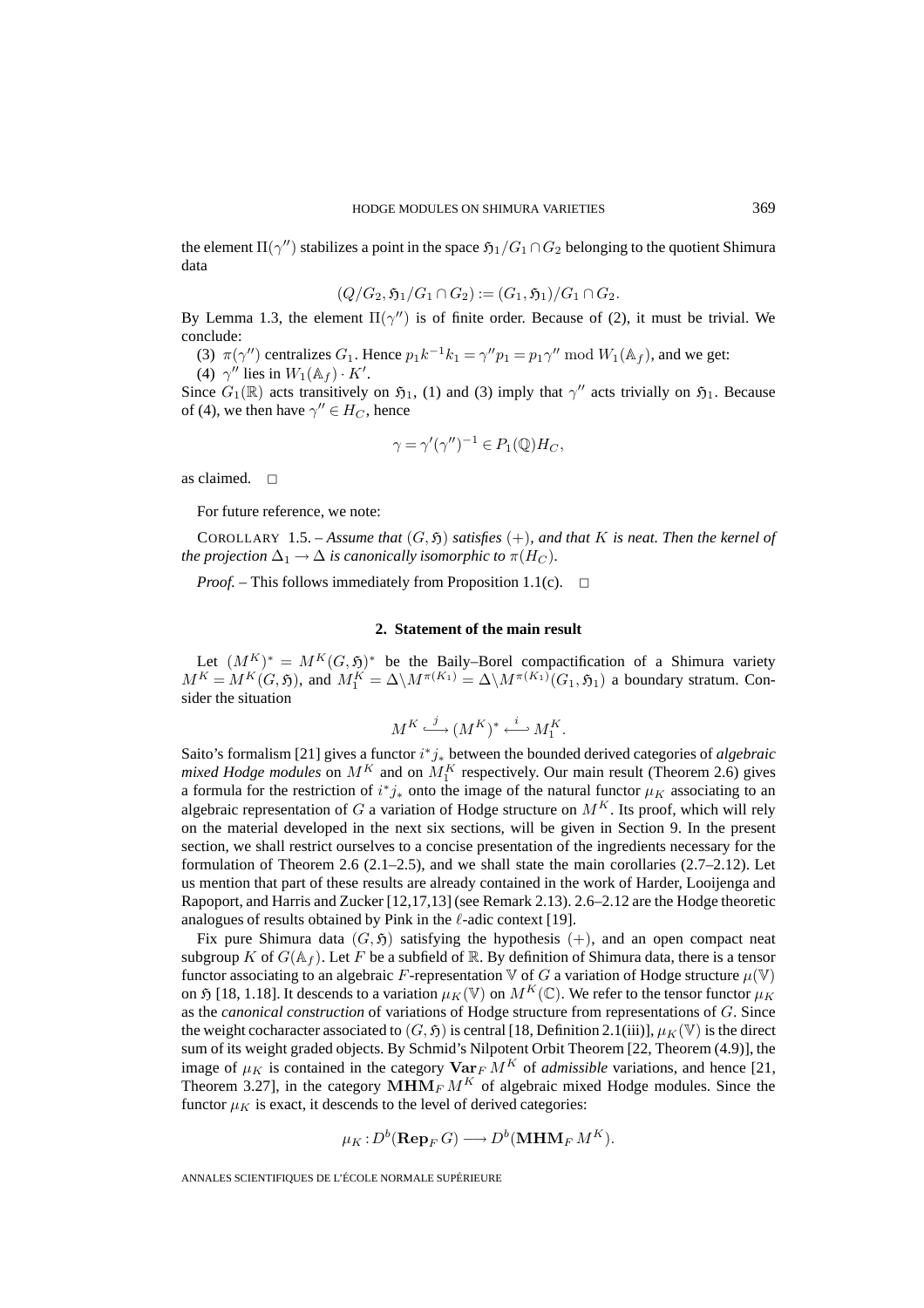In order to state the main result, fix a rational boundary component  $(P_1, \mathfrak{X}_1)$  of  $(G, \mathfrak{H})$ , and an element  $g \in G(\mathbb{A}_f)$ . We shall use the notation of Proposition 1.1. In particular, we have the following diagram of algebraic groups:



By Proposition 1.1(c), we have a Cartesian diagram of subgroups of  $Q(\mathbb{Q})$ , all of which are normal in  $H_Q$ :



Writing  $\overline{H}_Q$  for  $\pi(H_Q)$ , and  $\overline{H}_C$  for  $\pi(H_C)$ , we thus have

$$
G_1(\mathbb{Q}) \cap \overline{H}_C = \{1\}.
$$

DEFINITION 2.1. – (a) The category  $(\mathbf{Rep}_F G_1, \overline{H}_Q)$  consists of pairs

 $(\mathbb{V}_1, (\rho_\gamma)_{\gamma \in \overline{H}_Q}),$ 

where  $\mathbb{V}_1 \in \mathbf{Rep}_F G_1$ , and  $(\rho_\gamma)_{\gamma \in \overline{H}_O}$  is a family of isomorphisms

$$
\rho_{\gamma}: (\text{int } \gamma)^* \mathbb{V}_1 \xrightarrow{\sim} \mathbb{V}_1
$$

in **Rep**<sub>F</sub>  $G_1$  (int  $\gamma$  := conjugation by  $\gamma$  on  $G_1$ ) such that the following hold:

(i)  $\rho_{\gamma}$  is given by  $v \mapsto \gamma^{-1}(v)$  if  $\gamma \in G_1(\mathbb{Q})$ ,<br>ii) the sequels condition holds

(ii) the cocycle condition holds.

Morphisms in  $(\mathbf{Rep}_F G_1, \overline{H}_Q)$  are defined in the obvious way.

(b) The category  $(\mathbf{Rep}_F G_1, \overline{H}_Q / \overline{H}_C)$  is defined as the full sub-category of  $(\mathbf{Rep}_F G_1, \overline{H}_Q)$ consisting of objects

$$
(\mathbb{V}_1, (\rho_\gamma)_{\gamma \in \overline{H}_Q})
$$

for which  $\rho_{\gamma}$  is the identity whenever  $\gamma$  lies in  $\overline{H}_C$ .

We also define variants of the above on the level of pro-categories, i.e., categories  $(\text{Pro}(\mathbf{Rep}_F G_1), \overline{H}_Q)$  and  $(\text{Pro}(\mathbf{Rep}_F G_1), \overline{H}_Q/\overline{H}_C)$ . Note that by Proposition 1.1(b), we have  $(int \gamma)^* \mathbb{V}_1 = \mathbb{V}_1$  for any  $\mathbb{V}_1 \in \text{Pro}(\mathbf{Rep}_F G_1)$  and  $\gamma \in \overline{H}_C$ .

The functor  $\mu_{\pi(K_1)}$  extends to give an exact tensor functor from the category ( $\mathbf{Rep}_F G_1$ ,  $\overline{H}_Q/\overline{H}_C$ ) to the category of objects of  $\text{Var}_F M^{\pi(K_1)}$  with an action of the finite group  $\Delta = \overline{H}_Q/G_1(\mathbb{Q})\overline{H}_C$ . From Proposition 1.1(d), we get a canonical equivalence of this category and  $\operatorname{\mathbf{Var}}_F M^K_1$ . Altogether, we have defined a tensor functor

$$
(\operatorname{\mathbf{Rep}}\nolimits_F G_1,\overline{H}_Q/\,\overline{H}_C)\longrightarrow \operatorname{\mathbf{Var}}\nolimits_F M^K_1\subset \operatorname{\mathbf{MHM}}\nolimits_F M^K_1,
$$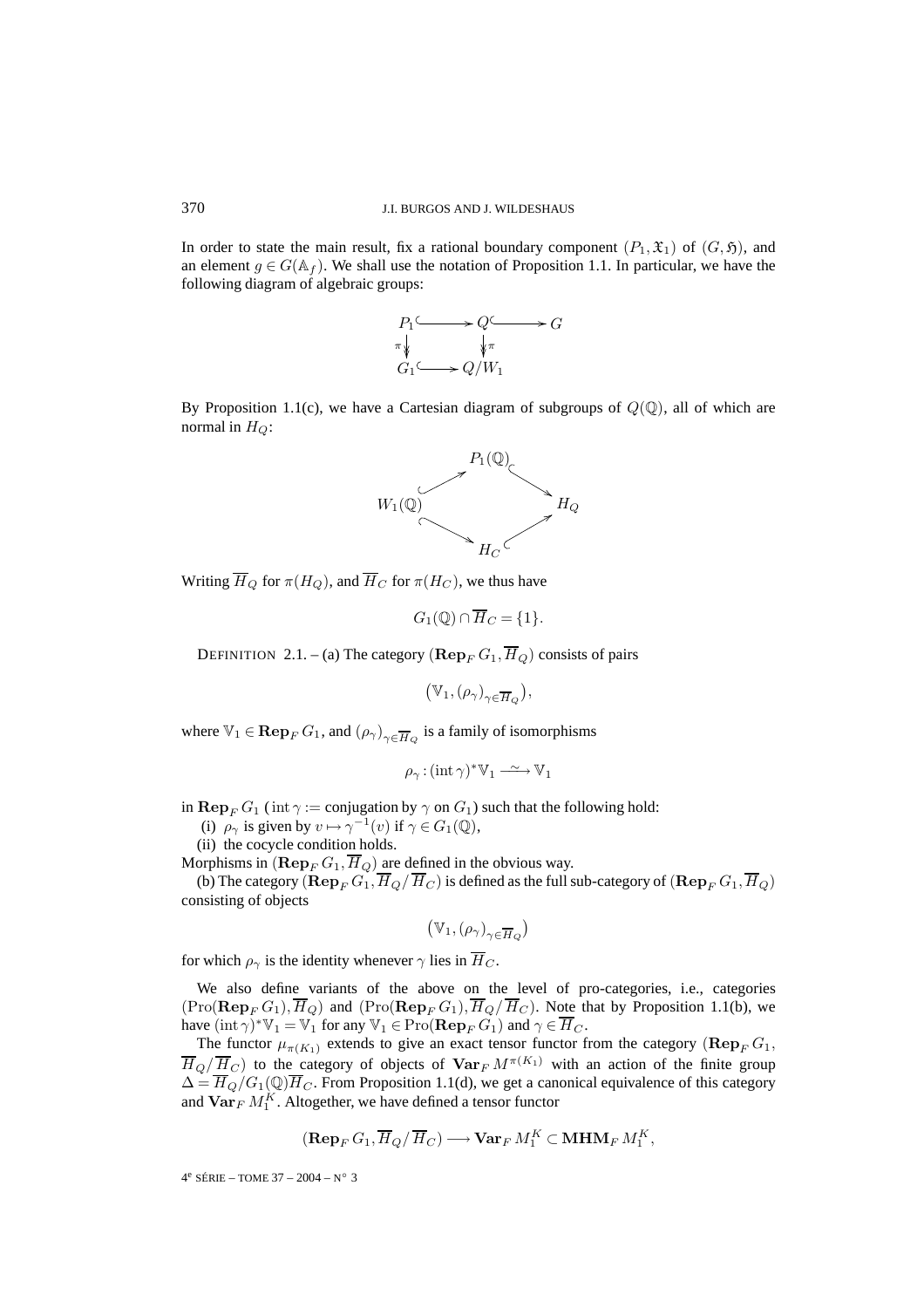equally referred to as  $\mu_{\pi(K_1)}$ . It is exact, and hence defines

$$
\mu_{\pi(K_1)}: D^b(\mathbf{Rep}_F G_1, \overline{H}_Q / \overline{H}_C) \longrightarrow D^b(\mathbf{MHM}_F M_1^K).
$$

DEFINITION 2.2. – Denote by

$$
\Gamma(\,\overline{\!H}_C,\bullet)\!:\!(\mathop{\mathrm{\bf Rep}}\nolimits_F G_1,\overline{\!H}_Q)\longrightarrow(\mathop{\mathrm{\bf Rep}}\nolimits_F G_1,\overline{\!H}_Q/\,\overline{\!H}_C)
$$

the left exact functor associating to  $\mathbb{V}_1 = (\mathbb{V}_1, (\rho_\gamma)_\gamma)$  the largest sub-object  $\mathbb{V}'_1$  on which the  $\rho_\gamma$ act as the identity whenever  $\gamma \in \overline{H}_C$ .

Instead of  $\Gamma(\overline{H}_C,(\mathbb{V}_1,(\rho_\gamma)_\gamma))$ , we shall often write  $(\mathbb{V}_1,(\rho_\gamma)_\gamma)^{\overline{H}_C}$ , or simply  $\mathbb{V}_1^{H_C}$ . Note that  $\Gamma(\overline{H}_C, \bullet)$  extends to a functor  $\frac{1}{2}$  ofter<br>→ (

$$
(\operatorname{Pro}(\operatorname{\mathbf{Rep}}_F G_1), \overline{H}_Q) \longrightarrow (\operatorname{Pro}(\operatorname{\mathbf{Rep}}_F G_1), \overline{H}_Q / \overline{H}_C).
$$

This functor will be studied in Section 3; for the time being, let us accept that the total right derived functor of  $\Gamma(\overline{H}_C, \bullet)$  exists (Theorem 3.20(a)):  $(Pro(Rep_F G_1), H_Q) \longrightarrow (Pro(Rep_F)$ <br>ctor will be studied in Section 3; for the time be<br>functor of  $\Gamma(\overline{H}_C, \bullet)$  exists (Theorem 3.20(a)):<br> $R\Gamma(\overline{H}_C, \bullet) : D^+(\text{Pro}(\textbf{Rep}_F G_1), \overline{H}_Q) \longrightarrow D^+(\bullet)$ 

$$
R\Gamma(\overline{H}_C,\bullet): D^+\big(\text{Pro}(\mathbf{Rep}_F G_1),\overline{H}_Q\big) \longrightarrow D^+\big(\text{Pro}(\mathbf{Rep}_F G_1),\overline{H}_Q/\overline{H}_C\big),
$$

and that it respects the sub-categories  $D^b(\mathbf{Rep}_F G_1, ?)$  (Theorem 3.20(b)):

$$
R\Gamma(\overline{H}_C,\bullet): D^b(\mathbf{Rep}_F G_1, \overline{H}_Q) \longrightarrow D^b(\mathbf{Rep}_F G_1, \overline{H}_Q/\overline{H}_C).
$$

The cohomology functors associated to  $R\Gamma(\overline{H}_C, \bullet)$  will be referred to by  $H^p(\overline{H}_C, \bullet)$ , for  $p \in \mathbb{Z}$ . Let us assemble the properties of these functors necessary for the understanding of our main result. For their proof, we refer to Section 3.

PROPOSITION 2.3. – (a) *The vector space underlying*  $H^p(\overline{H}_C, \bullet)$  *is given by the cohomology of the abstract group*  $\overline{H}_C$ *. More precisely, there is a commutative diagram of functors* 

$$
D^b(\mathbf{Rep}_F G_1, \overline{H}_Q) \longrightarrow D^+(\mathbf{Rep}_F \overline{H}_Q)
$$
  

$$
R\Gamma(\overline{H}_C, \bullet) \downarrow \qquad \qquad \downarrow R\Gamma(\overline{H}_C, \bullet)
$$
  

$$
D^b(\mathbf{Rep}_F G_1, \overline{H}_Q / \overline{H}_C) \longrightarrow D^+(\mathbf{Rep}_F \overline{H}_Q / \overline{H}_C)
$$

*Here, the categories at the right-hand side denote the derived categories of abstract representations, and the arrow*  $R\Gamma(\overline{H}_C, \bullet)$  *between them denotes the total derived functor of the functor associating to a representation its*  $\overline{H}_C$ *-invariants. The horizontal arrows are the natural forgetful functors.*

(b) Let  $\mathbb{V}_1 \in (\mathbf{Rep}_F G_1, \overline{H}_Q)$ , and  $p \in \mathbb{Z}$ . Consider the algebraic representations  $\mathrm{Res}^{H_Q}_{G_1} \mathbb{V}_1$ and  $\text{Res}_{G_1}^{H_Q/H_C} H^p(\overline{H}_C,\mathbb{V}_1)$  of  $G_1$ . Then any irreducible factor of  $\text{Res}_{G_1}^{H_Q/H_C} H^p(\overline{H}_C,\mathbb{V}_1)$ is an irreducible factor of  $\operatorname{Res}_{G_1}^{H_Q}\mathbb{V}_1.$ 

Observe that the weight cocharacter associated to the Shimura data  $(G_1, \mathfrak{H}_1)$  maps to the center of  $G_1$ , and hence to the center of  $Q/W_1$ . It follows that any object of  $(\mathbf{Rep}_F G_1, \overline{H}_Q)$  or of  $(\mathbf{Rep}_F G_1, \overline{H}_Q / \overline{H}_C)$  is the direct sum of its weight-graded objects. Proposition 2.3 implies in particular: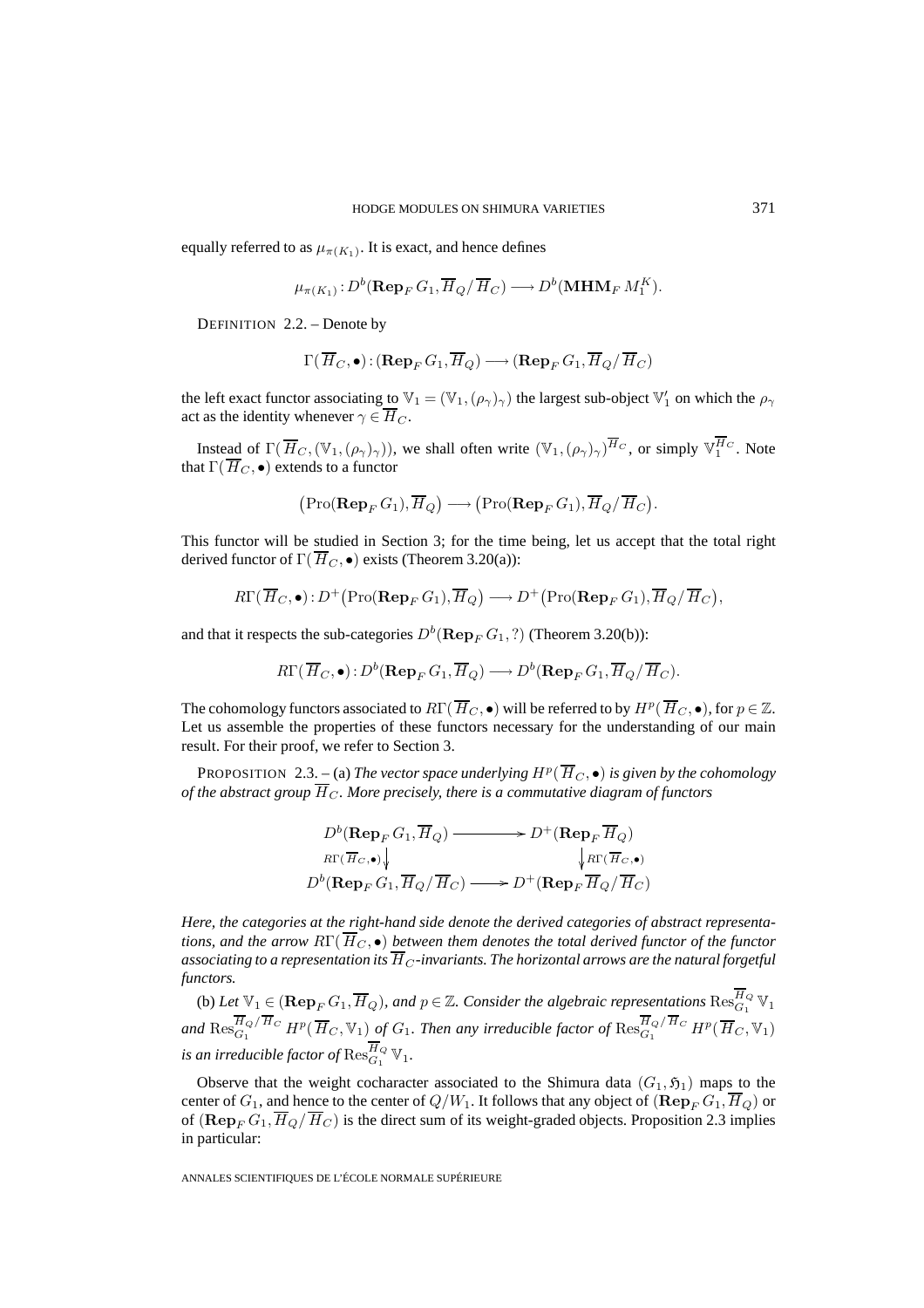COROLLARY 2.4. – *The functors*

$$
H^p(\overline{H}_C,\bullet) : (\mathbf{Rep}_F G_1,\overline{H}_Q) \longrightarrow (\mathbf{Rep}_F G_1,\overline{H}_Q/\overline{H}_C)
$$

*respect the sub-categories of pure objects. Hence they preserve the weight decompositions in both categories.*

DEFINITION 2.5. – Denote by

$$
\Gamma(W_1,\bullet) : \mathbf{Rep}_FQ \longrightarrow (\mathbf{Rep}_FG_1,\overline{H}_Q)
$$

the left exact functor associating to a representation  $X$  of  $Q$  its invariants under  $W_1$ .

Instead of  $\Gamma(W_1,\mathbb{X})$ , we shall often write  $\mathbb{X}^{W_1}$ . The total right derived functor of  $\Gamma(W_1,\bullet)$  in the sense of [9, 1.2] exists (see e.g. [30, Theorem 2.2, 2.3]):

$$
R\Gamma(W_1,\bullet): D^b(\mathbf{Rep}_F Q) \longrightarrow D^b(\mathbf{Rep}_F G_1,\overline{H}_Q).
$$

In fact, this is the composition of the functor

$$
D^b(\mathbf{Rep}_F Q) \longrightarrow D^b(\mathbf{Rep}_F Q/W_1)
$$

calculating algebraic (Hochschild) cohomology of  $W_1$ , and the forgetful functor from  $D^b(\mathbf{Rep}_F Q/W_1)$  to  $D^b(\mathbf{Rep}_F G_1, \overline{H}_Q)$ . The cohomology functors associated to  $R\Gamma(W_1, \bullet)$ will be referred to by  $H^q(W_1, \bullet)$ , for  $q \in \mathbb{Z}$ .

Denote by c the codimension of  $M_1^K$  in  $(M^K)^*$ . Our main result reads as follows:

THEOREM 2.6. – *There is a natural commutative diagram*

$$
D^{b}(\text{Rep}_{F}G) \longrightarrow D^{b}(\text{MHM}_{F}M^{K})
$$
  
\n
$$
R^{cS_{Q}^{G}} \downarrow
$$
  
\n
$$
D^{b}(\text{Rep}_{F}Q)
$$
  
\n
$$
R\Gamma(W_{1},\bullet) \downarrow
$$
  
\n
$$
D^{b}(\text{Rep}_{F}G_{1},\overline{H}_{Q})
$$
  
\n
$$
R\Gamma(\overline{H}_{C},\bullet) \downarrow
$$
  
\n
$$
D^{b}(\text{Rep}_{F}G_{1},\overline{H}_{Q}/\overline{H}_{C}) \longrightarrow D^{b}(\text{MHM}_{F}M^{K}_{1})
$$

*In particular, the functor*  $i^*j_* \circ μ_K$  *takes values in the sub-category of objects of*  $D^b(\mathbf{MHM}_F\,M_1^K)$  that can be represented by complexes of direct sums of pure variations of *Hodge structure.*

The proof of this result will be given in Section 9. Theorem 2.6 is the Hodge theoretic analogue of the main result of [19]. It expresses  $i^*j_* \circ \mu_K$  as a composition of two derived functors.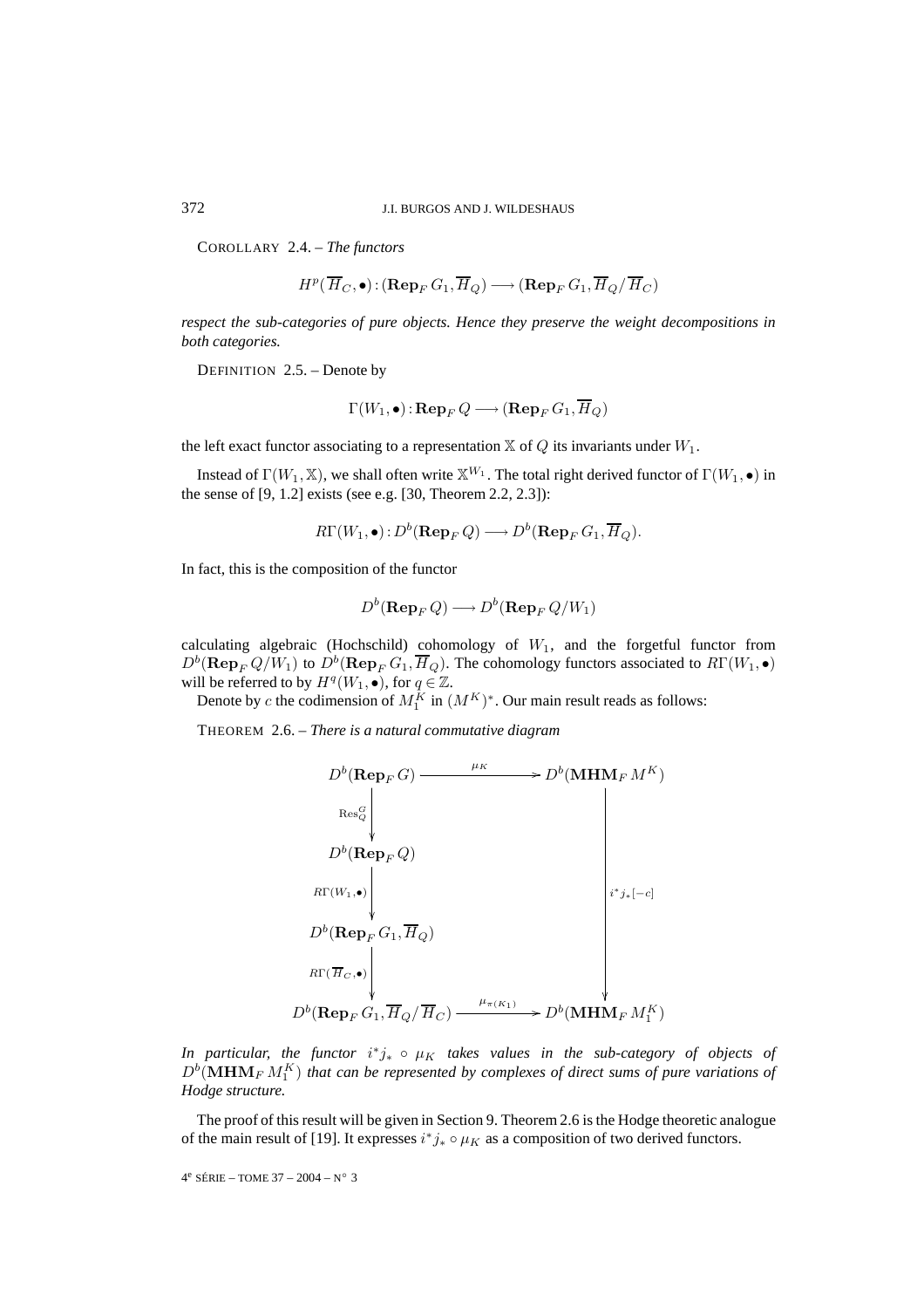COROLLARY 2.7. – *For any*  $\mathbb{V}^{\bullet} \in D^b(\mathbf{Rep}_F G)$ *, there is a canonical and functorial spectral sequence* HOD<br>
ARY 2.7. – *For any*<br>  $2^{p,q} = \mu_{\pi(K_1)} \circ H^p$ 

$$
E_2^{p,q} = \mu_{\pi(K_1)} \circ H^p(\overline{H}_C, H^q(W_1, \text{Res}_Q^G \mathbb{V}^{\bullet})) \Longrightarrow \mathcal{H}^{p+q-c} i^* j_* \circ \mu_K(\mathbb{V}^{\bullet})
$$

in the category of admissible variations on  $M^K_1$ .

The central ingredient for the analysis of this spectral sequence is the following well known fact (see e.g. [12, proof of 1.6.2, Satz 1]):

PROPOSITION 2.8. – *For any*  $\mathbb{X}^{\bullet} \in D^{b}(\mathbf{Rep}_F Q)$ , there is a canonical and functorial *isomorphism in*  $D^b(\mathbf{Rep}_F G_1, \overline{H}_Q)$  $\stackrel{b}{\rightarrow} \bigoplus$ 

$$
R\Gamma(W_1, \mathbb{X}^{\bullet}) \longrightarrow \bigoplus_{q \in \mathbb{Z}} H^q(W_1, \mathbb{X}^{\bullet})[-q].
$$

*Proof.* – In fact, this isomorphism exists already on the level of the derived category  $D^b(\mathbf{Rep}_F Q/W_1)$ . Since  $Q/W_1$  is reductive, the category  $\mathbf{Rep}_F Q/W_1$  is semi-simple. Its derived category is therefore canonically equivalent to the category of graded objects in  $\mathbf{Rep}_F Q/W_1$ .  $\Box$ 

Consequently, we have:

THEOREM 2.9. – *The spectral sequence of Corollary* 2.7 *degenerates and splits canonically. Therefore, there is a canonical and functorial isomorphism in*  $\textbf{Var}_F M_1^K$  *for any*  $\mathbb{V}^{\bullet} \in$  $D^b(\mathbf{Rep}_F G)$ *l* sequence of Corollary 2.7 degenerates and splits<br>
il and functorial isomorphism in  $\textbf{Var}_F M_1^K$  for<br>  $\longleftrightarrow \bigoplus \mu_{\pi(K_1)} \circ H^p(\overline{H}_C, H^q(W_1, \text{Res}_Q^G \mathbb{V}^{\bullet}))$ 

$$
\mathcal{H}^n i^* j_* \circ \mu_K(\mathbb{V}^\bullet) \longrightarrow \bigoplus_{p+q=n+c} \mu_{\pi(K_1)} \circ H^p(\overline{H}_C, H^q(W_1, \text{Res}_Q^G \mathbb{V}^\bullet)),
$$

*for any*  $n \in \mathbb{Z}$ *.* 

This is the Hodge theoretic analogue of [19, Theorem 5.3.1]. The isomorphism of local systems underlying the isomorphism of Theorem 2.9 is known; see e.g. [12, proof of 1.6.2, Satz 1].

COROLLARY 2.10. – Let  $\mathbb{V}^{\bullet} \in D^b(\mathbf{Rep}_F G)$ *, and*  $n \in \mathbb{Z}$ *.* 

(a) The admissible variation  $\mathcal{H}^n i^*j_* \circ \mu_K(\mathbb{V}^\bullet)$  on  $M^K_1$  is the direct sum of its weight graded *objects. In particular, it is semi-simple.*  $\in D^b(\mathbf{Rep}_F G)$ , and  $n \in \mathbb{Z}$ .<br>  $t^n i^* j_* \circ \mu_K(\mathbb{V}^\bullet)$  on  $M_1^K$  is the direct sum of its weight g<br>
imple.<br>
canonical and functorial isomorphism in  $\mathbf{Var}_F M_1^K$ <br>  $\hookrightarrow \bigoplus \mu_{\pi(K_1)} \circ H^p(\overline{H}_C, \text{Gr}_k^W H^q(W_1, \text{Res}_Q^G$ 

(b) *For any*  $k \in \mathbb{Z}$ *, we have a canonical and functorial isomorphism in*  $\mathbf{Var}_F\,M_1^K$ 

$$
\operatorname{Gr}_{k}^{W} \mathcal{H}^{n} i^{*} j_{*} \circ \mu_{K}(\mathbb{V}^{\bullet}) \longrightarrow \bigoplus_{p+q=n+c} \mu_{\pi(K_{1})} \circ H^{p}(\overline{H}_{C}, \operatorname{Gr}_{k}^{W} H^{q}(W_{1}, \operatorname{Res}_{Q}^{G} \mathbb{V}^{\bullet})).
$$

(c) *For any k* ∈ Z, any Hodge type occurring in  $\text{Gr}_{k}^{W}$   $\mathcal{H}^{n}i^{*}j_{*} \circ \mu_{K}(\mathbb{V}^{\bullet})$  occurs already in one *of the*  $\mathrm{Gr}_{k}^{W} H^{q}(W_{1}, \text{Res}_{Q}^{G} \mathbb{V}^{\bullet})$ *,*  $q \in \mathbb{Z}$ *,*  $q \leq n + c$ *.* 

*Remark* 2.11. – Observe that the weights and the Hodge types of the objects  $H^q(W_1,\text{Res}_Q^G\mathbb{V}^\bullet)$ are computed in the category  $\mathbf{Rep}_F G_1$ . They thus depend on the restriction  $\text{Res}_{P_1}^G \mathbb{V}^{\bullet}$  of  $\mathbb{V}^{\bullet}$  to the subgroup  $P_1$  of G. We remind the reader that in general, the functor  $\text{Res}_{P_1}^G$  preserves neither the weights nor the Hodge types of a representation. However, it *does* preserve the Hodge *filtration* [18, Proposition 4.12].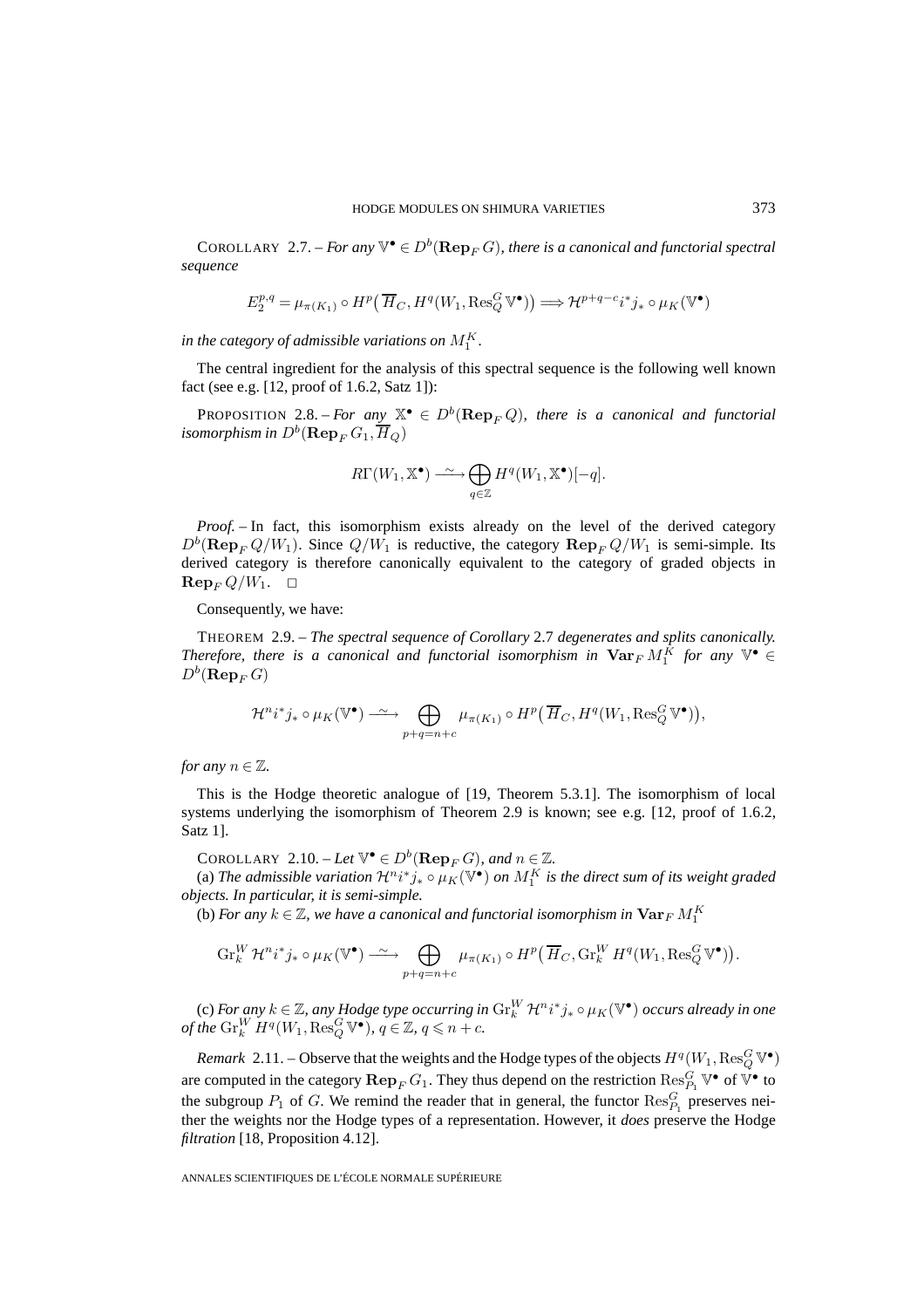*Proof of Corollary 2.10.* – (a) follows from the existence of the weight decomposition in the category  $(\mathbf{Rep}_F G_1, \overline{H}_Q / \overline{H}_C)$ . The only point that needs to be explained in (b) is the equality J.I. BURGOS AND J. WII<br>
prollary 2.10. – (a) follows from the exi $\mathbf{p}_F G_1$ ,  $\overline{H}_Q / \overline{H}_C$ ). The only point that r<br>  $\int_k^W H^p \left( \overline{H}_C, H^q(W_1, \text{Res}_Q^G \mathbb{V}^{\bullet}) \right) = H^p \left($ 

$$
\operatorname{Gr}_{k}^{W} H^{p}\left(\overline{H}_{C}, H^{q}(W_{1}, \text{Res}_{Q}^{G} \mathbb{V}^{\bullet})\right) = H^{p}\left(\overline{H}_{C}, \text{Gr}_{k}^{W} H^{q}(W_{1}, \text{Res}_{Q}^{G} \mathbb{V}^{\bullet})\right).
$$

But this follows from Corollary 2.4. (c) results from (b), and from Proposition 2.3(b).  $\Box$ 

Passage to singular cohomology yields the following:

COROLLARY 2.12. – *Denote by*  $a_1$  the structure morphism of  $M_1^K$ , and by  $\mathbf{MHS}_F$  the *category*  $\text{MHM}_F(\text{Spec}\mathbb{C})$ *, that is, the category of mixed graded-polarizable* F-Hodge *structures.*

(a) *There is a natural commutative diagram*



(b) For any  $\mathbb{V}^\bullet \in D^b(\mathbf{Rep}_F\,G)$ , there is a canonical and functorial spectral sequence

$$
E_2^{p,q} = H^p(M_1^K, \overline{H}_C, H^q(W_1, \text{Res}_Q^G \mathbb{V}^{\bullet})) \Longrightarrow H^{p+q}(M_1^K, i^*j_* \circ \mu_K(\mathbb{V}^{\bullet}))
$$

in the category of Hodge structures. Here,  $H^p(M_1^K, \overline{H}_C, \bullet)$  denotes the cohomology functors *associated to the composition*

$$
a_{1*} \circ \mu_{\pi(K_1)} \circ R\Gamma(\overline{H}_C, \bullet): D^b(\mathbf{Rep}_F G_1, \overline{H}_Q) \longrightarrow D^b(\mathbf{MHS}_F).
$$

(c) *The spectral sequence of* (b) *degenerates and splits canonically.*

*Proof.* – (a) follows from Theorem 2.6, (b) is clear, and (c) follows from Proposition 2.8. <del>□</del>

*Remark* 2.13. – (a) Part of the information contained in Corollary 2.10 is known. The splitting of the weight filtration on the variation  $\mathcal{H}^{n_i * j_*} \circ \mu_K(\mathbb{V}^{\bullet})$  is proved in [17, Proposition (6.4)]. According to Corollary 2.10(b), the local system underlying  $\frac{Gr_{k}^{W}}{H^{n}} \mathcal{H}^{n}{}_{i,j}^{*} \circ \mu_{K}(\mathbb{V}^{\bullet})$  is the direct sum of the local systems underlying the  $\mu_{\pi(K_1)} \circ H^p(\overline{H}_C, Gr_k^W H^q(W_1, Res_Q^G V^{\bullet})),$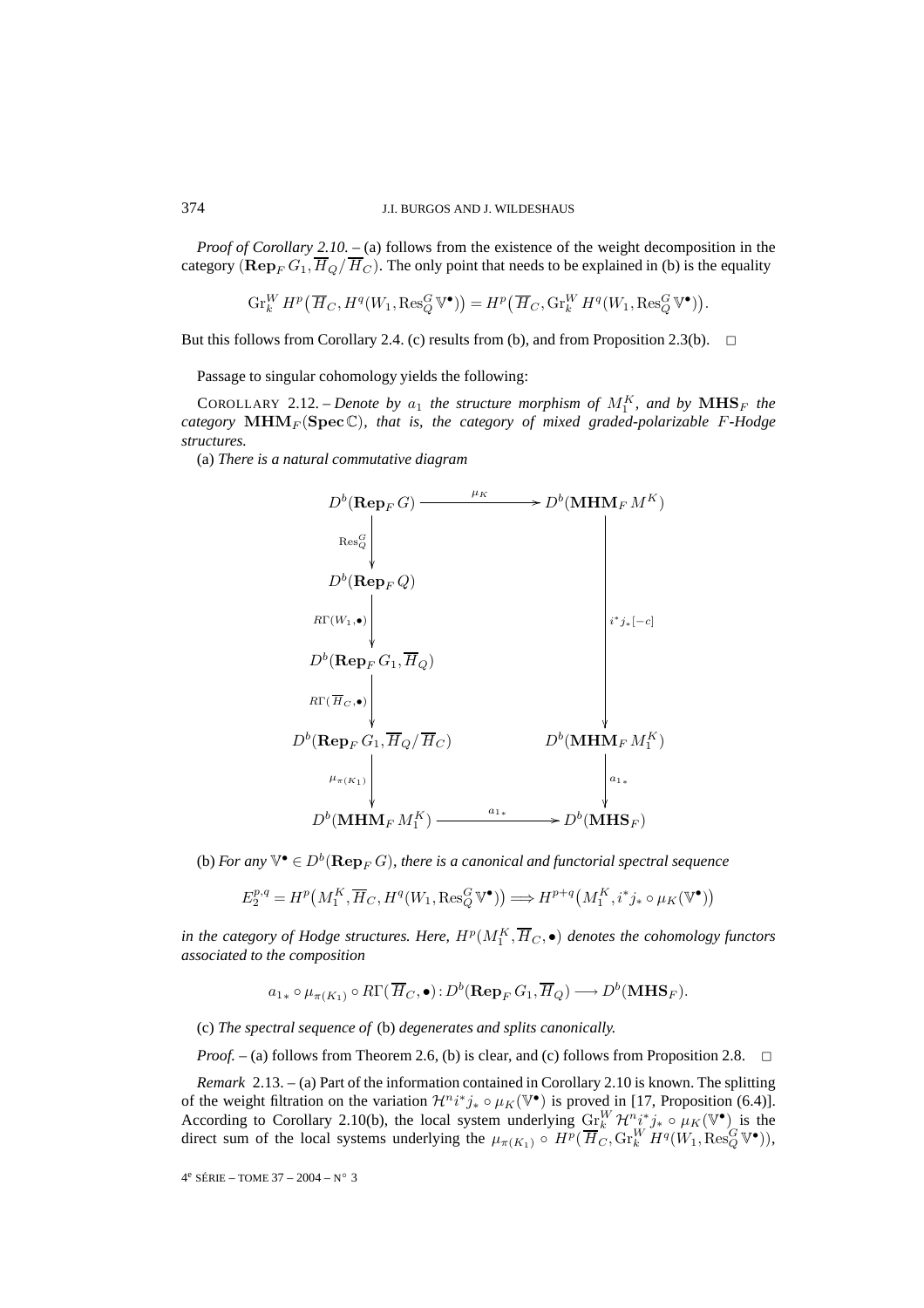for  $p + q = n + c$ . This result can also be obtained by combining Proposition 2.8 and [17, Corollary (6.6)].

(b) Note that we can do better than Corollary 2.10(c). Let  $\nabla$  be in  $\mathbf{Rep}_F G$ . Kostant's theorem [27, 3.2.3] allows us to identify the  $Q/W_1$ -representations  $H^q(W_1, \text{Res}_Q^G \mathbb{V})$ , for  $\mathbb{V} \in \mathbf{Rep}_F G$ . Combining this with Corollary 2.10(b) and Proposition 2.3(b), we get an explicit a priori list of possible constituents of  $\mathrm{Gr}_{k}^{W}\mathcal{H}^{n}i_{\bullet}^{*}j_{*}\circ\mu_{K}(\mathbb{V}).$ 

(c) The cohomology  $H^n(M_1^K, i^*j_* \circ \mu_K(\mathbb{V}^{\bullet}))$  coincides with what is called *deleted neighbourhood cohomology* (of certain strata in a toroidal compactification of  $M^K$ ) in [13], as can be seen from proper base change for the morphism from a toroidal to the Baily–Borel compactification. Thus, Corollary 2.12 is equivalent to [13, Theorem (5.6.10)] for maximal parabolic subgroups ( $R = P$  in the notation of [loc. cit.]).

*Overview* 2.14. – Let us finish this section by an overview of the proof of Theorem 2.6, and of the remaining sections of this paper. We start by developing the basics of abstract group cohomology in Abelian categories (Section 3). We shall see in particular (Proposition 3.13) that as in the case of usual group cohomology, it can be calculated using free resolutions of the trivial module  $\mathbb Z$ . In Section 4, we state basic results on equivariant Hodge modules.

For simplicity, let us assume that the finite group  $\Delta$  is trivial, and hence, that  $M^K_1$  is an actual Shimura variety. The proof of Theorem 2.6 involves the analysis of the degeneration in a toroidal compactification

$$
j_{\mathfrak{S}}:M^{K}\longrightarrow M^{K}(\mathfrak{S})
$$

of  $M^K$ , and the computation of its direct image under the proper morphism p from  $M^K(\mathfrak{S})$  to  $(M^K)^*$ .

The pre-image  $i_{\mathfrak{S}} : M_{1,\mathfrak{S}}^K \hookrightarrow M^K(\mathfrak{S})$  of  $M_1^K$  is itself stratified. We recall the description of this stratification in Section 8, following the presentation of [19, (3.10)]. We recall in particular (Proposition 8.2) that the formal completion of  $M^K(\mathfrak{S})$  along  $M^K_{1,\mathfrak{S}}$  is isomorphic to the quotient by the action of  $\Delta_1$  of the formal completion of a certain torus embedding  $M^{K_1}(\mathfrak{S}_1^0)$  along a union Z of strata. The combinatorics of Z is contractible. The action of  $\Delta_1$  is free, and so is the induced action on the set  $\mathfrak T$  indexing the strata of Z. In particular, each individual stratum of  $M<sup>K</sup>(\mathfrak{S})$  can be seen as a stratum of the torus embedding. We are able to identify the composition

$$
p_*i_{\sigma *}i_{\sigma}^*j_{\mathfrak{S}_*}\circ \mu_K
$$

for any stratum  $i_{\sigma}$ :  $Z_{\sigma} \hookrightarrow Z$  of Z, by appealing to known results, which we recall in Section 6, on degeneration along strata, and on direct images to the base of torus compactifications: the value of  $p_*i_\sigma_*i_\sigma^*j_{\mathfrak{S}_*}$  on  $\mu_K(\mathbb{V}^\bullet)$  is equal to  $\mu_{\pi(K_1)}\circ R\Gamma(W_1,\operatorname{Res}^G_{P_1}\mathbb{V}^\bullet).$  In particular, it does not depend on the stratum  $Z_{\sigma}$ . Since our isomorphisms are well behaved under the action of  $\Delta_1$ , we get an object  $\mathbb{X}^{\bullet}$  in the category  $\Delta_1$ - $D^b((\mathbf{MHM}_F M_1^K)^{\mathfrak{T}})$ , i.e., a class in  $D^b((\mathbf{MHM}_F M_1^K)^{\mathfrak{T}})$  with an action of  $\Delta_1$ . It is constant in the sense that its components, indexed by  $\mathfrak{T}$ , are all isomorphic.

The problem is now to put the information together, in order to compute

$$
p_*\,i^*_{\mathfrak{S}}\,j_{\mathfrak{S}_*}\circ \mu_K.
$$

The formal setting for this is provided by the theory of Čech complexes for Hodge modules, the basics of which are contained in Section 5. In particular (Corollary 5.8), we show how to compute the direct image  $p_*$  with the help of stratifications. The answer we get is perfectly adapted to the formalism of group cohomology: assume that  $\mathbb{X}^{\bullet}$  is concentrated in a single degree. It is given by the same object for all strata of  $\mathfrak T$ . Since the action of  $\Delta_1$  is free on  $\mathfrak T$ , and the combinatorics is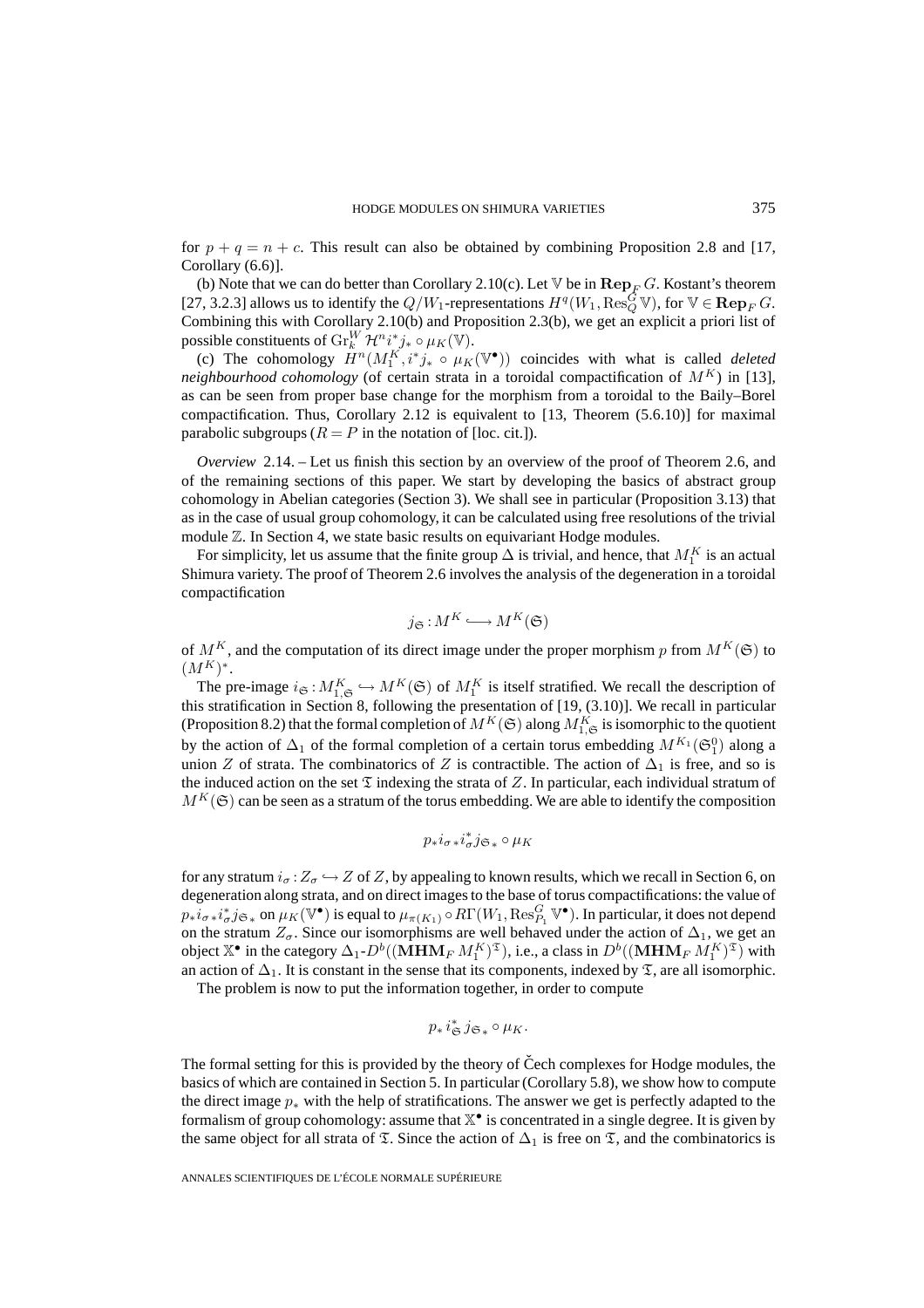contractible, Proposition 3.13 and Corollary 5.8 tell us that the functor  $p_* i^*_{\mathfrak{S}} j_{\mathfrak{S}_*}$  maps  $\mu_K(\mathbb{V}^{\bullet})$ to  $R\Gamma(\Delta_1,\mathbb{X}^{\bullet}).$ 

Unfortunately,  $\mathbb{X}^{\bullet}$  is always concentrated in more than one degree, unless  $\mathbb{V}^{\bullet} = 0$ . The formalism of Čech complexes does not in general allow to recover  $p_* i_{\mathfrak{S}}^* j_{\mathfrak{S}*}$  just from the collection of the  $p_* i_{\sigma} * i_{\sigma}^* j_{\mathfrak{S}*}$ , viewed as functors on derived categories; we need to relate complexes collection of the  $p_*i_{\sigma *}i_{\sigma}^*j_{\sigma *}$ , viewed as functors on derived categories; we need to relate complexes on different strata *before* passing to the derived category. In other words, the information provided by the object red<br>red<br>T)

$$
\mathbb{X}^{\bullet} \in \Delta_1 \text{-} D^b \left( (\mathbf{MHM}_F M_1^K)^{\mathfrak{T}} \right)
$$
\nan object in

\n
$$
D^b (\Lambda_{\bullet \bullet} (\mathbf{MHM}_F M^K)^{\mathfrak{T}})
$$

is too weak; what is needed is an object in

$$
P \in \Delta_1 \text{-} D^b((\mathbf{MHM}_F M_1^K))
$$
  
object in  

$$
D^b(\Delta_1 \text{-}(\mathbf{MHM}_F M_1^K)^{\mathfrak{T}}).
$$

This explains the presence of Section 7, which provides the missing global information on the degeneration along Z. We work on the normal cone of  $M^{K_1}(\mathfrak{S}_1^0)$  along Z, and identify the value of Saito's *specialization functor*  $Sp_Z$  on  $j_{\mathfrak{S}_*} \circ \mu_K(\mathbb{V}^{\bullet})$ . The most difficult ingredient is the control of the *monodromy weight filtration*. We recall a number of results from the literature: first, the explicit description, due to Galligo–Granger–Maisonobe, of the category of perverse sheaves *of normal crossing type* on a product of unit disks; then, Saito's identification of the specialization functor in this description; next, the fundamental theorems, due to Schmid and Cattani–Kaplan, on *nilpotent orbits*; finally, Kashiwara's permanence result on nilpotent orbits under the *nearby cycle functor*. It then suffices to combine all these results in order to deduce the desired statement on the monodromy weight filtration of the composition  $Sp_Z$  j<sub>G∗</sub> ∘  $\mu_K(\mathbb{V}^{\bullet})$ (Theorem 7.2, Corollary 7.3).

Section 9 puts everything together, and concludes the proof of Theorem 2.6.

#### **3. On the formalism of group cohomology**

Let A be an Abelian category, and H an abstract group. We shall denote by  $H - A$  the category of objects of A provided with a left H-action and by  $\text{Pro}(\mathcal{A})$  the pro-category associated to A (see [9, 0.5]). Hence  $H$ -Pro( $A$ ) is the category of pro-objects of  $A$  provided with a left  $H$ -action. All these categories are also Abelian. In this section all functors will be additive. If  $\gamma \in H$  and  $A \in Ob(H-\mathcal{A})$ , we denote by the same letter  $\gamma$  the corresponding automorphism of A. We denote by  $e$  the unit element of  $H$ .

DEFINITION 3.1. – The *fixed point functor* associated to H is the functor

$$
\Gamma(H, \bullet) = (\bullet)^H : H \textrm{-} \operatorname{Pro}(\mathcal{A}) \longrightarrow \operatorname{Pro}(\mathcal{A})
$$

given by

Let 
$$
H
$$
 be the function associated to  $H$  is the function  $H$ :

\n
$$
(H, \bullet) = (\bullet)^H : H \text{-} \operatorname{Pro}(\mathcal{A}) \longrightarrow \operatorname{Pro}(\mathcal{A})
$$
\n
$$
\Gamma(H, A) = (A)^H := \bigcap_{\gamma \in H} \operatorname{Ker}(e - \gamma).
$$

In general, the image of the category  $H - A$  under the functor  $\Gamma(H, \bullet)$  is not contained in A, unless certain conditions on H or  $\mathcal A$  are satisfied. Examples for such conditions are: H is finitely generated, or  $A$  contains arbitrary products, or  $A$  is Artinian. of the category  $H$ - $A$  under the functors on  $H$  or  $A$  are satisfied. Examples for arbitrary products, or  $A$  is Artinian.<br>section is to show the existence of the r<br> $R\Gamma(H, \bullet) : D^+(H - \text{Pro}(\mathcal{A})) \longrightarrow D^+($ 

The main aim of this section is to show the existence of the right derived functor

$$
R\Gamma(H, \bullet): D^{+}(H\text{-}\mathrm{Pro}(\mathcal{A})) \longrightarrow D^{+}(\mathrm{Pro}(\mathcal{A}))
$$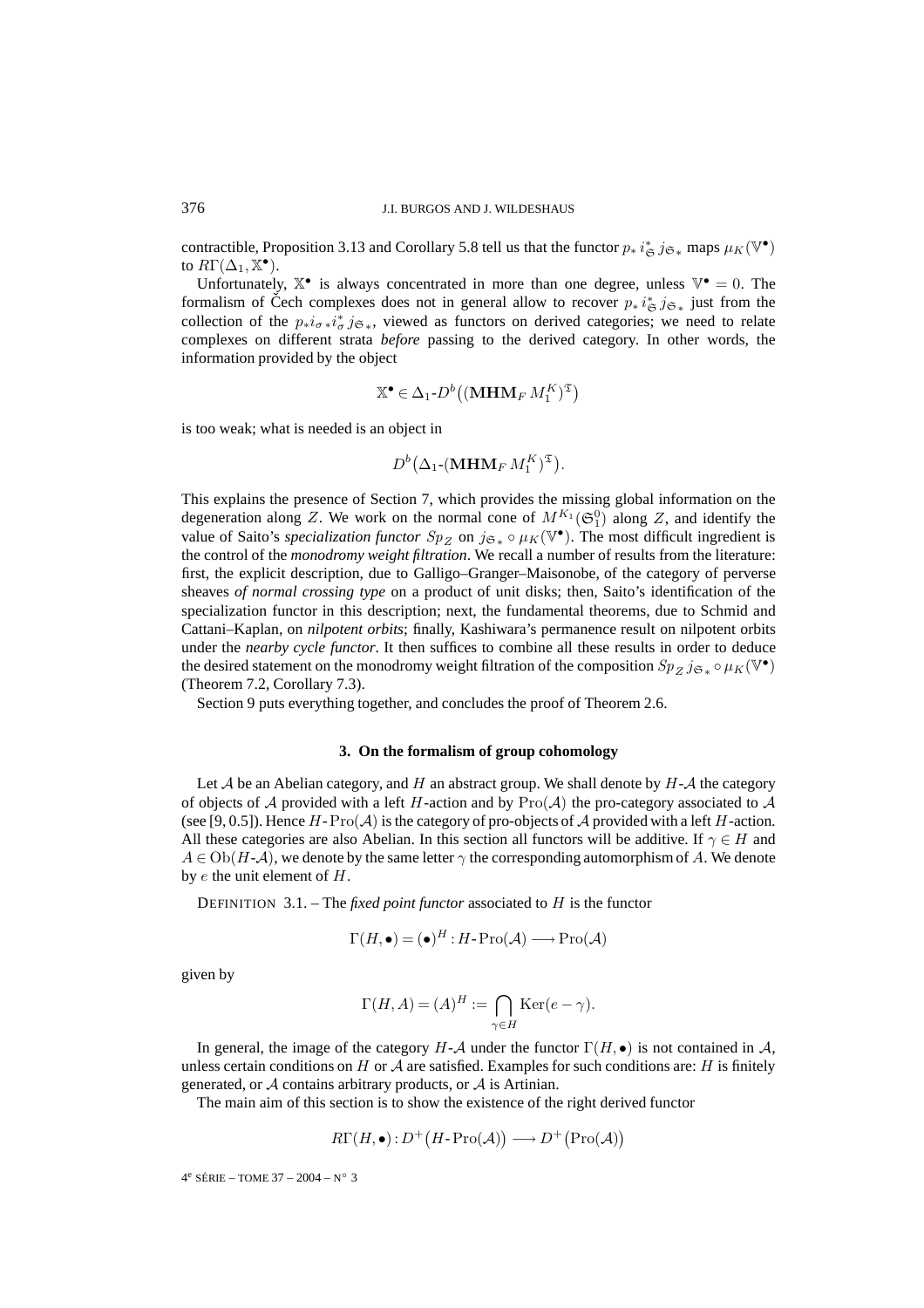(Theorem 3.11). We shall also show that, under some finiteness conditions on  $H$ , the above derived functor can be lifted to define functors

$$
R\Gamma(H,\bullet): D^+(H\text{-}\mathcal{A}) \longrightarrow D^+(\mathcal{A})
$$

or

$$
R\Gamma(H, \bullet): D^b(H \text{-} \mathcal{A}) \longrightarrow D^b(\mathcal{A})
$$

(Theorem 3.14). As an application of these abstract principles, we establish in Theorem 3.20 the existence of the functor  $R\Gamma(\overline{H}_C, \bullet)$ , which occurs in the statement of our main result, Theorem 2.6. We end the section by giving a proof of Proposition 2.3.

The strategy for the construction of the derived functor is an abstract version of a well known theme. The main interest of this approach is that one does not need to suppose the existence of sufficiently many injective objects. We shall only treat the case of covariant left exact functors, the other cases being completely analogous.

DEFINITION 3.2. – Let  $A$  be an Abelian category and let Id be the identity functor. A *resolution functor* is an exact functor  $C : A \to A$  provided with a morphism of functors Id  $\to C$ such that, for every  $A \in Ob(\mathcal{A})$  the map  $A \to C(A)$  is a monomorphism.

DEFINITION 3.3. – Let A be an Abelian category, and C a resolution functor. For any object A of A, the C-resolution of A, denoted  $C^*(A)$ , is defined inductively as follows:

$$
K_C^0(A) := A,
$$
  
\n
$$
C^i(A) := C(K_C^i(A)), \qquad i \geq 0,
$$
  
\n
$$
K_C^{i+1}(A) := \text{Coker}(K_C^i(A) \longrightarrow C^i(A)), \quad i \geq 0.
$$

The differential  $d: C^i \to C^{i+1}$  is defined as the composition

$$
C^i(A) \longrightarrow K_C^{i+1}(A) \longrightarrow C^{i+1}(A).
$$

By definition, the sequence

$$
0 \longrightarrow A \longrightarrow C^{0}(A) \longrightarrow C^{1}(A) \longrightarrow \cdots
$$

is exact.

PROPOSITION 3.4. – Let A and B be Abelian categories. Let  $F : A \rightarrow B$  be a left exact *covariant additive functor. Let*  $C : A \rightarrow A$  *be a resolution functor such that the composition* F ◦ C *is exact. Then the functor*

$$
F \circ C^* : K^+(\mathcal{A}) \longrightarrow K^+(\mathcal{B})
$$

*descends to the level of derived categories. The resulting functor*

$$
D^+(\mathcal{A}) \longrightarrow D^+(\mathcal{B}),
$$

*equally denoted by*  $F \circ C^*$ *, is the total right derived functor*  $RF$  *of*  $F$  *in the sense of* [9, 1.2]*.*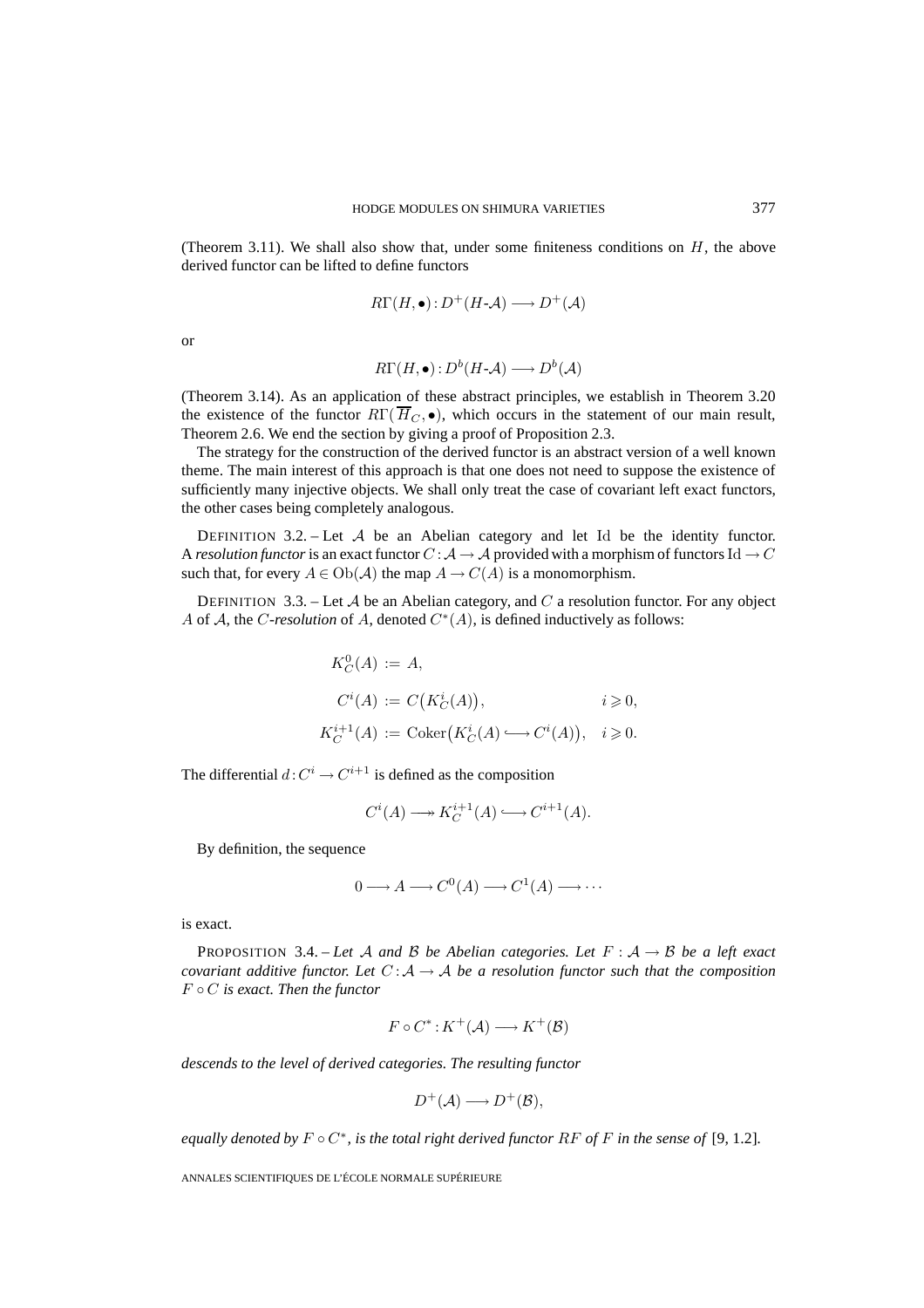*Proof. –* We need to show that the functor

$$
F \circ C^* : K^+(\mathcal{A}) \longrightarrow K^+(\mathcal{B}) \longrightarrow D^+(\mathcal{B})
$$

transforms quasi-isomorphisms into isomorphisms; from the construction of the total derived functor [9, 1.2], it is clear that this will imply the desired equality  $RF = F \circ C^*$ . Using the cone of such a quasi-isomorphism, we are reduced to showing that  $F \circ C^*(K^{\bullet})$  is acyclic for any acyclic complex  $K^{\bullet}$  in  $C^{+}(\mathcal{A})$ . For this, it is enough to show that for each  $i \geq 0$ , the functor  $F \circ C^i$  is exact, because in this case  $F \circ C^*(K^{\bullet})$  is the simple complex associated to a double complex with exact rows, hence acyclic.

The following lemma follows by induction from the exactness of the functor C.

LEMMA 3.5. – *The functors*  $K_C^i$  *and*  $C^i$  *are exact for all*  $i \ge 0$ *.* 

In the situation of Proposition 3.4, we thus see that  $F \circ C^i = (F \circ C) \circ K_C^i$  is the composition of two exact functors, hence exact.  $\Box$ 

Recall [9, p. 23] that the derived functor  $RF$  in the sense of [9, 1.2] satisfies the universal property of [24, II.2.1.2].

*Example* 3.6. – We recall how group homology can be defined using (the dual of) the above method. Let H be a group. We denote by  $\mathcal{A}b$  the category of Abelian groups. Then  $H-\mathcal{A}b$  is the category of left  $\mathbb{Z}H$ -modules. If A is an object of  $H$ - $\mathcal{A}b$ , then the group of co-invariants is

$$
A_H=\mathbb{Z}\underset{\mathbb{Z} H}\otimes A
$$

where  $\mathbb Z$  has the trivial  $\mathbb ZH$  action. This defines a right exact functor H-Ab to Ab that we want to derive. Let Fo : H-Ab  $\rightarrow$  Ab be the forgetful functor. We define the functor  $C^H$  : H-Ab  $\rightarrow$  H-Ab by

$$
C^H(A) := \mathbb{Z}H \underset{\mathbb{Z}}{\otimes} \text{Fo}(A) = \text{Ind}_{\{1\}}^H \text{Res}_{\{1\}}^H(A).
$$

The functor  $C^H$  is exact and is equipped with a natural equivariant epimorphism  $\epsilon$  :  $C^H(A) \to A$ given by = Ind ${}_{\{1\}}^H$ Res:<br>tural equivaria<br>=  $\sum n_i g_i a_i$ .

$$
\epsilon\Bigl(\sum n_ig_i\otimes a_i\Bigr)=\sum n_ig_ia_i.
$$

Applying the dual of the above construction we get a resolution

$$
\cdots \longrightarrow C_2^H(A) \longrightarrow C_1^H(A) \longrightarrow C_0^H(A) \longrightarrow A \longrightarrow 0.
$$

Since the composition  $\left(\bullet\right)_H \circ C^H$  is the forgetful functor, the total left derived functor of the co-invariant functor is given by  $(C_*^H(A))_H$ . Note that  $C_*^H(\mathbb{Z})$  is a free resolution of  $\mathbb{Z}$ .

Next we use the general theory to define group cohomology in an arbitrary Abelian category. Let  $A$ ,  $H$ - $A$ ,  $Pro(A)$  and  $H$ - $Pro(A)$  be as in the beginning of the section. We denote by Fo the forgetful functor from  $H - A$  to  $A$ , as well as the forgetful functor between the pro-categories. Next we use the general theory to define group cohomology in an arbitrary Abelian<br>Let A,  $H$ -A,  $\text{Pro}(A)$  and  $H$ - $\text{Pro}(A)$  be as in the beginning of the section. We denote l<br>forgetful functor from  $H$ -A to A, as well as

DEFINITION 3.7. – The *resolution functor associated to* H is the functor  $C_H$  defined as follows. Given an object A of H-Pro(A), the underlying object of  $C_H(A)$  is  $\prod_{h\in H} A \in$  $Ob(Pro(\mathcal{A}))$ . Let  $p_h: C_H(\mathcal{A}) \to \mathcal{A}$  be the projection over the factor h. The action of an element  $\gamma \in H$  over  $C_H(A)$  is defined by the family of morphisms

$$
\gamma_h : C_H(A) \longrightarrow A, \quad h \in H,
$$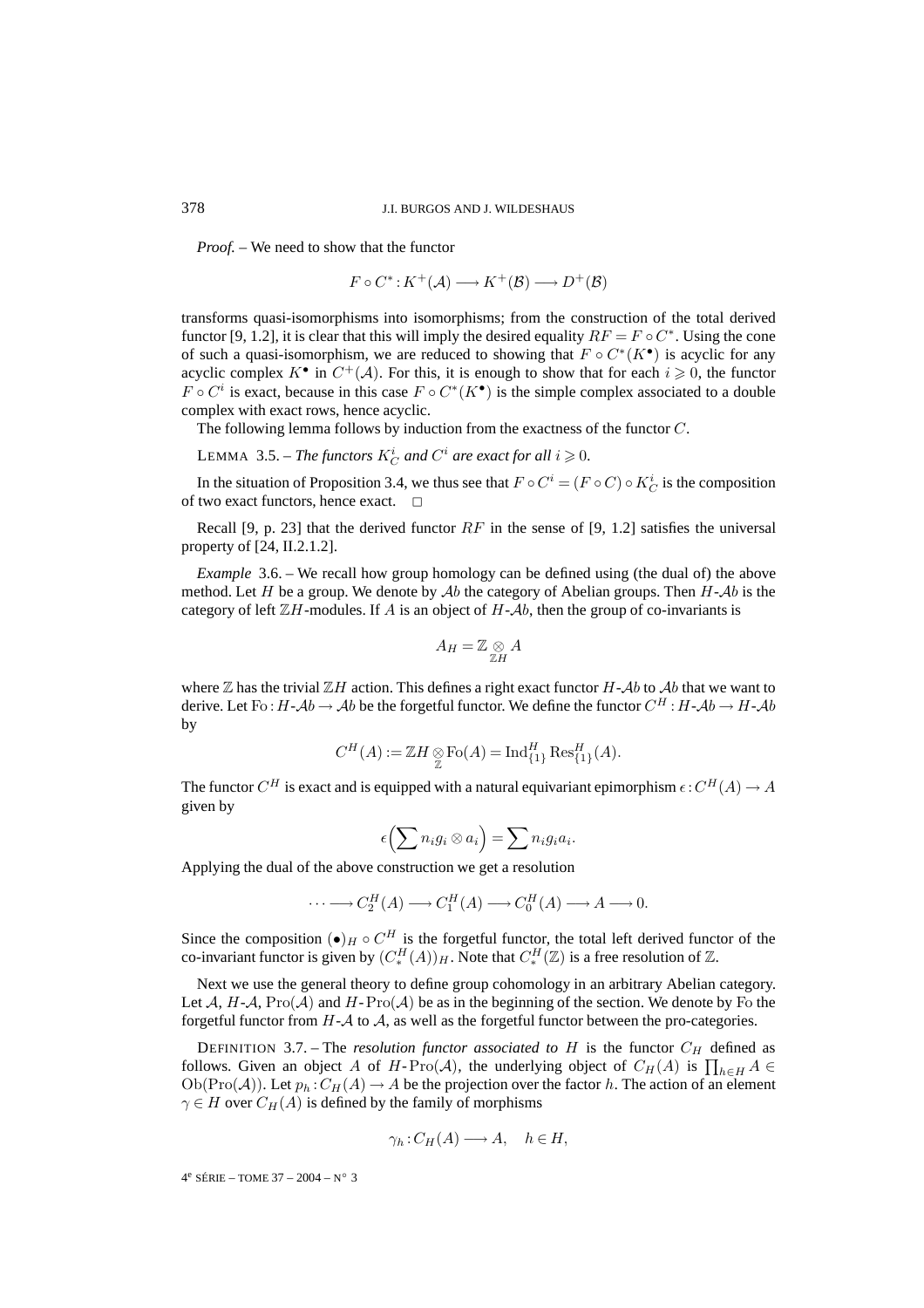where  $\gamma_h = \gamma \circ p_{\gamma^{-1}h}$ .

By definition, we have

$$
C_H(A) = \text{Hom}_{\mathbb{Z}}(\mathbb{Z}H, A),
$$

with the diagonal action of H.

The following result is immediate from the definition of the action of H on  $C_H(A)$ . It is the basic ingredient to define morphisms to  $C_H(A)$ .

LEMMA 3.8. – Let A and B be objects of  $H$ - $\text{Pro}(\mathcal{A})$ *. Then there are canonical bijections between* (a) *the set of morphisms*  $f: B \to C_H(A)$  *in the category*  $H$ -Pro( $A$ )*,* (b) *the set of families of morphisms*  $f_h : Fo(B) \to Fo(A)$  *in*  $\text{Pro}(\mathcal{A})$ *,*  $h \in H$ *, such that* 

$$
f_h \circ \gamma = \gamma \circ f_{\gamma^{-1}h}, \quad \gamma \in H,
$$

*and* (c) *the set of morphisms*  $f_e$ :  $\text{Fo}(B) \to \text{Fo}(A)$  *in*  $\text{Pro}(\mathcal{A})$ *. In other words, the functor*  $C_H$ *represents the functor on*  $H$ - $Pro(A)$  *given by* 

$$
B \longmapsto Hom_{\mathrm{Pro}(\mathcal{A})}(\mathrm{Fo}(B), \mathrm{Fo}(A)).
$$

DEFINITION 3.9. – Denote by  $\iota: A \to C_H(A)$  the canonical equivariant monomorphism determined by the family of morphisms  $\iota_h = \text{Id}$ . We denote by  $\tau : \text{Fo}(A) \to \text{Fo}(C_H(A))$  the morphism determined by the family of morphisms  $\tau_h = h$ .

The following result follows easily from the definitions.

PROPOSITION 3.10. – (a) *The functor*  $C_H$  *together with the morphism of functors*  $\iota$  *is a resolution functor.*

(b) *The morphism*  $\tau$  *induces an isomorphism of functors between* Fo *and*  $(\bullet)^H \circ C_H$ *.* 

Since  $C_H$  is a resolution functor and  $\left(\bullet\right)^H \circ C_H$  is exact (because the functor Fo is exact), we obtain the following result:

THEOREM 3.11. – *The functor*  $(\bullet)^H : H - \text{Pro}(\mathcal{A}) \to \text{Pro}(\mathcal{A})$  *is right derivable, and the total right derived functor* ult: $\begin{array}{l} \displaystyle \text{ne functor } (\bullet)^H : H\text{-}\operatorname{Pro}(\mathcal{A}) \rightarrow \operatorname{Pro}(\mathcal{A}) \ \end{array}$ 

$$
R\Gamma(H, \bullet): D^{+}(H\text{-}\mathrm{Pro}(\mathcal{A})) \longrightarrow D^{+}(\mathrm{Pro}(\mathcal{A}))
$$

*is the functor induced by the exact functor*  $(\bullet)^H \circ C^*_H$ *.* 

The cohomology functors associated to  $R\Gamma(H, \bullet)$  will be denoted by  $H^p(H, \bullet)$ , for  $p \in \mathbb{Z}$ . We shall see that the functor  $R\Gamma(H, \bullet)$  can be computed using *any* right resolution of the trivial H-module  $\mathbb Z$  by free  $\mathbb ZH$ -modules. For any Abelian category A, we define a bifunctor

$$
Hom: \mathcal{A}b \times Pro(\mathcal{A}) \longrightarrow Pro(\mathcal{A}).
$$

Let  $M \in Ob(\mathcal{A}b)$  and  $A \in Ob(Pro(\mathcal{A}))$ , and consider the following contravariant functor  $\mathcal F$  on  $Pro(\mathcal{A})$ : by definition,  $\mathcal{F}(B)$  is the set of all group homomorphisms

$$
\alpha: M \longrightarrow Hom_{\text{Pro}(\mathcal{A})}(B, A).
$$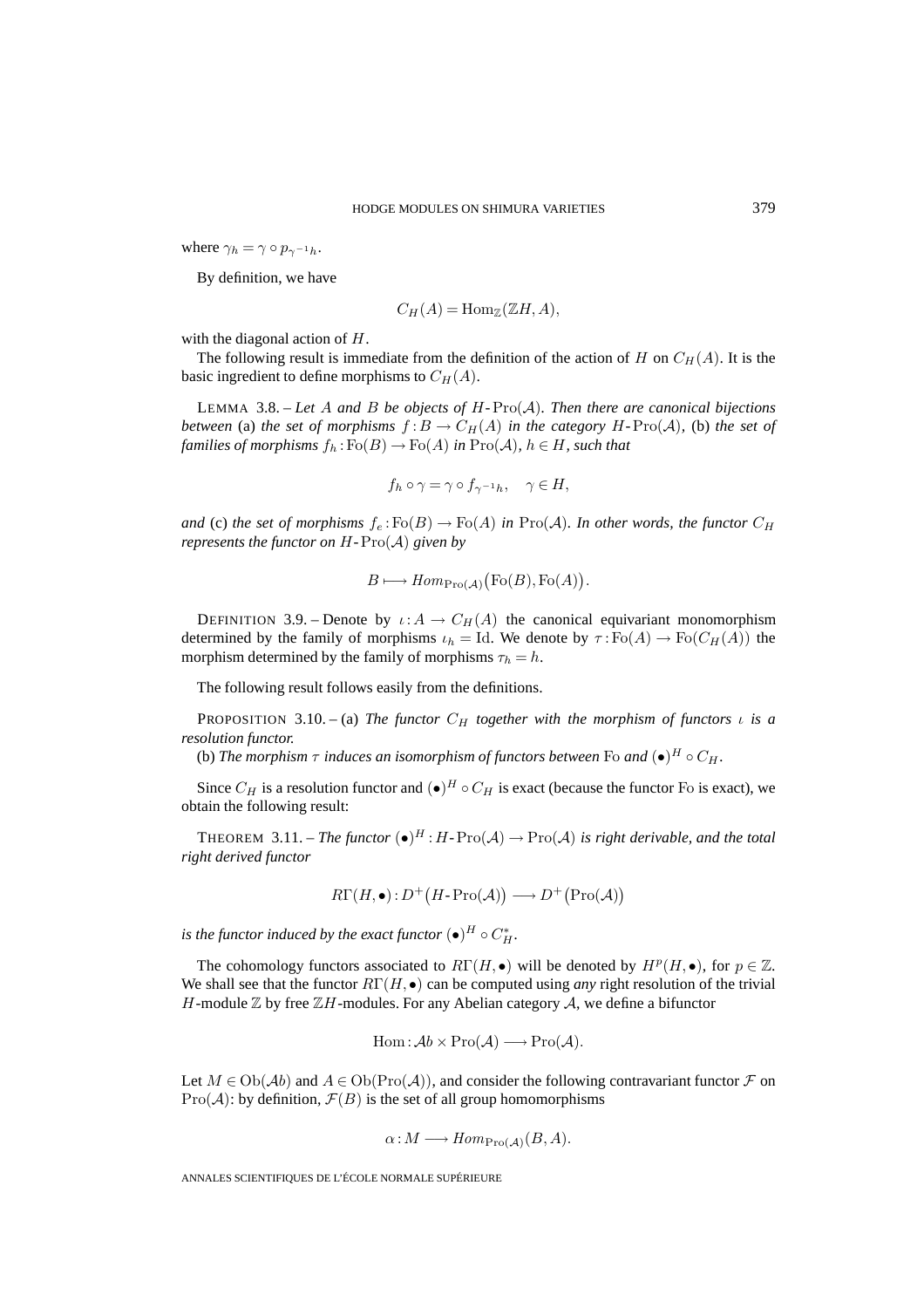To see that this functor is representable, we first treat the case of a free Abelian group  $M$ . Choose a basis  $\{x_i\}_{i\in I}$  of M. For any object A of  $\text{Pro}(\mathcal{A})$ , we see that

$$
\prod_{i\in I} A
$$

represents the functor  $\mathcal{F}$ . If M is any Abelian group, we choose any two step free resolution

$$
F_2 \longrightarrow F_1 \longrightarrow M \longrightarrow 0.
$$

We then have

$$
F_2 \longrightarrow F_1 \longrightarrow M \longrightarrow 0.
$$
  
Hom $(M, A) = \text{Ker}(\text{Hom}(F_1, A) \longrightarrow \text{Hom}(F_2, A)).$ 

We can take into account the action of  $H$ :

DEFINITION 3.12. – Let A be an object of  $H$ -Pro $(A)$ , and let M be a  $\mathbb{Z}H$ -module. The *diagonal action* of H over  $Hom(M, A)$  is defined as follows: for B in Pro( $A$ ) and  $\alpha: M \to Hom_{\text{Pro}(\mathcal{A})}(B, A)$  in  $\text{Hom}(M, A)(B)$ , define  $\gamma \alpha: M \to Hom_{\text{Pro}(\mathcal{A})}(B, A)$  as

$$
m \longmapsto \gamma \circ \alpha(\gamma^{-1}(m)).
$$

When  $M$  is a free  $\mathbb{Z}H$ -module, we can give an explicit description of this action: we choose a basis  $\{x_i\}_{i\in I}$  of M as  $\mathbb{Z}H$ -module. Then  $m \mapsto \gamma \circ \alpha (\gamma^{-1})$ <br>we can give an expine 2. Then<br>Hom(*M*, *A*) =  $\prod$ 

$$
Hom(M, A) = \prod_{i} \prod_{h \in H} A.
$$

We write  $p_{i,h}$  for the projection over the factor  $(i,h)$ . Then the action of an element  $\gamma \in H$  is determined by the family of morphisms

$$
\gamma_{i,h} : \text{Hom}(M, A) \longrightarrow A,
$$

with  $\gamma_{i,h} = \gamma \circ p_{i,\gamma^{-1}h}$ .

PROPOSITION 3.13. – (a) *There are canonical equivalences of functors between*  $C_H$  *and*  $\text{Hom}(C^H(\mathbb{Z}), \bullet)$ *, and between*  $C^*_H$  *and*  $\text{Hom}(C^H_*(\mathbb{Z}), \bullet)$ *.* 

(b) *Let* F<sup>∗</sup> → Z *be any resolution of the trivial* ZH*-module* Z *by free* ZH*-modules. Then the functor*  $R\Gamma(H, \bullet)$  *is induced by*  $(Hom(F_*, \bullet))^H$ .

*Proof.* – The fact that  $C_H = \text{Hom}(C^H(\mathbb{Z}), \bullet)$  is a direct consequence of the definitions. Since the sequence

$$
0 \longrightarrow K_1(\mathbb{Z}) \longrightarrow C_0^H(\mathbb{Z}) \longrightarrow \mathbb{Z} \longrightarrow 0
$$

splits as a sequence of Abelian groups we obtain that the sequence

$$
0 \longrightarrow K_1(\mathbb{Z}) \longrightarrow C_0^H(\mathbb{Z}) \longrightarrow \mathbb{Z} \longrightarrow 0
$$
  
quence of Abelian groups we obtain that the sequence  

$$
0 \longrightarrow \text{Hom}(K_1(\mathbb{Z}), A) \longrightarrow \text{Hom}(C_0^H(\mathbb{Z}), A) \longrightarrow \text{Hom}(\mathbb{Z}, A) \longrightarrow 0
$$

is exact in Pro( $\mathcal{A}$ ). Since Hom( $\mathbb{Z}, \mathcal{A}$ ) = A we can prove by induction that  $K_i(\mathbb{Z})$  is projective as Abelian group, that  $\text{Hom}(K_i(\mathbb{Z}), A) = K^i(A)$  and that  $\text{Hom}(C_i^H(\mathbb{Z}), A) = C_H^i(A)$ . This proves part (a).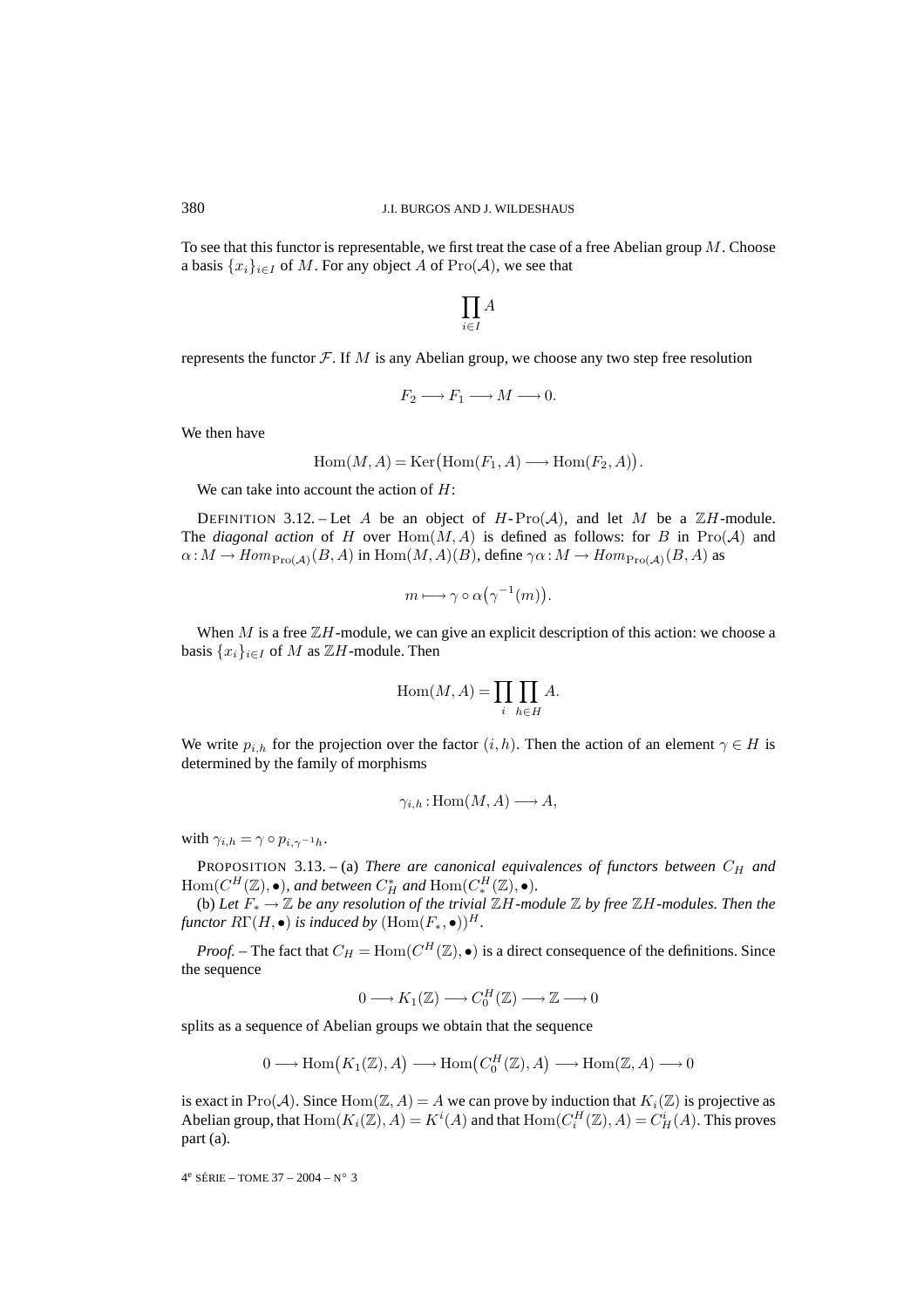For (b), use the fact that any  $\mathbb{Z}H$ -free resolution  $F_*$  of  $\mathbb Z$  is homotopically equivalent to  $C_*^H(\mathbb{Z})$ . Therefore the complex  $\text{Hom}(F_*,A)^H$  is homotopically equivalent to  $(C_H^*(A))^H$ .  $\Box$ 

Next we shall put some finiteness conditions on the group  $H$ . Recall that a group is of type  $FL$  if the trivial  $\mathbb{Z}H$ -module  $\mathbb Z$  admits a finite resolution

 $0 \longrightarrow F_n \longrightarrow \cdots \longrightarrow F_1 \longrightarrow F_0 \longrightarrow \mathbb{Z} \longrightarrow 0$ 

by finitely generated free  $\mathbb{Z}H$ -modules. A group is called  $FP_{\infty}$  if  $\mathbb Z$  admits a resolution by finitely generated free  $\mathbb{Z}H$ -modules.

THEOREM 3.14. – (a) If the group H is of type  $FP_\infty$ , then there exists a canonical functor, *also denoted by*

$$
R\Gamma(H,\bullet): D^+(H\text{-}\mathcal{A}) \longrightarrow D^+(\mathcal{A}),
$$

*and a natural commutative diagram*

$$
D^+(H\text{-}\mathcal{A}) \xrightarrow{\mathcal{R}\Gamma(H,\bullet)} D^+(\mathcal{A})
$$
  
\n
$$
\downarrow \qquad \qquad \downarrow
$$
  
\n
$$
D^+(H\text{-}\mathrm{Pro}(\mathcal{A})) \xrightarrow{\mathcal{R}\Gamma(H,\bullet)} D^+(\mathrm{Pro}(\mathcal{A}))
$$

(b) *If the group* H *is of type* FL*, then the functor in* (a)*respects the bounded derived categories. We thus get a canonical functor, still denoted by*

$$
R\Gamma(H,\bullet): D^b(H\text{-}\mathcal{A}) \longrightarrow D^b(\mathcal{A}),
$$

*and a natural commutative diagram*

$$
D^{b}(H-A) \xrightarrow{\mathcal{R}\Gamma(H,\bullet)} D^{b}(A)
$$
  
\n
$$
\downarrow \qquad \qquad \downarrow
$$
  
\n
$$
D^{+}(H\text{-}\text{Pro}(\mathcal{A})) \xrightarrow{\mathcal{R}\Gamma(H,\bullet)} D^{+}(\text{Pro}(\mathcal{A}))
$$

*Proof.* – If the group is of type  $FP_{\infty}$ , then there exists a resolution

$$
\cdots \xrightarrow{f_{n+1}} F_n \xrightarrow{f_n} \cdots \xrightarrow{f_2} F_1 \xrightarrow{f_1} F_0 \longrightarrow \mathbb{Z} \longrightarrow 0,
$$

where every  $F_i$  is a finitely generated free  $\mathbb{Z}H$ -module. For each i, we choose a basis  $(x_{i,j})_{j\in J_i}$ of  $F_i$ . Then the morphism  $f_i$  is determined by  $F_n \xrightarrow{j_{n}} \cdots \xrightarrow{j_{n}}$ <br>erated free  $\mathbb{Z}H$ -<br>determined by<br> $f_i(x_{i,j}) = \sum$ 

$$
f_i(x_{i,j}) = \sum_{\substack{k \in J_{i-1} \\ h \in H}} n_j^{k,h} h(x_{i-1,k}).
$$
  
write  

$$
S^i(A) = \prod A,
$$

For any object  $A$  of  $H - A$ , we write

$$
S^i(A) = \prod_{j \in J_i} A,
$$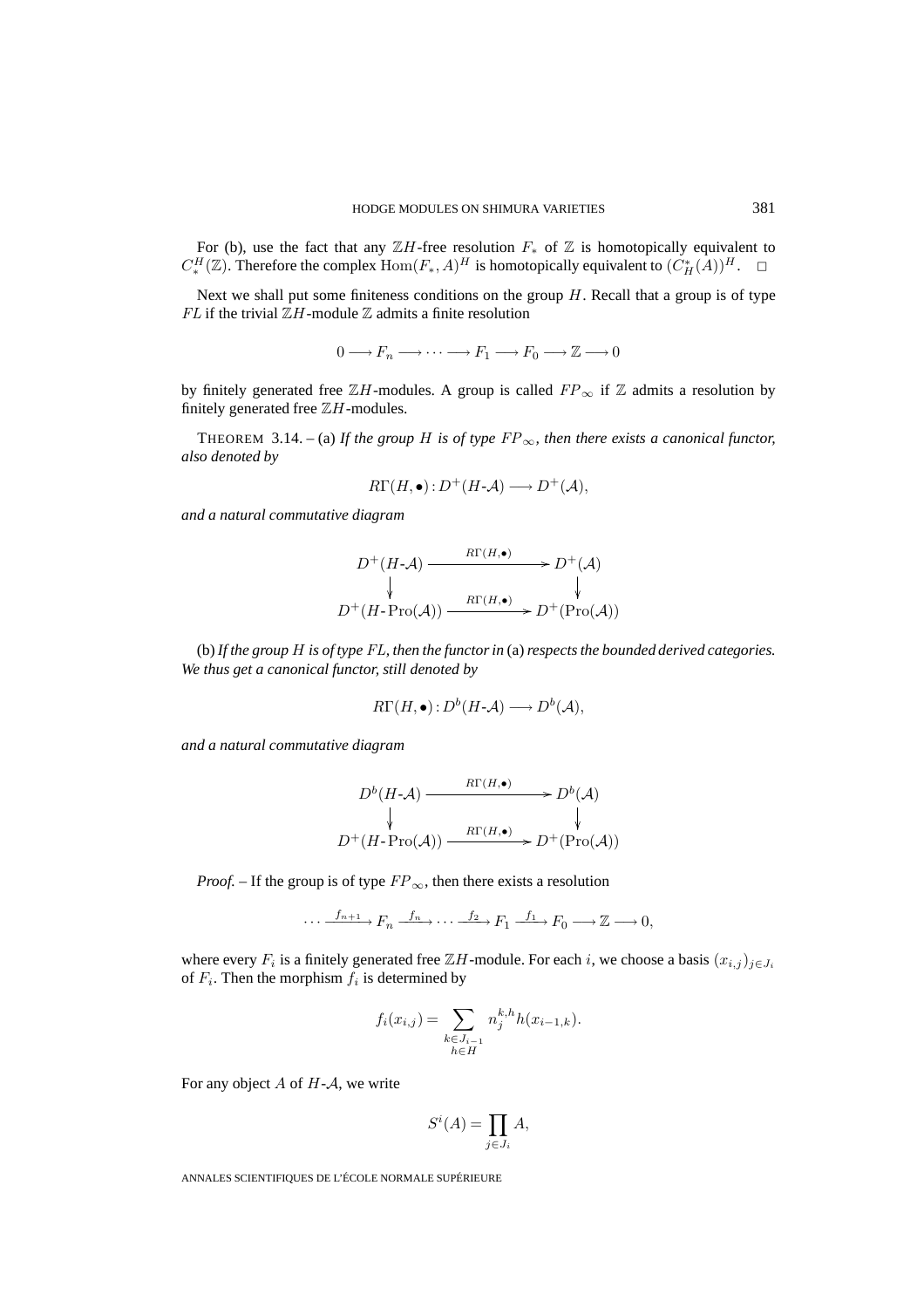and let  $d^{i-1}: S^{i-1}(A) \to S^{i}(A)$  be the morphism determined by the family of morphisms

$$
d_j^{i-1}: S^{i-1}(A) \longrightarrow A, \quad j \in J_i,
$$

given by

$$
d_j^{i-1}: S^{i-1}(A) \longrightarrow A, \quad j \in J_i
$$

$$
d_j^{i-1} = \sum_{\substack{k \in J_{i-1} \\ h \in H}} n_j^{k,h} h \circ p_{i-1,k},
$$

where  $p_{i-1,k}$  is the projection of  $S^{i-1}(A)$  onto the kth factor. Then there is a natural isomorphism of complexes  $S^*(A) = \text{Hom}(F_*, A)^H$ . Since the complex  $S^*(A)$  determines an element of  $D^+(\mathcal{A})$ , we have proved (a). The proof of (b) is analogous. Note that our construction is canonical, since it does not depend on the choice of the resolution  $F_*$ , any two such choices being homotopically equivalent.  $\square$ 

*Remark* 3.15. – (a) A natural question to ask is whether under the above finiteness conditions on H, the functors  $R\Gamma(H, \bullet)$  of Theorem 3.14(a) and (b) are the actual derived functors of the functor

$$
\Gamma(H,\bullet):H\text{-}\mathcal{A}\longrightarrow\mathcal{A}.
$$

The answer in general is negative, and counterexamples occur right in the context of arithmetic groups: let  $A$  be the category of finite-dimensional vector spaces over  $C$ . Choose a connected, simply connected algebraic group P over  $\mathbb{Q}$ , which is simple over  $\mathbb{Q}$ , and of  $\mathbb{Q}$ -rank at least two. Let H be an arithmetic subgroup of  $P(\mathbb{Q})$ . Then H-A, the category of abstract representations in finite-dimensional  $\mathbb{C}$ -vector spaces, is semi-simple: indeed, for two objects  $\mathbb {V}$  and  $\mathbb {W}$  of  $H$ - $\mathcal {A}$ , we have

$$
\text{Ext}_{H-\mathcal{A}}^1(\mathbb{V},\mathbb{W})=H^1(H,\mathbb{V}^*\otimes_{\mathbb{C}}\mathbb{W}),
$$

and the latter group is zero by [20, Corollary 2 of Theorem 2]. Therefore, any additive functor on H-A is automatically exact. In particular, the derived functor of  $\Gamma(H, \bullet)$  takes the value  $\Gamma(H,\mathbb{V})[0]$  on any object  $\mathbb {V}$  of H-A. On the other hand, if H is neat in  $P(\mathbb{Q})$ , then it is of type  $FL$  by [5, 11.1(c)], hence Theorem 3.14(b) is applicable; but there exist examples of such H, and objects  $\nabla$  of H-A, for which ived<br>d, if *l*<br>ple; b<br> $\neq 0$ }

$$
\{p \geqslant 1 \mid H^p(H, \mathbb{V}) \neq 0\}
$$

is not empty (e.g.,  $[5,$  Proposition 11.3(b)]).

(b) If the category  $A$  is Artinian, then the natural functor

$$
\{p \ge 1 \mid H^p(H, \mathbb{V}) \ne 0\}
$$
  
11.3(b)].  
i, then the natural functor  

$$
D^+(\mathcal{A}) \longrightarrow D^+\big(\text{Pro}(\mathcal{A})\big)
$$

is a full embedding. Its image consists of the complexes whose cohomology objects lie in  $A$ , the sub-category of Artinian objects of  $Pro(A)$ . Consequently, the conclusions of (a) and (b) of Theorem 3.14 are equivalent to the following:  $(a')$  for any object A of H-A, the group cohomology objects  $H^p(H, A)$  lie all in A; (b') for any object A of H-A, the group cohomology objects  $H^p(H, A)$  lie all in A, and are trivial for large p. If (a') or (b') is satisfied, then the respective functor  $R\Gamma(H, \bullet)$  is uniquely determined by the commutative diagram in 3.14.

We note the following consequence of Theorem 3.14:

```
4^e SÉRIE – TOME 37 – 2004 – N° 3
```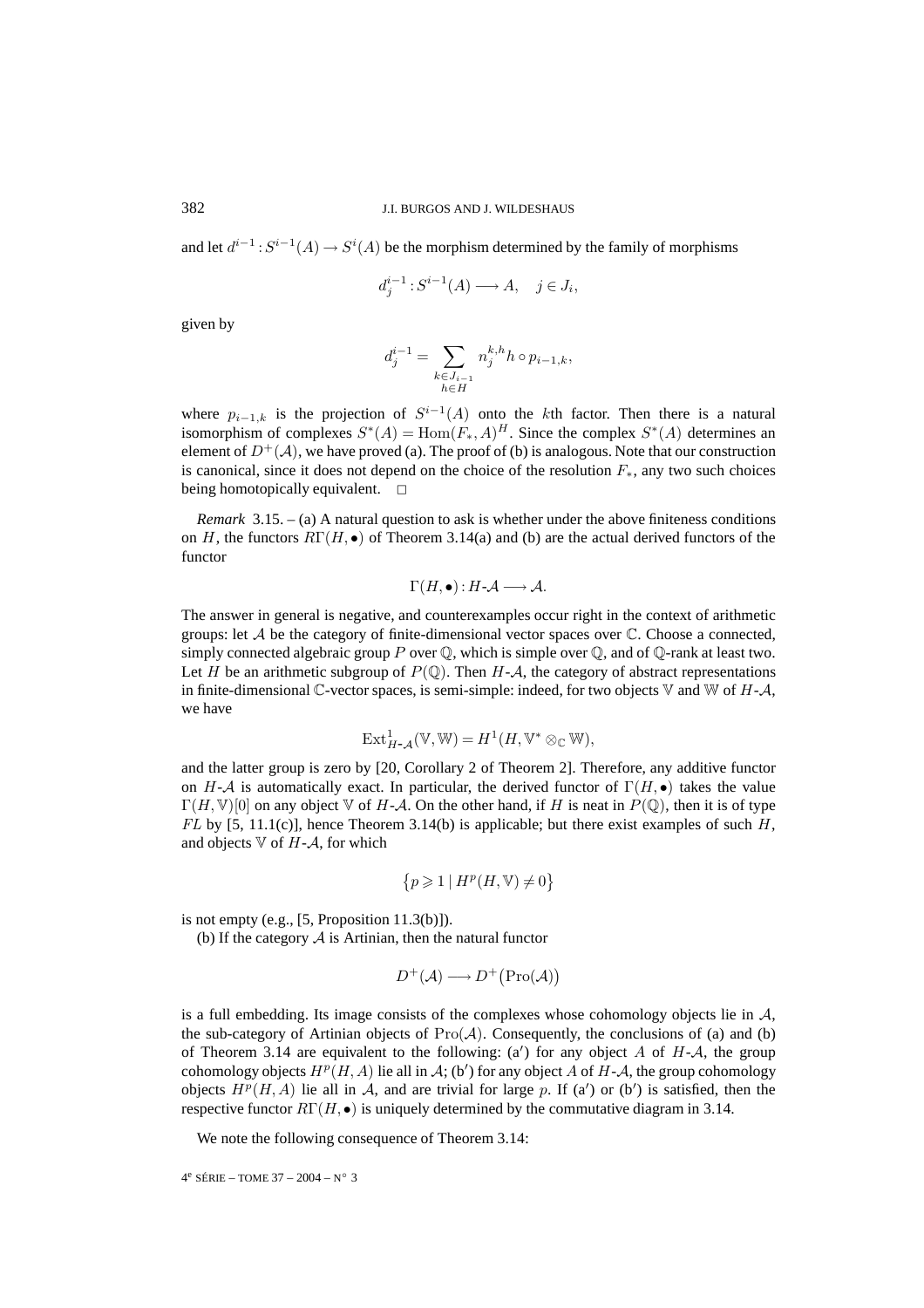COROLLARY 3.16. – Assume that the group H is of type  $FP_\infty$ , and that the Abelian category A is semi-simple. Let A be an object of H-A, and  $p \in \mathbb{Z}$ . Then any irreducible factor of  $H^p(H, A) \in Ob(A)$  *is an irreducible factor of*  $Fo(A)$ *.* 

*Proof.* – By Theorem 3.14(a), the object  $H^p(H, A)$  is the cohomology object of a complex, all of whose components are finite products of copies of Fo $(A)$ .  $\Box$ 

Next we state the compatibility of group cohomology with respect to exact functors. Let  $\mu:\mathcal{A}\to\mathcal{B}$  be an exact functor between Abelian categories. We denote by the same symbol  $\mu$ the induced functor between the categories  $H - A$  (respectively  $\text{Pro}(\mathcal{A})$ ,  $H - \text{Pro}(\mathcal{A})$ ) and  $H - B$ (respectively  $\text{Pro}(\mathcal{B})$ , H- $\text{Pro}(\mathcal{B})$ ). The proof of the following result is immediate and left to the reader.

PROPOSITION 3.17. – Let  $\mu: A \rightarrow B$  be an exact functor between Abelian categories. Then *there is a natural commutative diagram*

$$
D^+(H\text{-}\mathrm{Pro}(\mathcal{A})) \xrightarrow{\qquad R\Gamma(H,\bullet)} D^+(\mathrm{Pro}(\mathcal{A}))
$$
  
\n
$$
\downarrow^{\mu} \qquad \qquad \downarrow^{\mu}
$$
  
\n
$$
D^+(H\text{-}\mathrm{Pro}(\mathcal{B})) \xrightarrow{\qquad R\Gamma(H,\bullet)} D^+(\mathrm{Pro}(\mathcal{B}))
$$

*If* H *is of type* FL *or* FP∞*, then there are natural commutative diagrams*

$$
D^{?}(H\text{-}\mathcal{A}) \xrightarrow{R\Gamma(H,\bullet)} D^{?}(\mathcal{A})
$$

$$
\downarrow \mu \qquad \qquad \downarrow \mu
$$

$$
D^{?}(H\text{-}\mathcal{B}) \xrightarrow{R\Gamma(H,\bullet)} D^{?}(\mathcal{B})
$$

*with* ? = *b if H is of type*  $FL$ *, and* ? = + *if H is of type*  $FP_\infty$ *.* 

*Variant* 3.18. – (a) There are obvious variants of 3.7–3.17 for Abelian categories  $A$  which are closed under arbitrary products. More precisely, in this case, the use of the pro-category  $\text{Pro}(\mathcal{A})$ is unnecessary, and the constructions and statements of 3.7–3.17 remain valid when the symbol  $Pro(\mathcal{A})$  is replaced by  $\mathcal{A}$ .

(b) Consider the case when the group H is normal in a larger group  $L$ . Then we may study the fixed point functor

$$
\Gamma(H, \bullet) = (\bullet)^H : L\text{-}\operatorname{Pro}(\mathcal{A}) \longrightarrow L/H\text{-}\operatorname{Pro}(\mathcal{A})
$$

defined in the same way as in 3.1. The resolution functor is the functor  $C<sub>L</sub>$  of 3.7. The analogue of Proposition 3.10(b) reads as follows: the functor  $(\bullet)^H \circ C_L$  is isomorphic to  $C_{L/H} \circ F$ . In particular, it is exact. Therefore, the analogue of Theorem 3.11 holds: the above fixed point functor is right derivable, and

$$
R\Gamma(H,\bullet) = (\bullet)^H \circ C_L^*.
$$

Furthermore, by Proposition 3.13(b) (applied to the group H and the free  $\mathbb{Z}H$ -resolution  $C^L_*(\mathbb{Z})$ of Example 3.6), we see that the diagram

$$
D^+(L\text{-}\operatorname{Pro}(\mathcal{A})) \xrightarrow{\operatorname{R}\Gamma(H,\bullet)} D^+(L/H\text{-}\operatorname{Pro}(\mathcal{A}))
$$
  
\n
$$
\operatorname{Res}_{H}^L \downarrow \qquad \qquad \downarrow \operatorname{Res}_{\{e\}}^{L/H}
$$
  
\n
$$
D^+(H\text{-}\operatorname{Pro}(\mathcal{A})) \xrightarrow{\operatorname{R}\Gamma(H,\bullet)} D^+(\operatorname{Pro}(\mathcal{A}))
$$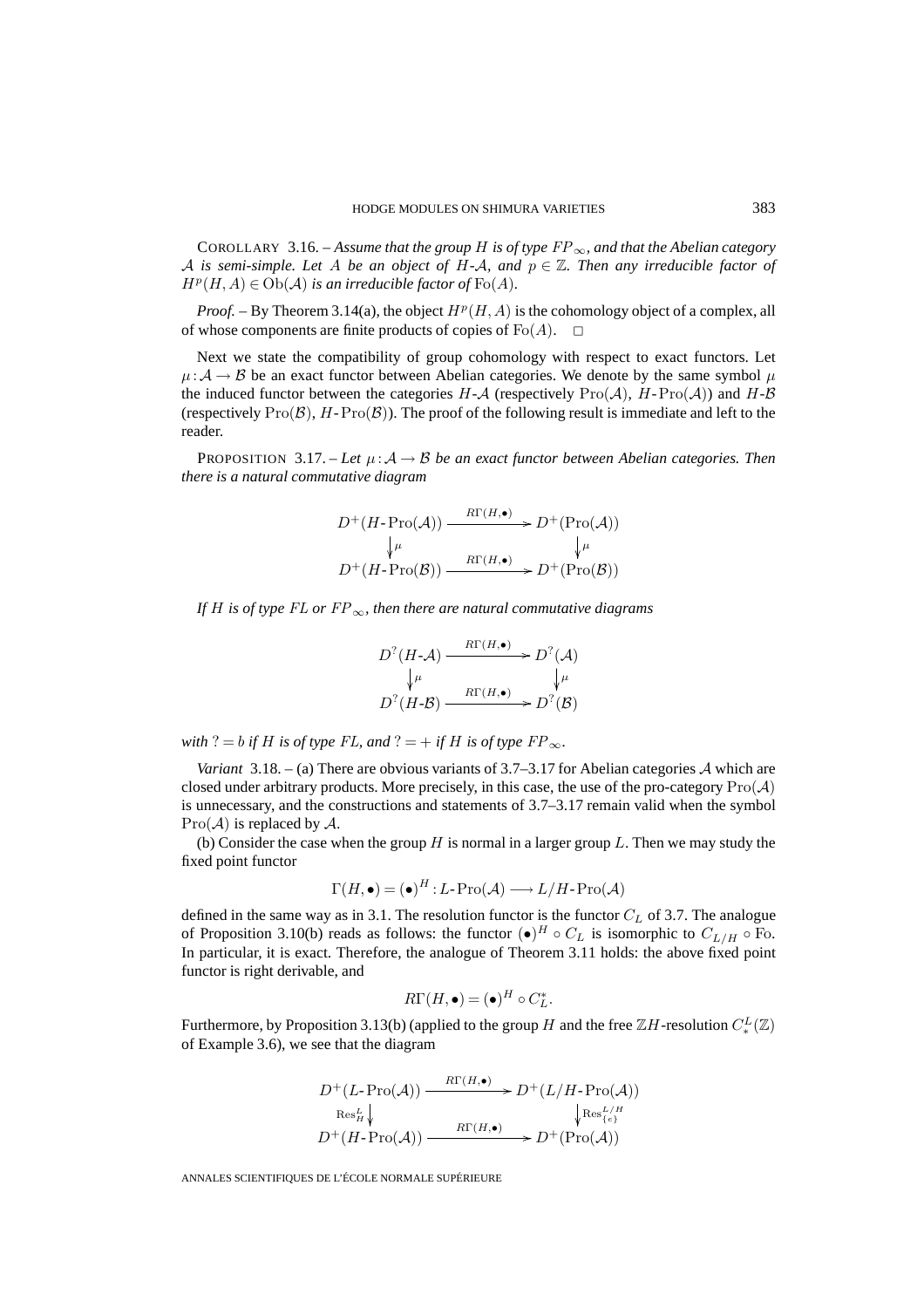is commutative. Finally, the analogues of Theorem 3.14(a), (b) hold if the group  $L$  is of type  $FP_{\infty}$ , respectively of type FL.

(c) The construction of (b) continues to work, and the statements made in (b) continue to hold in a somewhat larger generality. Namely, let  $A$  be an Abelian category, on which the action of an abstract group L is given. This means that there are given contravariant functors  $\gamma^*$  on A, for  $\gamma \in L$ , such that  $(\gamma_1 \cdot \gamma_2)^* = \gamma_2^* \circ \gamma_1^*$  for all  $\gamma_1, \gamma_2 \in L$ , and such that  $e^* = \text{Id}$ . We denote by  $L$ - $\mathcal A$ the category of pairs

$$
(A,(\rho_{\gamma})_{\gamma\in L}),
$$

where  $A \in Ob(\mathcal{A})$ , and  $(\rho_{\gamma})_{\gamma \in L}$  is a family of isomorphisms

$$
\rho_{\gamma} : \gamma^* A \xrightarrow{\sim} A
$$

in A such that the cocycle condition holds. In the same way, define the category  $L\text{-}Pro(\mathcal{A})$ . We assume that the action of a given normal subgroup H of L on A is trivial:  $\gamma^* =$  Id for all  $\gamma \in H$ . Therefore, the action of L on A is induced by an action of the quotient  $L/H$ . The fixed point functor

$$
\Gamma(H,\bullet) = (\bullet)^H : L\text{-}\operatorname{Pro}(\mathcal{A}) \longrightarrow L/H\text{-}\operatorname{Pro}(\mathcal{A})
$$

is defined by the same formula as in 3.1. The resolution functor is the functor  $C<sub>L</sub>$  of (b). The action of an element  $\gamma \in L$ ,

$$
\rho_{\gamma} : \gamma^* C_L(A) \xrightarrow{\sim} C_L A
$$

is determined by the family of morphisms  $\gamma_h = \rho_\gamma \circ \gamma^* p_{\gamma h} : \gamma^* C_L(A) \to A$ .

It is clear that there is a variant of Proposition 3.13(b) in the setting of Variant 3.18(c). We quote the precise result for further reference:

PROPOSITION 3.19. – *Let* A *be an Abelian category with an action of a group* L*. Let* H *be a normal subgroup of* L*, which acts trivially on* A*. Let* F<sup>∗</sup> *be a free* ZL*-resolution of the trivial* L*-module* Z*. Then the functor* 9. – Let A be an Abelian category wi<br>
f L, which acts trivially on A. Let  $F_*$ <br>
e functor<br>  $R\Gamma(H, \bullet) : D^+(L\text{-}Pro(\mathcal{A})) \longrightarrow D^+(L)$ 

$$
R\Gamma(H, \bullet): D^{+}(L\text{-}\mathrm{Pro}(\mathcal{A})) \longrightarrow D^{+}(L/H\text{-}\mathrm{Pro}(\mathcal{A}))
$$

*is represented by the functor*  $(Hom(F_*, \bullet))^H$ *.* 

It is possible to further enlarge the degree of generality by imposing conditions on the action of a second normal subgroup  $H'$  of the group  $L$  in 3.18(c). This applies in particular to the situation considered in Definition 2.1, where  $H' = G_1(\mathbb{Q})$ , and  $(\mathbf{Rep}_F G_1, \overline{H}_Q)$  is the full subcategory of  $\overline{H}_{Q}$ - **Rep**<sub>F</sub> G<sub>1</sub> of objects satisfying condition 2.1(a)(i). We want to derive the functor  $\Gamma(\overline{H}_C, \bullet)$  of Definition 2.2. In this case, we use the resolution functor L in<br>=  $G_1$ <br>onditi<br>the res<br>→ (

$$
C_{\Delta_1}: (\text{Pro}(\mathbf{Rep}_F G_1), \overline{H}_Q) \longrightarrow (\text{Pro}(\mathbf{Rep}_F G_1), \overline{H}_Q)
$$

$$
C_{\Delta_1}(\mathbb{V}_1) = \prod \mathbb{V}_1.
$$

given by

$$
C_{\Delta_1}(\mathbb{V}_1) = \prod_{h \in \Delta_1} \mathbb{V}_1.
$$

Recall that by definition, we have  $\Delta_1 = \overline{H}_Q/G_1(\mathbb{Q})$ , and  $\Delta = \overline{H}_Q/G_1(\mathbb{Q})\overline{H}_C$ . The composition given by<br>  $C_{\Delta_1}(\mathbb{V}_1) = \prod_{h \in \Delta_1} \mathbb{V}_1.$ <br>
Recall that by definition, we have  $\Delta_1 = \overline{H}_Q/G_1(\mathbb{Q})$ , and  $\Delta = \overline{H}_Q/G_1(\mathbb{Q})\overline{H}_C$ . The composition  $\Gamma(\overline{H}_C, \bullet) \circ C_{\Delta_1}$  maps  $\mathbb{V}_1$  to  $\prod_{h \in \Delta} \mathbb{V}_1$ , so far, we get: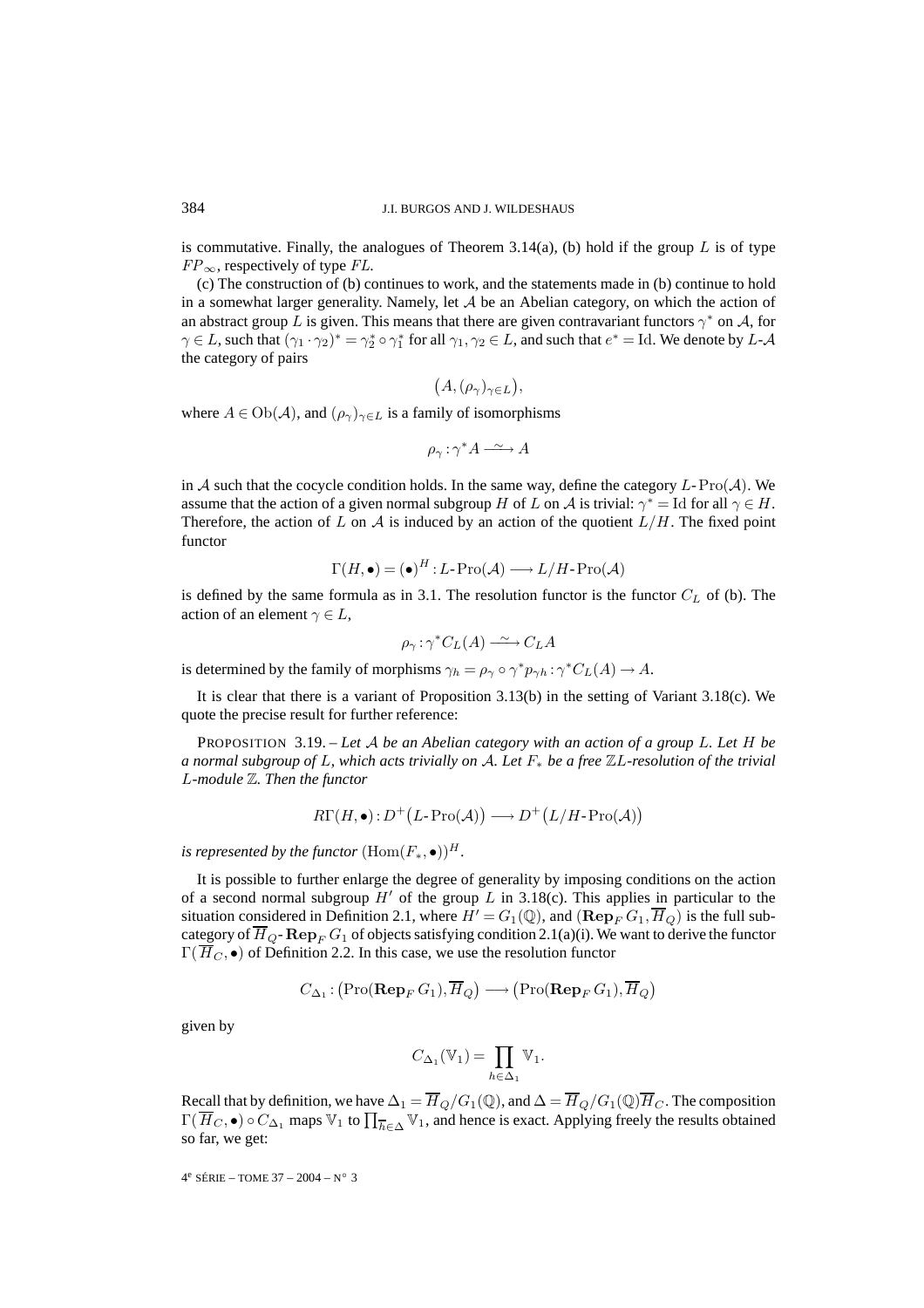THEOREM 3.20. – (a) *The functor*

HODGE MODULES ON SHIMURA VARIETIES  
\nREM 3.20. – (a) *The functor*  
\n
$$
\Gamma(\overline{H}_C, \bullet) : (\text{Pro}(\mathbf{Rep}_F G_1), \overline{H}_Q) \longrightarrow (\text{Pro}(\mathbf{Rep}_F G_1), \overline{H}_Q / \overline{H}_C)
$$
\n*derivable:*  
\n
$$
R\Gamma(\overline{H}_C, \bullet) : D^+(\text{Pro}(\mathbf{Rep}_F G_1), \overline{H}_Q) \longrightarrow D^+(\text{Pro}(\mathbf{Rep}_F G_1), \overline{H}_Q / \overline{H}_C).
$$

*is right derivable*:

(b) *The functor*  $R\Gamma(\overline{H}_C, \bullet)$  *respects the sub-categories*  $D^b((\mathbf{Rep}_F G_1), ?)$ : *there is a commutative diagram*

$$
D^{b}(\mathbf{Rep}_F G_1, \overline{H}_Q) \xrightarrow{R\Gamma(\overline{H}_C, \bullet)} D^{b}(\mathbf{Rep}_F G_1, \overline{H}_Q / \overline{H}_C)
$$
  
\n
$$
\downarrow \qquad \qquad \downarrow
$$
  
\n
$$
D^{+}(\text{Pro}(\mathbf{Rep}_F G_1), \overline{H}_Q) \xrightarrow{R\Gamma(\overline{H}_C, \bullet)} D^{+}(\text{Pro}(\mathbf{Rep}_F G_1), \overline{H}_Q / \overline{H}_C)
$$

*Proof.* – Part (a) follows from the general formalism developed above. For (b), we intend to apply the criterion of Theorem 3.14. Because of the form of our resolution functor  $C_{\Delta_1}$ , we have to impose the finiteness condition on the group  $\Delta_1$  (see Variants 3.18(b) and (c)). More precisely, we need to know that  $\Delta_1$  is of type FL. By definition, this group is an arithmetic subgroup of  $Q/P_1(\mathbb{Q})$ , which is neat since K is. By [5, 11.1(c)], such a group is indeed of type FL.  $\Box$ 

We still need to prove what was left open in Section 2:

*Proof of Proposition 2.3.* – Part (a) is a special case of Proposition 3.17, and (b) follows from semi-simplicity of the category  $\mathbf{Rep}_F G_1$ , and from Corollary 3.16.  $\Box$ 

#### **4. Equivariant algebraic Hodge modules**

The aim of this short section is to develop some elementary theory of equivariant algebraic Hodge modules.

Because of the local nature of Hodge modules, the category  $\text{MHM}_F X$  can be defined for reduced schemes X, which are only *locally* of finite type over C. However, the formalism of Grothendieck's functors [21, Section 4] is constructed on the bounded derived categories of Hodge modules on reduced schemes which are (globally) of finite type over C. It does not obviously extend to the derived categories of Hodge modules on schemes of a more general type.

DEFINITION 4.1. – Let X be a reduced scheme which is locally of finite type over  $\mathbb{C}$ , and H an abstract group acting on X by algebraic automorphisms. The category  $H\text{-}\text{MHM}_F X$ consists of pairs

$$
(\mathbb{M}, (\rho_\gamma)_{\gamma \in H}),
$$

where  $M \in \mathbf{MHM}_F X$ , and  $(\rho_\gamma)_{\gamma \in H}$  is a family of isomorphisms

$$
\rho_\gamma:\gamma^*\mathbb{M}\xrightarrow{\;\sim\;}\mathbb{M}
$$

in  $\text{MHM}_F X$  such that the cocycle condition holds.

Note that this is a special case of what was done in Variant  $3.18(c)$ . We shall repeatedly use the following principle: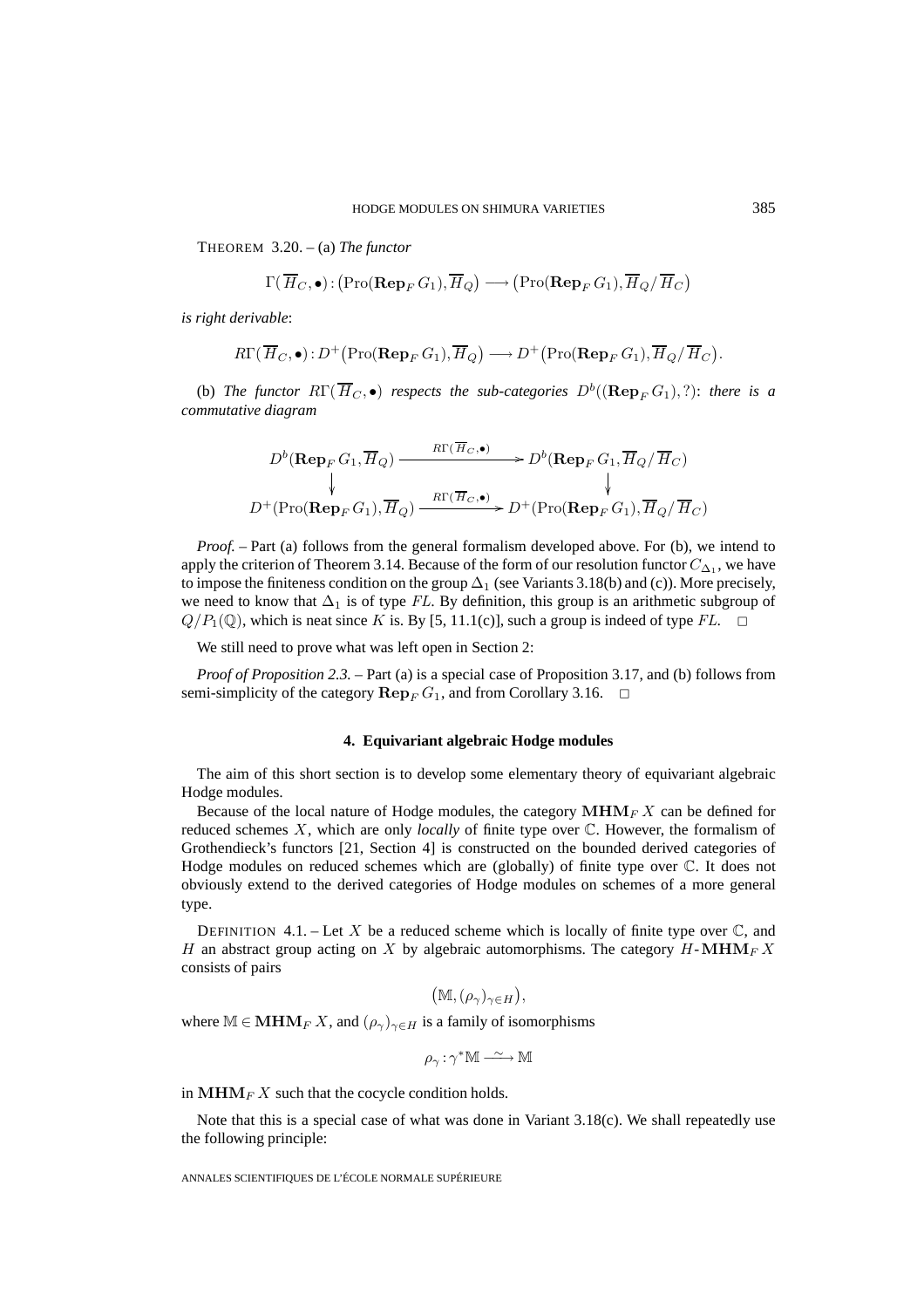PROPOSITION 4.2. – *In the situation of Definition* 4.1*, suppose that the action of* H *on* X *is free and proper in the sense of* [19, (1.7)]*, with quotient* H\X*. Denote by* Π *the morphism from* X *to* H\X*. Then the inverse image*

$$
\Pi^*: \mathbf{MHM}_F(H \backslash X) \longrightarrow H \text{-} \mathbf{MHM}_F X
$$

*is an equivalence of categories, which possesses a canonical pseudo-inverse.*

*Proof. –* The pseudo-inverse is given by the direct image Π∗, followed by the H-invariants  $\Gamma(H, \bullet)$ . Since the direct image is not in general defined for morphisms which are only locally of finite type, this definition needs to be explained: choose an  $H$ -equivariant open covering  $\mathfrak V$  of X, such that each open subset V in  $\mathfrak V$  satisfies given by the direct<br>not in general definition<br>to be explained: cho<br>n  $\mathfrak V$  satisfies<br> $\Pi^{-1}(\Pi(V)) = \prod$ 

$$
\Pi^{-1}(\Pi(V)) = \coprod_{h \in H} h(V).
$$

This is possible because of our assumption on the action of  $H$ . It is then clear how to define the restriction of  $\Gamma(H, \bullet) \circ \Pi_*$  to any open subset in the quotient  $H\backslash \mathfrak{V}$ . The resulting collection of Hodge modules glues to give a Hodge module on  $H\backslash X$ .  $\square$ se of ods<br>
o  $\Pi_*$  to s<br>
to give a<br>  $- In the s$ <br>  $\Pi^* : D^b$ 

COROLLARY 4.3. – *In the situation of Proposition* 4.2*, the inverse image*

$$
\Pi^*: D^b(\mathbf{MHM}_F(H\backslash X)) \longrightarrow D^b(H\text{-}\mathbf{MHM}_F X)
$$

*is an equivalence of categories, which possesses a canonical pseudo-inverse.*

*Remark* 4.4. – Using the formalism developed in Section 3, we can give a more conceptual meaning of the canonical pseudo-inverse *ries, which possesses a car*<br>  $\epsilon$  formalism developed in S<br>
seudo-inverse<br>  $(H\text{-}\mathbf{MHM}_F X) \longrightarrow D^b$ 

$$
D^b(H\text{-}\mathbf{MHM}_FX)\longrightarrow D^b\big(\mathbf{MHM}_F(H\backslash X)\big)
$$

of Corollary 4.3. As in the proof of [21, Theorem 4.3], it is possible, using a covering as in the proof of Proposition 4.2, to define the direct image  $D^b(H\text{-}\textbf{MHM}_F X) \longrightarrow D^b$ <br>the proof of [21, Theorem<br>*l*, to define the direct image<br> $(H\text{-}\textbf{MHM}_F X) \longrightarrow D^b$  $D^b$  (**MH**<br>4.3], it i<br>*H* - Pro(

Π<sup>∗</sup> : D<sup>b</sup> **MHM**<sup>F</sup> (H\X) ⊂ D+ H-Pro **MHM**<sup>F</sup> (H\X) . RΓ(H, •) : D+ H-Pro −→ D+ Pro 

Its image consists of  $\Gamma(H, \bullet)$ -acyclic complexes. The composition of  $\Pi_*$  and the functor

$$
R\Gamma(H, \bullet): D^{+}(H\text{-}Pro(\mathbf{MHM}_{F}(H\backslash X))) \longrightarrow D^{+}(\text{Pro}(\mathbf{MHM}_{F}(H\backslash X)))
$$
  
rem 3.11 factors through  $D^{b}(\mathbf{MHM}_{F}(H\backslash X))$ . Our quasi-inverse is the functor  

$$
D^{b}(H\text{-}\mathbf{MHM}_{F}X) \longrightarrow D^{b}(\mathbf{MHM}_{F}(H\backslash X))
$$

of Theorem 3.11 factors through  $D^b(MHM_F(H\setminus X))$ . Our quasi-inverse is the functor

$$
D^b(H\text{-}\mathbf{MHM}_FX)\longrightarrow D^b\big(\mathbf{MHM}_F(H\backslash X)\big)
$$

induced by the composition  $R\Gamma(H, \bullet) \circ \Pi_*$ .

## **5.** Čech complexes for Hodge modules

For later purposes, we need to develop the basics of the formalism of Čech complexes associated to closed coverings in the context of Hodge modules.

$$
4^e\ \text{SÉRIE} -\text{TOME 37} - 2004 - N^\circ\ 3
$$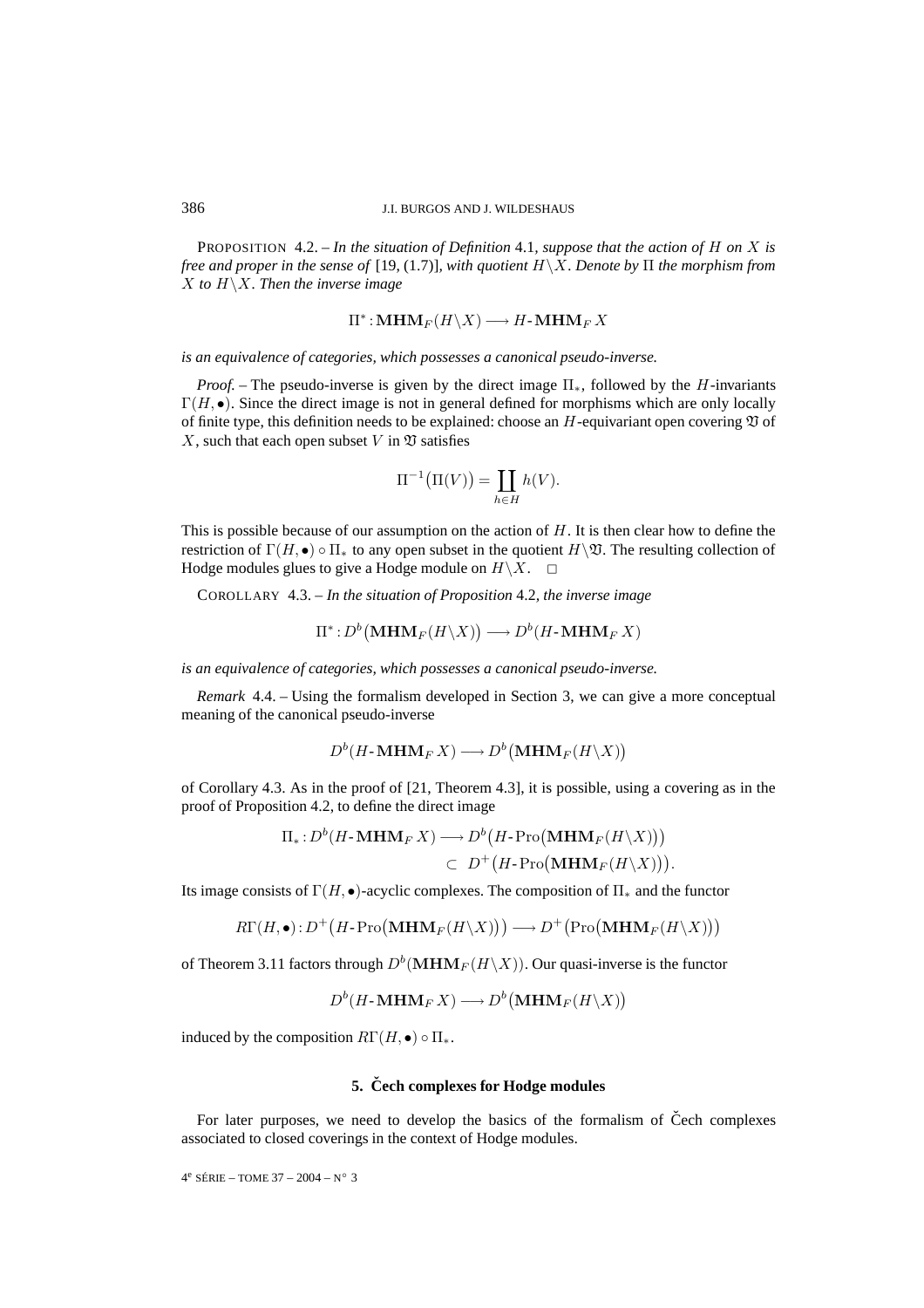Fix a reduced scheme Z, which is separated and of finite type over  $\mathbb{C}$ . Let  $\mathfrak{Z} = \{Z_{\sigma}\}_{\sigma \in \Sigma}$  be a finite covering of Z by reduced closed sub-schemes, not necessarily different from each other. We denote by  $\mathfrak{Z}_\bullet$  the free simplicial set generated by the set of indices  $\Sigma$ . That is,  $\mathfrak{Z}_p = \Sigma^{p+1}$  is the set of  $p + 1$ -tuples  $(\sigma_0, \ldots, \sigma_p)$ . If

$$
\tau: \{0, \ldots, q\} \longrightarrow \{0, \ldots, p\}
$$

is an increasing map and  $I = (\sigma_0, \dots, \sigma_p) \in \mathfrak{Z}_p$ , then

$$
\mathfrak{Z}_{\bullet}(\tau)(I)=(\sigma_{\tau(0)},\ldots,\sigma_{\tau(q)})\in\mathfrak{Z}_q.
$$

DEFINITION 5.1. – Define the Abelian category  $(MHM_F Z)_{\infty}^3$  as the category of mixed Hodge modules over the simplicial scheme  $Z \times \mathfrak{Z}_{\bullet}$ .

Explicitly, an element of  $(MHM_F Z)_{\infty}^3$  is a family  $(M_I)_I$  of objects of  $MHM_F Z$  indexed by  $3_{\bullet}$ , and for every increasing map

$$
\tau: \{0, \ldots, q\} \longrightarrow \{0, \ldots, p\}
$$

and each  $I \in \mathfrak{Z}_p$ , a morphism

$$
\tau_I: \mathbb{M}_{\mathfrak{Z}_{\bullet}(\tau)(I)} \longrightarrow \mathbb{M}_I,
$$

equal to the identity if  $\tau = Id_{\{0,\ldots,q\}}$ , and such that

$$
(\eta \circ \tau)_I = \eta_I \circ \tau_{\mathfrak{Z}_{\bullet}(\eta)(I)}.
$$

DEFINITION 5.2. – Define  $(\mathbf{MHM}_F\,Z)^3$  as the full Abelian sub-category of  $(\mathbf{MHM}_F\,Z)_{\infty}^3$ consisting of objects  $(\tau)_I = \eta_I \circ \tau_{\mathfrak{Z}_\bullet(\eta)}$ <br>  $(Z)^3$  as the full  $\Delta$ <br>  $(\mathbb{M}_I)_I, (\tau_I)_{\tau,I})$ 

$$
\left( (\mathbb{M}_I)_I, (\tau_I)_{\tau,I} \right)
$$

satisfying the following property:

$$
\tau_I : \mathbb{M}_{\mathfrak{Z}_{\bullet}(\tau)(I)} \longrightarrow \mathbb{M}_I
$$

is an isomorphism for any increasing  $\tau$  :  $\{0,\ldots,q\} \to \{0,\ldots,p\}$ , and for any  $I \in \mathfrak{Z}_p$  such that the subsets of  $\Sigma$  underlying the  $q + 1$ -tuple  $\mathfrak{Z}_{\bullet}(\tau)(I)$  and the  $p + 1$ -tuple I are the same.

*Remark* 5.3. – By definition, the components of an object of the category  $(MHM_F Z)^3$ represent a finite number of isomorphism classes of Hodge modules on Z.

Observe that the theory of mixed Hodge modules over general simplicial schemes is not well established because for general morphisms, inverse images of mixed Hodge modules are only defined in the derived category. However, in our situation, there is no problem since all the morphisms of the simplicial scheme  $Z \times \mathfrak{Z}_\bullet$  are given by the identity on Z.

Observe also that we can define  $(MHM_F Z)^3$  for locally finite Z and infinite coverings 3, or even for any simplicial set  $\mathfrak{Z}_\bullet$  not necessarily associated to a Čech covering. An object  $(\mathbb{M}_I)_I$ of  $(MHM_F Z)^3$  defines a co-simplicial object, denoted  $\mathbb{M}_{\bullet}$ , of the category  $MHM_F Z$  if  $\mathfrak{Z}$  is finite, and a co-simplicial object of the category  $\text{Pro}(\textbf{MHM}_F Z)$  if  $\mathfrak{Z}$  is infinite: put  $\text{HM}_F Z)^3$ <br>essarily ass<br>l object, de<br>ategory P1<br> $\mathbb{M}_p = \prod$ 

$$
\mathbb{M}_p = \prod_{I \in \mathfrak{Z}_p} \mathbb{M}_I,
$$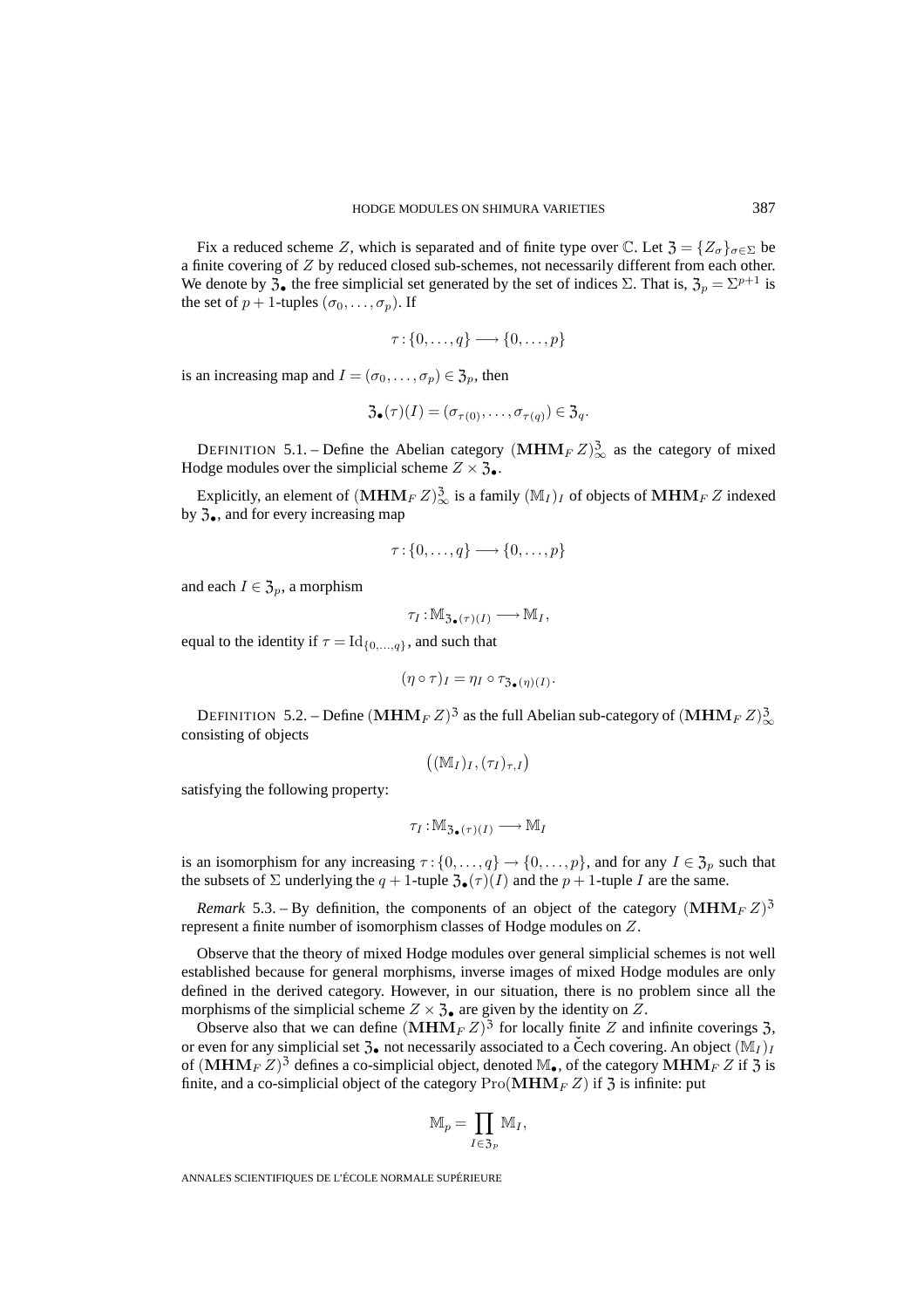with the induced morphisms.

We go back to the hypothesis of Definition 5.2. Thus,  $Z$  is of finite type, and  $\overline{3}$  is finite. The following observation will be used repeatedly:

PROPOSITION 5.4. – *Let*

$$
f: (\mathbb{M}_I)^\bullet_I \to (\mathbb{N}_I)^\bullet_I
$$

*be a morphism in the category*  $D^b((\mathbf{MHM}_F Z)^3)$ . Then f is an isomorphism if and only if  $f_I: \mathbb{M}^{\bullet}_I \to \mathbb{N}^{\bullet}_I$  is an isomorphism in  $D^b(\mathbf{MHM}_F\,Z)$ , for all  $I \in \mathfrak{Z}_p$ , and all  $p \geqslant 0$ .

Next, we need to define functors



The functor Tot is induced by the exact functor

$$
(\mathbf{MHM}_F Z)^3 \longrightarrow C^+(\mathbf{MHM}_F Z),
$$

denoted by the same symbol, that sends a co-simplicial mixed Hodge module  $(\mathbb{M}_I)_I$  to the normalized cochain complex of mixed Hodge modules associated to M•. Note that by definition of the category  $(MHM<sub>F</sub> Z)<sup>3</sup>$ , the resulting functor bymbol, then<br>  $\text{nplex of in } E_F Z$ <sup>3</sup>, then<br>  $\text{Tot}: D^b \left($  $\frac{1}{2}$ <br>no<br>nc

$$
\text{Tot}: D^b((\mathbf{MHM}_F\,Z)^3) \longrightarrow D^+(\mathbf{MHM}_F\,Z)
$$

factorizes through  $D^b(\textbf{MHM}_F Z)$ .

The construction of the functor  $S_{\bullet}$  depends on the covering 3, not only on the index set  $\Sigma$ . For any element  $I = (\sigma_0, \ldots, \sigma_p)$  of  $\mathfrak{Z}_p$ , set bends on the  $Z_I := \bigcap_{i=1}^p Z_i$ 

$$
Z_I := \bigcap_{k=0}^p Z_{\sigma_k},
$$

with its reduced scheme structure. We shall write  $i_I$  for the closed immersion of  $Z_I$  into Z. For any increasing map  $\tau$ , if  $J = \mathfrak{Z}_\bullet(\tau)(I)$  then  $Z_I$  is a closed subset of  $Z_J$ . The basic idea for the construction of the functor Frace. We shall write  $i_I$  fo<br>  $\mathcal{A}(\tau)(I)$  then  $Z_I$  is a close  $(\mathbf{MHM}_F Z) \longrightarrow D^b$ nn<br> $\sum Z$ <br> $3)$ 

$$
S_{\bullet}: D^b(\mathbf{MHM}_F\,Z) \longrightarrow D^b((\mathbf{MHM}_F\,Z)^3)
$$

is to associate to a complex  $M^{\bullet}$  of Hodge modules on Z the class of a certain complex of Hodge modules over  $Z \times \mathfrak{Z}_\bullet$  that restricts to

$$
(i_I)_*\,i_I^*\,\mathbb M^\bullet
$$

on the component  $Z \times \{I\}$ . In order to do this rigorously, we recall the definition of  $(i_I)_* i_I^*$  in Saito's formalism [21, (4.4.1)]: *choose* an open affine covering of the complement  $j_I: U_I \hookrightarrow Z$ of  $Z_I$ , and use the Čech complex associated to that covering to define the functor  $(j_I)$   $j_I^*$  on the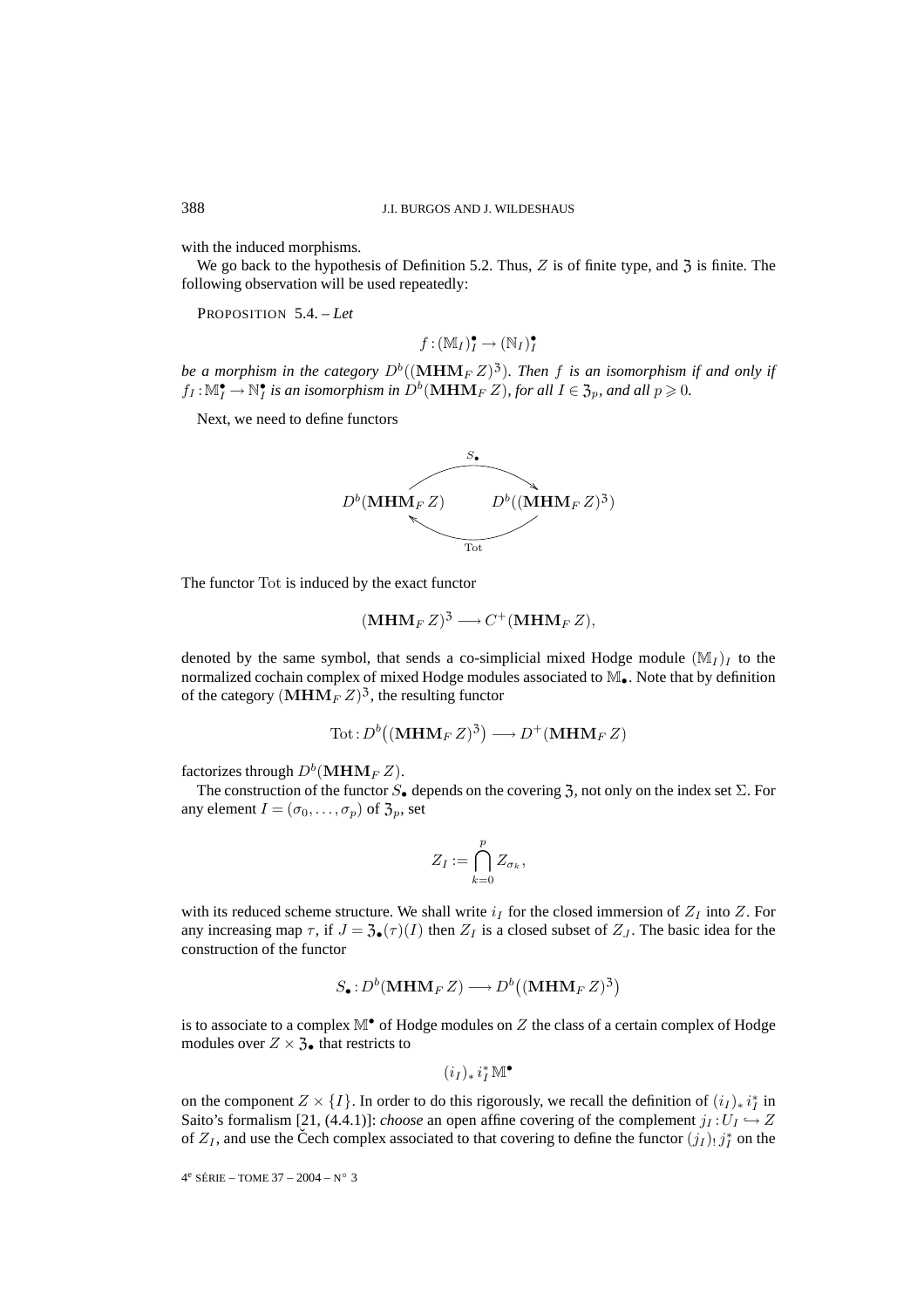level of complexes, together with a transformation  $(j_I)$   $j_I^* \to \text{Id}$ . The functor

$$
(i_I)_* i_I^* : C^b(\mathbf{MHM}_F Z) \longrightarrow C^b(\mathbf{MHM}_F Z)
$$

maps a complex  $\mathbb{M}^{\bullet}$  to the simple complex associated to

$$
(j_I)_!j_I^*\mathbb{M}^\bullet\longrightarrow\mathbb{M}^\bullet.
$$

This construction descends to the level of derived categories, and the induced functor

 $(i_I)_* i_I^* : D^b(\mathbf{MHM}_F Z) \longrightarrow D^b(\mathbf{MHM}_F Z)$ 

does not depend on the choice of the affine covering of  $U_I$ .

In our situation, we can choose the affine coverings for the different closed sub-schemes in such a way that, for every inclusion  $Z_I \subset Z_J$ , any open affine subset occurring in the covering of  $U_J$  is contained in an open affine subset occurring in the covering of  $U_I$ . This choice induces a compatible set of morphisms  $(i_J)_* i_J^* \mathbb{M}^{\bullet} \to (i_I)_* i_I^* \mathbb{M}^{\bullet}$  at the level of complexes. Putting  $S_I(\mathbb{M}^{\bullet}) = (i_I)_* i_I^* \mathbb{M}^{\bullet}$ , we thus obtain a functor for every inclusion  $Z_I \subset Z_J$ , any open affind<br>d in an open affine subset occurring in the co<br>of morphisms  $(i_J)_* i_J^* \mathbb{M}^{\bullet} \to (i_I)_* i_I^* \mathbb{M}^{\bullet}$  as<br> $j^* \mathbb{M}^{\bullet}$ , we thus obtain a functor<br> $S_{\bullet} := ((i_I)_* i_I^*)_I : C^b(\mathbf{MHM$ rri<br>T<br>C<br>3)

$$
S_{\bullet} := ((i_I)_* i_I^*)_I : C^b(\mathbf{MHM}_F Z) \longrightarrow C^b((\mathbf{MHM}_F Z)^3).
$$

This construction descends to the level of derived categories. The induced functor is independent of the choices.

*Remark* 5.5. – For later use, it will be important to observe that the above construction also defines a filtered version of the functor  $S_{\bullet}$ : (**MHM** $_F$  Z)  $\longrightarrow DF^b$  $\frac{1}{2}$ <br> $\frac{1}{2}$ 

$$
S_{\bullet}:DF^b(\mathbf{MHM}_F\,Z)\longrightarrow DF^b((\mathbf{MHM}_F\,Z)^3),
$$

where  $DF<sup>b</sup>$  denote the *filtered bounded derived categories* used in [4, Section 3] and [3, Appendix A]. Thus, the term "bounded" refers to boundedness of the complexes as well as finiteness of the filtrations.

PROPOSITION 5.6. – *There is a canonical isomorphism of functors*

$$
Id \cong Tot \circ S_{\bullet}: D^{b}(\mathbf{MHM}_{F}Z) \longrightarrow D^{b}(\mathbf{MHM}_{F}Z).
$$

*Proof.* – By construction, the functors  $(i_I)_* i_I^*$  come with natural transformations

$$
\mathrm{Id} \longrightarrow (i_I)_*\,i_I^*,
$$

which induce a natural transformation Id  $\rightarrow$  Tot  $\circ S_{\bullet}$ . That it is an isomorphism can be checked after application of the forgetful functor to the bounded derived category of perverse sheaves on  $Z(\mathbb{C})$ . By [3, Main Theorem 1.3], this latter category can be identified with a full sub-category of the derived category of Abelian sheaves on  $Z(\mathbb{C})$ . Thus, our claim follows from the fact that the Čech complex of any sheaf  $\mathfrak{F}$  is a resolution of  $\mathfrak{F}$ .  $\Box$ 

We need to discuss the functoriality of our constructions. Let  $p:Z\to Y$  be a morphism of reduced schemes, which are separated and of finite type over C, and assume given finite coverings  ${Z_{\sigma}}_{\sigma \in \Sigma}$  and  ${Y_{\sigma}}_{\sigma \in \Sigma}$  of Z and Y, respectively. Since the index set  $\Sigma$  is the same for the two coverings, we shall write  $(MHM_F Z)^3$  and  $(MHM_F Y)^3$  for the respective categories defined in 5.2. We have the following co-simplicial version of direct images under  $p$ :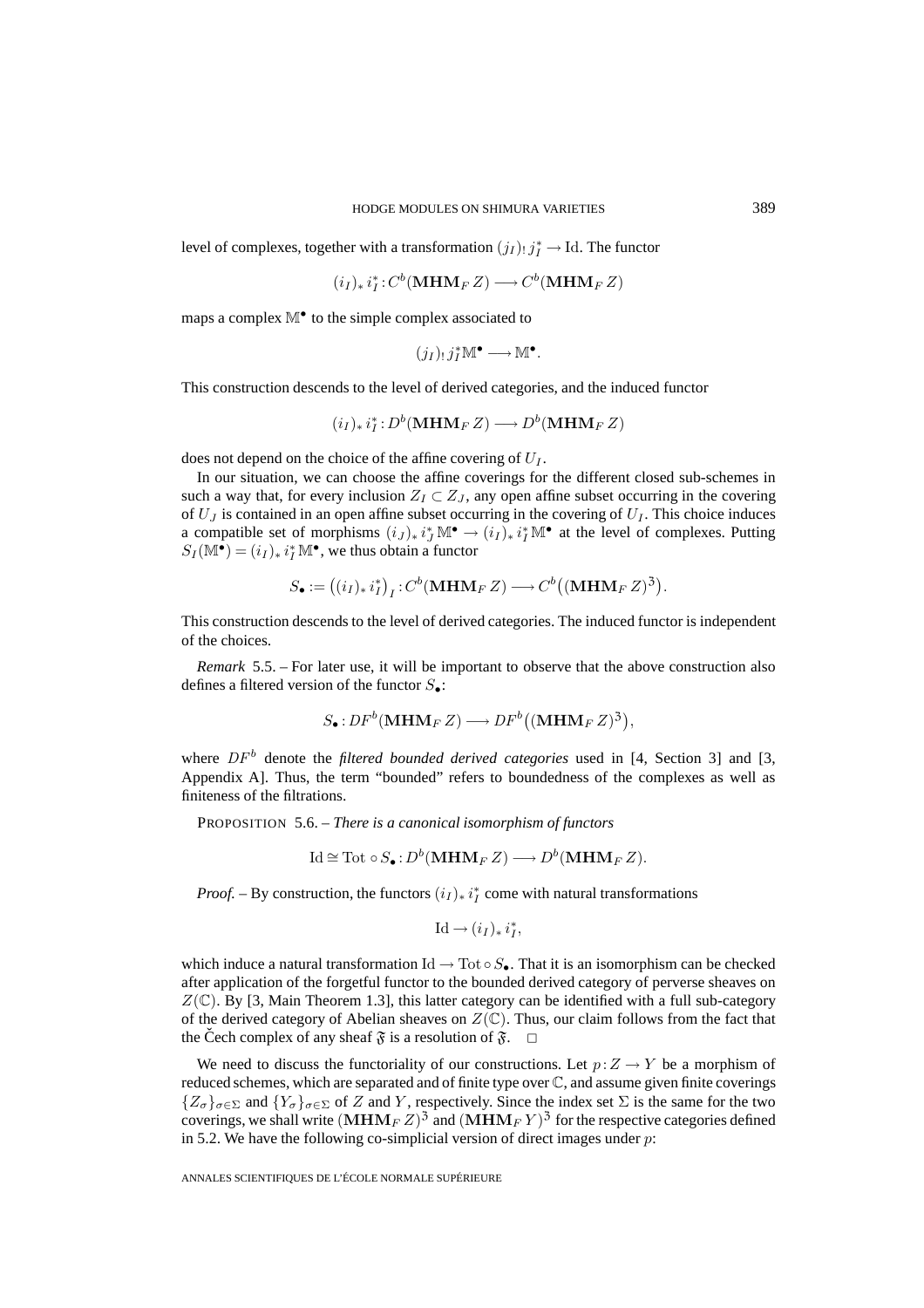PROPOSITION 5.7. – (a) *There is a canonical functor* AN<br>*ice*<br>3)

J.I. BURGOS AND J. WILDESHAUS  
– (a) *There is a canonical functor*  

$$
p_*^3: D^b((\mathbf{MHM}_F Z)^3) \longrightarrow D^b((\mathbf{MHM}_F Y)^3).
$$

(b) Let  $q \ge 0$ , and  $J \in \mathfrak{Z}_q$ . There is a natural commutative diagram

$$
D^{b}((\mathbf{MHM}_{F}Z)^{3}) \xrightarrow{\begin{array}{c} (\mathbf{M}_{I})_{I}^{\bullet} \mapsto \mathbf{M}_{J}^{\bullet} \\ p_{*}^{\mathbf{3}} \downarrow \end{array}} D^{b}(\mathbf{MHM}_{F}Z)
$$
\n
$$
D^{b}((\mathbf{MHM}_{F}Y)^{3}) \xrightarrow{\begin{array}{c} (\mathbf{N}_{I})_{I}^{\bullet} \mapsto \mathbf{N}_{J}^{\bullet} \\ \end{array}} D^{b}(\mathbf{MHM}_{F}Y)
$$

(c) *There is a natural commutative diagram*

$$
D^{b}((\mathbf{MHM}_{F}Z)^{3}) \xrightarrow{\text{Tot}} D^{b}(\mathbf{MHM}_{F}Z)
$$
  
\n
$$
p_{*}^{3} \downarrow \qquad \qquad \downarrow p_{*}
$$
  
\n
$$
D^{b}((\mathbf{MHM}_{F}Y)^{3}) \xrightarrow{\text{Tot}} D^{b}(\mathbf{MHM}_{F}Y)
$$

*Proof.* – In order to define  $p_*^3$ , we recall part of the definition of  $p_*$  in Saito's formalism [21, Theorem 4.3]: if  $k:V \hookrightarrow Z$  is the immersion of an open affine subset, then  $(p \circ k)_*$  is the total left derived functor of the functor  $\mathcal{H}^0(p \circ k)_*$  (the definition of  $\mathcal{H}^0(p \circ k)_*$  will not be recalled, since it will not be needed). *Choose* a finite open affine covering  $\mathfrak{V} = \{V_1, \ldots, V_r\}$  of Z. Call a Hodge module  $\mathbb L$  on  $Z$   $p_*$ -acyclic with respect to  $\mathfrak V$  if the restriction of  $\mathbb L$  to any intersection of the  $V_l$  is  $(p \circ k)_*$ -acyclic, where k denotes the open immersion of that intersection into Z. We then have (see the proof of  $[21,$  Theorem 4.3], which in turn is based on  $[3,$  Section 3]):

- (1) For any Hodge module M on Z, there is an epimorphism  $\mathbb{L} \longrightarrow \mathbb{M}$ , whose source is  $p_{*}$ -acyclic with respect to  $\mathfrak{V}$ .
- (2) For any system consisting of Hodge modules  $\mathbb{M}_n$  representing a finite number of isomorphism classes, the epimorphism in (1) can be chosen functorially with respect to all morphisms between the  $\mathbb{M}_n$ . Indeed, this can be seen from [3, proof of Lemma 3.3]; e.g., if Z is quasi-projective, the  $\mathbb{L}_n$  can be chosen as  $j_!j^*\mathbb{M}_n$ , for the open immersion j of some suitable affine open subset U of Z (the same for all  $n$ ).

Given a bounded complex  $\mathbb{M}^{\bullet}$  of Hodge modules, we use (1) and (2) to construct a complex L<sup>•</sup>, all of whose components are  $p_{*}$ -acyclic with respect to  $\mathfrak{V}$ , and a morphism  $\varphi:\mathbb{L}^{\bullet}\to\mathbb{M}^{\bullet}$ , which becomes an isomorphism in  $D^{-}(MHM_{F} Z)$ . Observe that  $\mathbb{L}^{\bullet}$  can be chosen to be bounded because of the finite cohomological dimension of the  $(p \circ k)_* k^*$ . (For later use, it will be important to note that furthermore, the morphism of complexes  $\varphi$  can be chosen to be epimorphic in all degrees.) Replace  $\mathbb{L}^{\bullet}$  by the Cech complex  $C(\mathbb{L}^{\bullet})^{\bullet}$  associated to  $\mathfrak V$  (note that since the k are affine, the  $k_* k^*$  are exact). We get an actual complex  $p_* C(\mathbb{L}^{\bullet})^{\bullet}$ , whose class in  $D<sup>b</sup>(MHM<sub>F</sub> Y)$  does not depend on any of the choices. By definition, this class is  $p_*M^{\bullet}$ .

Thanks to (2), and to Remark 5.3, the above can be imitated on the level of complexes of simplicial objects. This is the functor  $p^3_*$ , and it satisfies properties (b) and (c).  $\Box$ 

COROLLARY 5.8. – *There is a natural commutative diagram*

$$
D^{b}(\mathbf{MHM}_{F} Z) \xrightarrow{S_{\bullet}} D^{b}((\mathbf{MHM}_{F} Z)^{3})
$$
  
\n
$$
p_{*} \downarrow \qquad \qquad \downarrow p_{*}^{3}
$$
  
\n
$$
D^{b}(\mathbf{MHM}_{F} Y) \xleftarrow{\text{Tot}} D^{b}((\mathbf{MHM}_{F} Y)^{3})
$$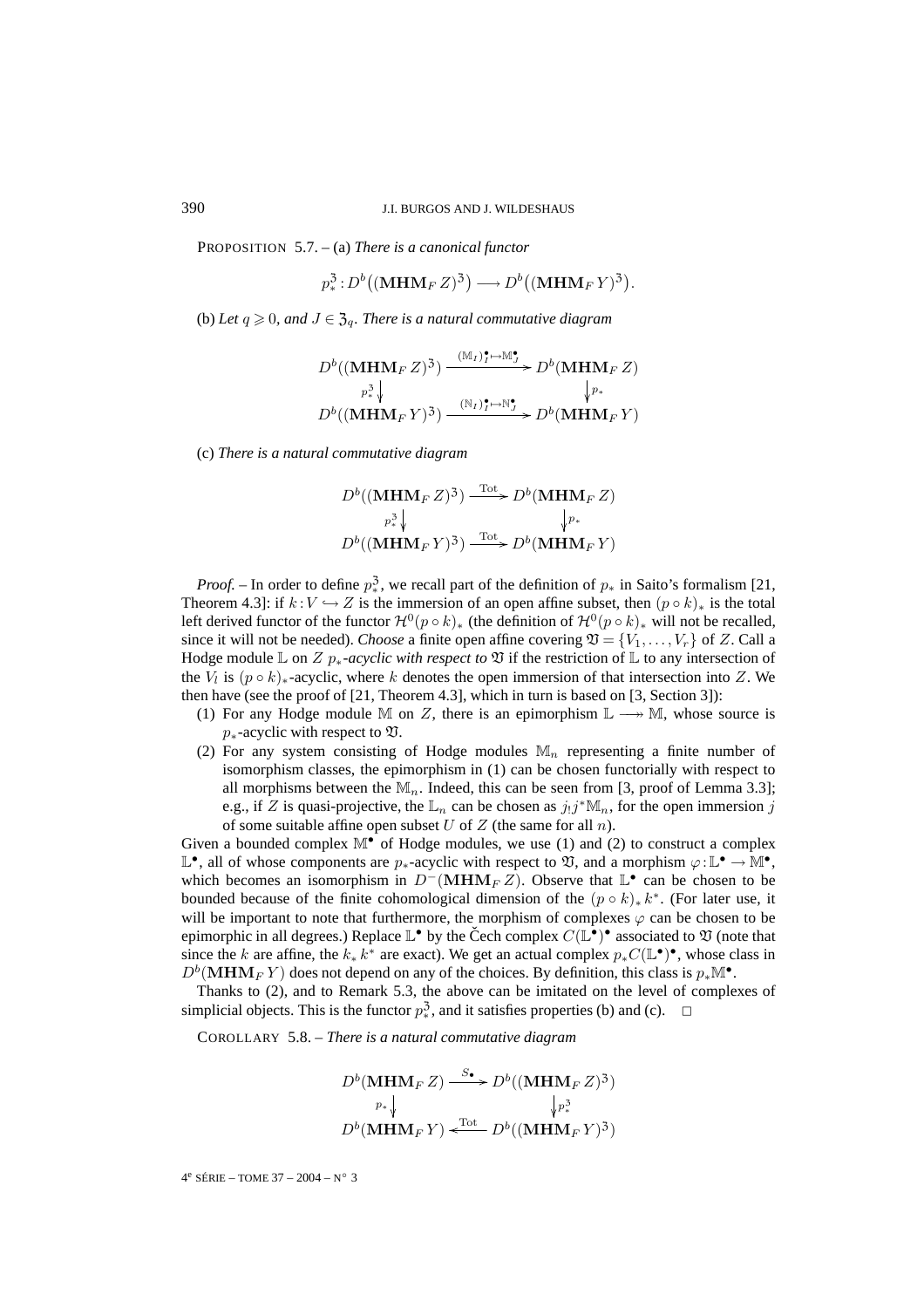*Proof.* – This follows from Propositions 5.7(c) and 5.6.  $\Box$ 

#### **6. Degeneration in relative torus embeddings**

The aim of this short section is to study the degeneration of local systems, and of variations of Hodge structure in a relative torus embedding. We are going to use a number of concepts related to torus embeddings as explained in [16, Chapter I] or [18, 5.1–5].

We shall consider the following situation: B is a scheme over  $\mathbb C$ , and T a complex torus with cocharacter group Y. Fix a smooth rational polyhedral decomposition  $\mathfrak{s}$  of  $Y_{\mathbb{R}}$ . Consider the (constant) torus  $T_B$  over B. We get a (partial) compactification  $T_S$  of  $T_B$  relative to B, which is naturally endowed with a stratification indexed by the cones in s. More generally, this is true for any T-torsor X over B. Fix a cone  $\theta \in \mathfrak{s}$ , and consider the diagram



Here,  $X_s$  denotes the (partial) compactification,  $X_\theta^\circ$  the stratum associated to  $\theta$ , and  $X_\theta$  its closure. One refers to  $X_s$  as the *relative torus embedding* over B associated to  $\mathfrak{s}$ . The stratum  $X_{\theta}^{\circ}$  is itself a torsor under a complex torus  $T_{\theta}^{\circ}$ , and there is a canonical isomorphism npac<br>*ativ*<br>X tor

$$
Y/(\langle\theta\rangle_{\mathbb{R}}\cap Y)\stackrel{\sim}{\longrightarrow}Y_{\theta},
$$

where  $\langle \theta \rangle_{\mathbb{R}} \subset Y_{\mathbb{R}}$  denotes the subspace generated by  $\theta$ , and  $Y_{\theta}$  the cocharacter group of  $T_{\theta}^{\circ}$ . Recall that the cocharacter group of a torus is canonically identified with its fundamental group. The above isomorphism between  $Y/(\langle \theta \rangle_{\mathbb{R}} \cap Y)$  and  $Y_{\theta}$  is induced from a projection from Y to  $Y_{\theta}$ , which corresponds to the canonical projection from T to  $T_{\theta}^{\circ}$ .

Now let  $\mathfrak{F}^{\bullet}$  be a complex of F-linear local systems on  $X(\mathbb{C})$ . Denote by a, respectively  $a_{\theta}$ , respectively  $a_{\theta}^{\circ}$  the structure morphisms to B from X, respectively from  $X_{\theta}$ , respectively from  $X_{\theta}^{\circ}$ . We have:

PROPOSITION 6.1. – (a) *The adjunction morphism*

$$
\imath_\theta^* \jmath_* \mathfrak{F}^\bullet \longrightarrow \jmath_{\theta_*} (\imath_\theta^\circ)^* \jmath_* \mathfrak{F}^\bullet
$$

*is an isomorphism in the derived category of Abelian sheaves on*  $X_{\theta}(\mathbb{C})$ *.* 

(b) *Adjunction induces an isomorphism*

$$
a_*\mathfrak{F}^{\bullet} \xrightarrow{\sim} (a_{\theta})_* i_{\theta}^* \jmath_* \mathfrak{F}^{\bullet}
$$

*in the derived category of Abelian sheaves on*  $B(\mathbb{C})$ *.* 

*Proof.* – Since a is locally a projection, we may assume that B is a point, and that  $X = T$ . Claim (a) can be shown after taking inverse images for all the strata in the natural stratification of  $T_{\theta}$ . These correspond to cones  $\phi$  in s containing  $\theta$  as a face. We have to show that

$$
(\imath_\phi^\circ)^* \jmath_* \, \mathfrak{F}^\bullet \longrightarrow (\imath_\phi^\circ)^* \jmath_{\theta_*} \, (\imath_\theta^\circ)^* \, \jmath_* \, \mathfrak{F}^\bullet
$$

is an isomorphism. For this, we may assume (by passing to a subset of  $\epsilon$ ) that  $\phi$  is the unique open cone in s, or equivalently, that  $T_{\phi} = T_{\phi}^{\circ}$  is the unique closed stratum of  $T_{\phi}$ . Then the structure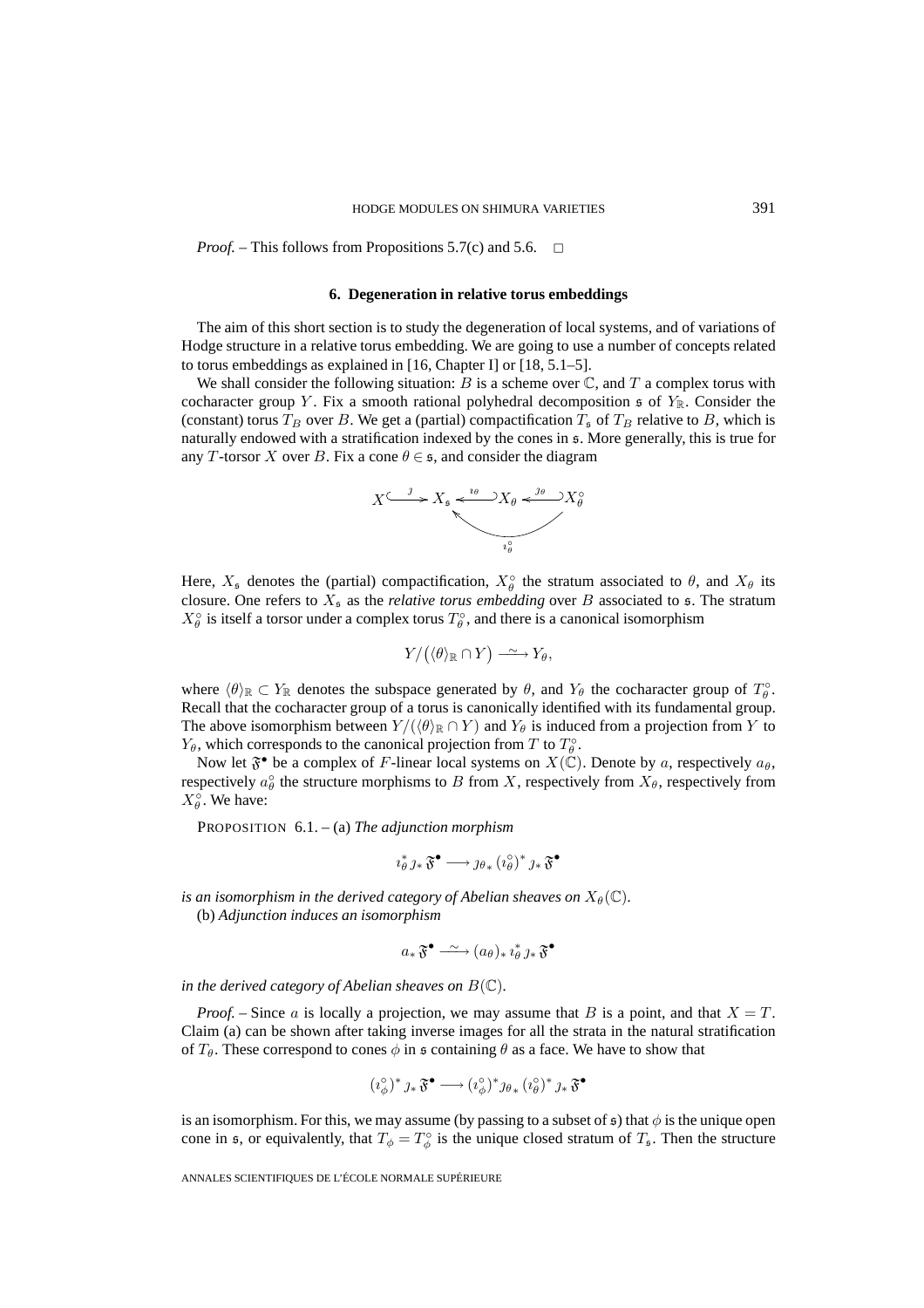morphism of  $T_s$  factors over the projection to  $T_\phi$ , identifying  $T_s$  with a relative torus embedding over  $T_{\phi}$ . As before, we may therefore assume that  $T_{\phi}$  is a point. Locally around this point, we can choose coordinates  $t_1,\ldots,t_n$ , and assume that the torus embedding  $T_s$  equals  $\mathbb{A}^n$ , with the canonical action of  $T = \mathbb{G}_m^n \subset \mathbb{A}^n$ , that the stratification is the one induced by the coordinates, that  $T_{\phi} = \{0\}$ , and that the intermediate stratum  $T_{\theta}$  is defined by the vanishing of the first k of the  $t_i$ . We therefore have es  $t_1, ..., t_n$ , and assume that the torus embedding  $T_s$ <br>  $\Gamma = \mathbb{G}_m^n \subset \mathbb{A}^n$ , that the stratification is the one induced<br>
aat the intermediate stratum  $T_\theta$  is defined by the vanis<br>
ave<br>  $\Gamma_\theta^\circ = \{(t_1, ..., t_n), t_1 = \cdots = t_k = 0$ 

$$
T_{\theta}^{\circ} = \{ (t_1, \ldots, t_n), \ t_1 = \cdots = t_k = 0, \ t_{k+1} \cdots t_n \neq 0 \}.
$$

Now recall that the complexes of sheaves  $(i_\theta^{\circ})^* j_*$ ,  $(i_\phi^{\circ})^* j_\theta$ , and  $(i_\phi^{\circ})^* j_*$  can be computed from direct limits over the (analytic) neighbourhoods of  $T_{\theta}$  in  $T_{\theta}$ , of  $T_{\phi}$  in  $T_{\theta}$ , and of  $T_{\phi}$  in  $T_{\theta}$ , respectively. In each of these direct systems, we can find a co-final system of neighbourhoods, all of whose members are homotopically equivalent to each other. If we evaluate on complexes of local systems, we see that the direct limits over these co-final systems are constant.

Now denote by  $U_i$  the image of the positively oriented generator of the fundamental group of  $\mathbb{G}_m(\mathbb{C})$  under the embedding of  $\mathbb{G}_m$  into  $\mathbb{G}_m^n$  via the *i*th coordinate. Denote by  $\mathbf{Loc}_F$  the category of F-linear local systems, and by **Sh** the category of Abelian sheaves. Identify local systems on  $T(\mathbb{C})$  and  $T_{\theta}^{\circ}(\mathbb{C})$  with representations of  $Y = \langle U_1, \ldots, U_n \rangle_{\mathbb{Z}}$  and of  $Y_{\theta} = Y/(\langle \theta \rangle_{\mathbb{R}} \cap Y) = \langle U_{k+1}, \ldots, U_n \rangle_{\mathbb{Z}}$ , respectively. For an abstract group H, denote by  $R\Gamma(H, \bullet)$  the derived functor of the H-invariants. From the above discussion, we see:

(1) There is a commutative diagram of functors

$$
D^{+}(\mathbf{Loc}_F T(\mathbb{C})) \xrightarrow{R\Gamma(\langle\theta\rangle_{\mathbb{R}} \cap Y, \bullet)} D^{+}(\mathbf{Loc}_F T^{\circ}_{\theta}(\mathbb{C}))
$$
  
\n
$$
\downarrow \qquad \qquad \downarrow
$$
  
\n
$$
D^{+}(\mathbf{Sh} T(\mathbb{C})) \xrightarrow{(\iota_{\theta}^{\circ})^* \jmath_*} D^{+}(\mathbf{Sh} T^{\circ}_{\theta}(\mathbb{C}))
$$

(2) There is a commutative diagram of functors

$$
D^{+}(\mathbf{Loc}_{F}T_{\theta}^{\circ}(\mathbb{C})) \xrightarrow{\qquad R\Gamma(Y_{\theta}, \bullet)} D^{+}(\mathbf{Loc}_{F}T_{\phi}(\mathbb{C}))
$$
  
\n
$$
\downarrow \qquad \qquad \downarrow
$$
  
\n
$$
D^{+}(\mathbf{Sh}T_{\theta}^{\circ}(\mathbb{C})) \xrightarrow{\qquad (\iota_{\phi}^{\circ})^{*} \mathcal{I}^{\theta_{*}}} D^{+}(\mathbf{Sh}T_{\phi}(\mathbb{C}))
$$

#### (3) There is a commutative diagram of functors

$$
D^{+}(\mathbf{Loc}_F T(\mathbb{C})) \xrightarrow{\qquad R\Gamma(Y,\bullet)} D^{+}(\mathbf{Loc}_F T_{\phi}(\mathbb{C}))
$$
  
\n
$$
\downarrow \qquad \qquad \downarrow
$$
  
\n
$$
D^{+}(\mathbf{Sh} T(\mathbb{C})) \xrightarrow{\qquad (\iota_{\phi}^{\circ})^* \jmath_*} D^{+}(\mathbf{Sh} T_{\phi}(\mathbb{C}))
$$

(4) Under the identifications of diagrams  $(1)$ – $(3)$ , the natural transformation

$$
(\imath_{\phi}^{\circ})^* \jmath_* \longrightarrow (\imath_{\phi}^{\circ})^* \jmath_{\theta_*} \circ (\imath_{\theta}^{\circ})^* \jmath_*
$$

of functors from  $D^+(\text{Sh }T(\mathbb{C}))$  to  $D^+(\text{Sh }T_{\phi}(\mathbb{C}))$  restricts to the canonical isomorphism

$$
R\Gamma(Y,\bullet) \xrightarrow{\sim} R\Gamma(Y_{\theta},\bullet) \circ R\Gamma(\langle \theta \rangle_{\mathbb{R}} \cap Y,\bullet)
$$

of functors from  $D^+(\mathbf{Loc}_F T(\mathbb{C}))$  to  $D^+(\mathbf{Loc}_F T_{\phi}(\mathbb{C}))$ .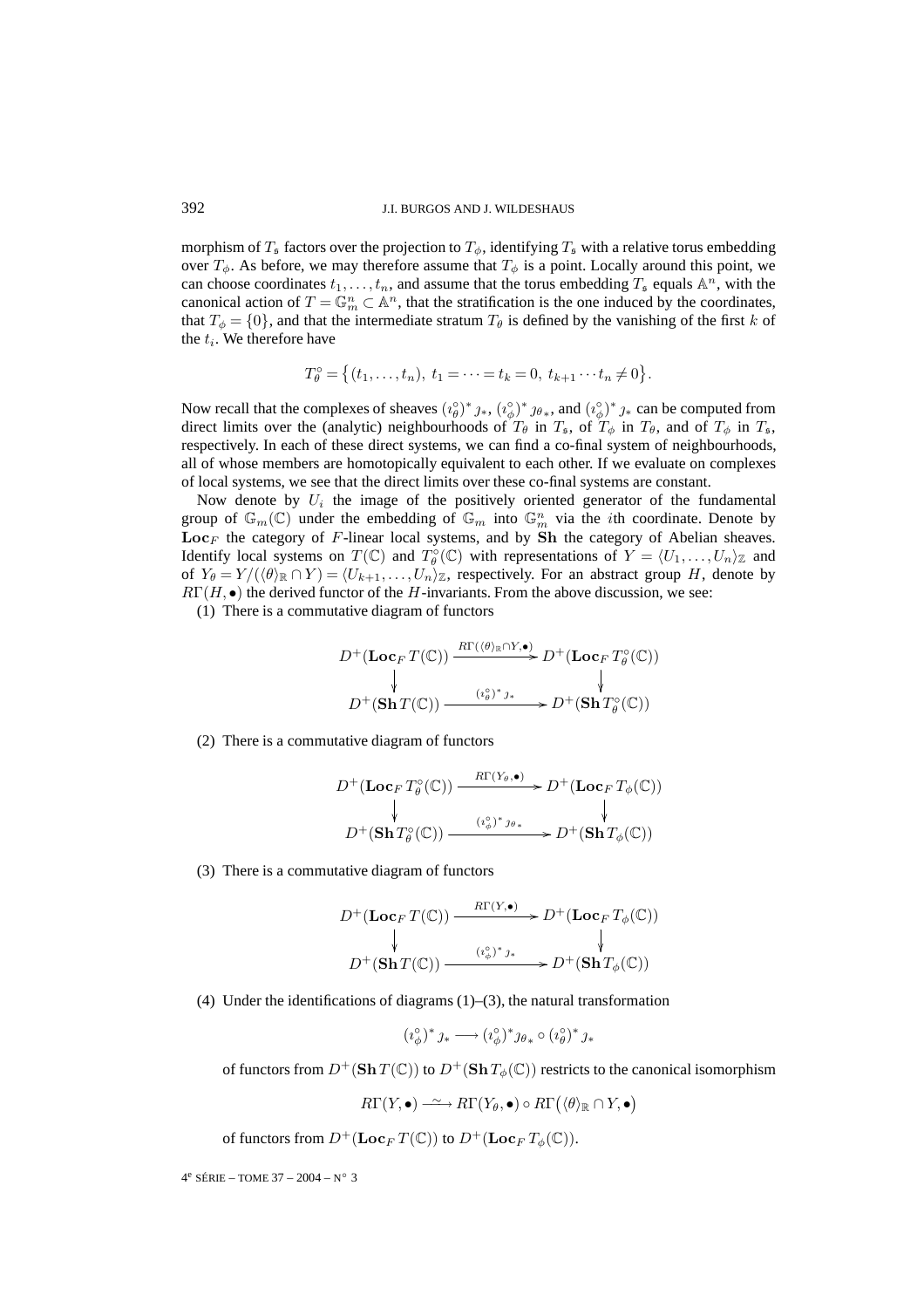This shows claim (a). Claim (b) follows from (a), and the fact that adjunction induces an isomorphism

$$
a_*\mathfrak{F}^{\bullet} \xrightarrow{\sim} (a_{\theta}^{\circ})_* (i_{\theta}^{\circ})^* j_*\mathfrak{F}^{\bullet}.
$$

This in turn results from the fact that both sides are computed by  $R\Gamma(Y, \bullet)$ .  $\Box$ 

COROLLARY 6.2. – *Under the hypotheses of* 6.1*, assume that* B *is smooth, and of finite type over* C*. Let* M• *be a complex of admissible variations of* F*-Hodge structure on* X*. Adjunction induces an isomorphism*

$$
a_*\mathbb{M}^\bullet \xrightarrow{\sim} (a_\theta)_* i_\theta^* \jmath_* \mathbb{M}^\bullet
$$

*in*  $D^b(\textbf{MHM}_F B)$ *.* 

*Proof.* – Isomorphisms in the category  $D^b(\mathbf{MHM}_F B)$  can be recognized after application of the forgetful functor rat to the bounded derived category  $D^b(\operatorname{Perv}_F B(\mathbb{C}))$  of perverse sheaves on  $B(\mathbb{C})$ . This is a formal consequence of exact- and faithfulness of rat on the level of Abelian categories

 $rat : \mathbf{MHM}_F B \longrightarrow \mathbf{Perv}_F B(\mathbb{C})$ 

[21, p. 222]. By [3, Main Theorem 1.3], the category  $D^b$  (**Perv**<sub>F</sub>  $B(\mathbb{C})$ ) can be identified with a full sub-category of the derived category of Abelian sheaves on  $B(\mathbb{C})$ . So the claim follows from part (b) of Proposition 6.1.  $\Box$ 

#### **7. Specialization of local systems, and of variations of Hodge structure**

In order to prove the part of Theorem 2.6 concerning the comparison of weight filtrations, it will be necessary to recall the explicit description of the *nearby cycle functor*, as well as fundamental results on *nilpotent orbits*. The main result of this section is Theorem 7.2. It will be used in the form of Corollary 7.3, in the proof of Proposition 9.3. Because of the rather technical nature of the material, we chose to present the main result first, and then recall the theory needed for its proof.

Throughout this section, assume that X is a smooth analytic space, and that  $j:U\hookrightarrow X$  is the open immersion of a dense analytic subset, such that the complement  $Z'$  of  $U$  is a divisor with normal crossings. Let  $Z$  be a closed analytic subspace of  $Z'$ , which is still a divisor in  $X$ . Thus, locally on  $X$ , the set underlying  $Z$  is the union of components of  $Z'$ .

Recall Verdier's construction of the *specialization functor*  $Sp_{Z}$  in the analytic context [25, Section 9]. It preserves perversity [25, (SP7)], and can thus be seen as an exact functor

$$
\operatorname{Perv}_F X \longrightarrow \operatorname{Perv}_F N_{Z/X},
$$

where  $N_{Z/X}$  denotes the (analytic) normal cone of Z in X. Recall from [25, (SP1)] that the image of  $Sp_Z$  is contained in the category of *monodromical* perverse sheaves on  $N_{Z/X}$  [25, p. 356]. Perverse sheaves of the form  $Sp_ZW$  are thus equipped with a canonical *monodromy automorphism* T, and hence also with a nilpotent *monodromy endomorphism*, namely, the logarithm of the unipotent part of  $T$ .

When  $Z$  is a principal divisor, defined by a holomorphic function  $g$ , then we also have the nearby cycle functor  $\psi_q$ , which respects perversity up to a shift by [−1] [26, Section 3, Claim 4], and is exact. Let us write

$$
\psi_g^p := \psi_g[-1]: \mathbf{Perv}_F X \longrightarrow \mathbf{Perv}_F Z.
$$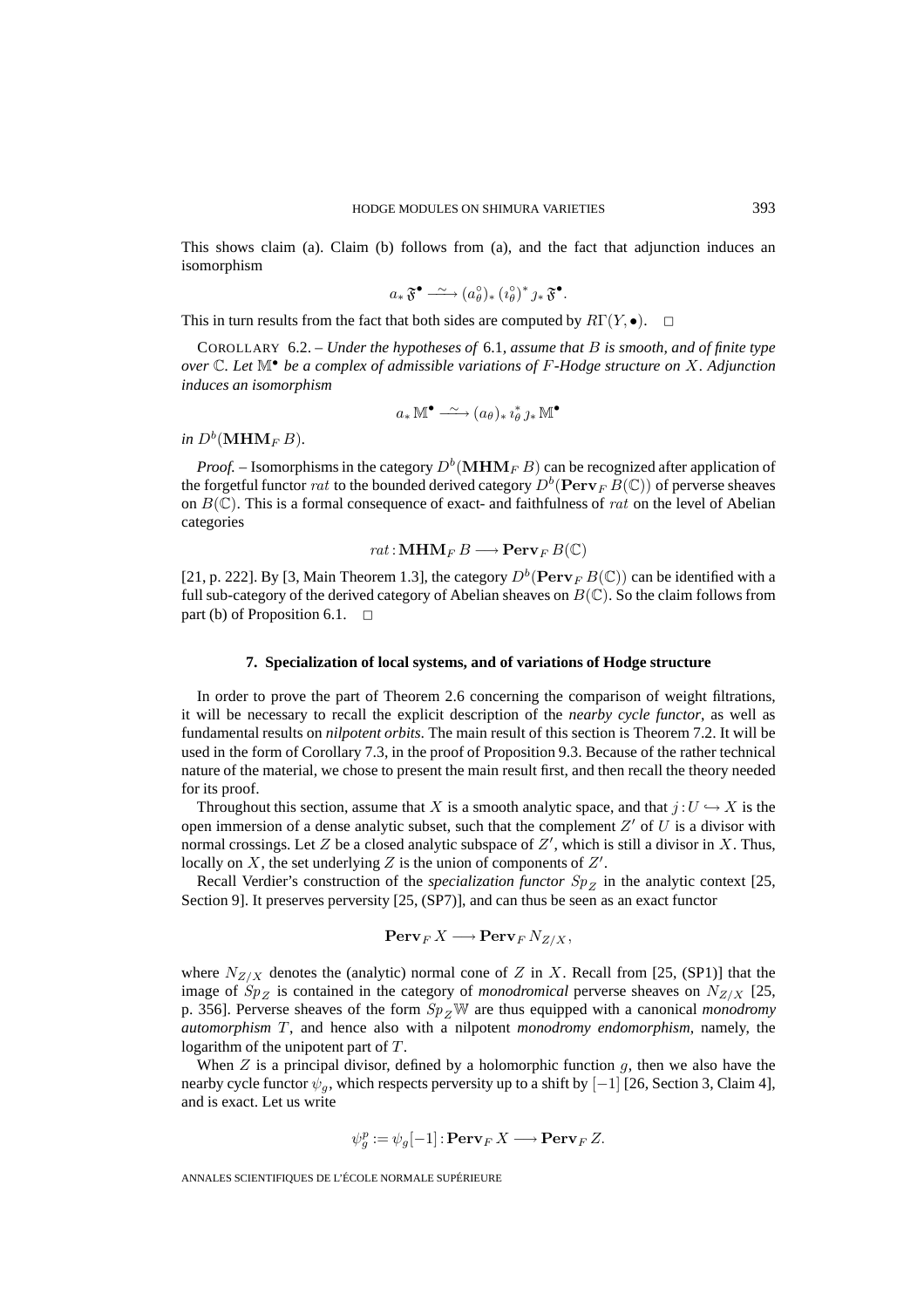By the very definition of  $\psi_g^p$ , perverse sheaves in its image are again canonically equipped with a monodromy automorphism and a monodromy endomorphism. By [25, (SP6)],  $\psi_{g}^{p}$  and its monodromy automorphism can be recovered from  $Sp_{Z}$ .

We shall be particularly interested in the composition of  $Sp_Z$ , respectively of  $\psi_g^p$  with the functor

$$
j_*\colon \mathbf{Perv}_F\,U\longrightarrow \mathbf{Perv}_F\,X,
$$

which respects perversity, since  $j$  is affine.

For an object  $E$  of an Abelian category  $A$ , equipped with a nilpotent endomorphism N, recall the notion of *monodromy weight filtration of* N on  $\mathbb{E}[10, (1.6.1)]$ . If  $\mathbb{E}$  is equipped with a finite ascending filtration W•, then one defines the *monodromy weight filtration of* N *relative to* W• on  $\mathbb{E}[10, (1.6.13)]$ . (Caution! This latter filtration does not always exist.)

Set  $D := \{x \in \mathbb{C} \mid |x| < 1\}$ , and  $D^* := D - \{0\}$ . Fix a point z of Z'. If locally around z, the divisor  $Z'$  is the union of m smooth components, then the fundamental group of  $V \cap U$ , for small neighbourhoods V of z in X isomorphic to  $D<sup>n</sup>$ , is free Abelian of rank m, and independent of V. Let us refer to this group as the *local monodromy group around*  $Z'$  at  $z$ . Call a  $\mathbb{Z}$ -base  $\mathfrak{T} = (T_1, \ldots, T_m)$  of the local monodromy group *adapted to local coordinates* if there is an isomorphism of D<sup>n</sup> onto a neighbourhood V of z identifying  $(D^*)^m \times D^{n-m}$  with  $V \cap U$ , and the canonical Z-base of  $\pi_1((D^*)^m \times D^{n-m})$  with  $(T_1, \ldots, T_m)$ .

We say that a local system V on U has *unipotent local monodromy around* Z if for any point z of  $Z \subset Z'$ , the action of the local monodromy group around  $Z'$  at z is unipotent. Since the local monodromy group is Abelian, its elements act as automorphisms of local systems on the restriction of V to  $V \cap U$ , for V as above. Let us write  $\mathbb{V}_{\mathfrak{U}^\circ(z)}$  for the direct limit of these restrictions.

DEFINITION 7.1. – Let  $\nabla$  be a local system on U with unipotent local monodromy around Z, and  $W_{\bullet}$  a finite filtration of  $V$  by local systems.

(a) We say that the pair  $(\mathbb{V}, W_{\bullet})$  *satisfies condition*  $(MON)$  *relative to the divisor* Z if for any point z of Z there exists a  $\mathbb Z$ -base  $\mathfrak T$  of the local monodromy group around  $Z'$  at z, adapted to local coordinates, such that the following holds: for any non-empty subsystem  $\mathfrak{T}' = (T_{i_1}, \ldots, T_{i_r})$  of  $\mathfrak{T}$ , denote by  $W^{\mathfrak{T}'}_{\bullet}$  the monodromy weight filtration of  $N_{i_1} + \cdots + N_{i_r}$  on  $\mathbb{V}_{\mathfrak{U}^{\circ}(z)}$ , where  $N_j$  denotes the logarithm of the image of  $T_j$  under the action. Then  $W_{\bullet}^{\mathfrak{T}'}$  coincides with the filtration induced by  $W_{\bullet}$  on  $\mathbb{V}_{\mathfrak{U}^{\circ}(z)}$ . (In particular,  $W_{\bullet}^{\mathfrak{T}'}$  is independent of  $\mathfrak{T}' \neq \emptyset$ .)

(b) Let k be an integer. We say that the triple  $(V, k, W_*)$  *satisfies condition* (*MON*) *relative to the divisor* Z if the pair  $(\mathbb{V}, W[k]_{\bullet})$  satisfies condition  $(MON)$  relative to the divisor Z.

Here as usual, the shifted filtration  $W[k]$ , is defined by  $W[k]_n \mathbb{V} := W_{k+n} \mathbb{V}$ . Condition  $(MON)$  will be studied in a situation where the local system in question underlies a variation of Hodge structure, pure of weight k. In order to analyze its specialization along  $Z$ , it is natural to consider the shift by  $-k$  of the monodromy weight filtration, rather than the monodromy weight filtration itself, whence part (b) of the above definition. Let us remark that condition  $(MON)$ is very restrictive, but occurs naturally in the context of toroidal compactifications of Shimura varieties, as we shall see in Section 9. The main result of this section reads as follows:

THEOREM 7.2. – *Assume that* Z *is a reduced principal divisor defined by a function* g*. Let* (V, k,W•) *be a triple satisfying condition* (MON ) *relative to* Z*. Assume that* V *underlies a variation of Hodge structure, pure of weight* k*. Then the following filtrations on the perverse*  $\int$ *sheaf*  $\psi_g^p$   $j_*$ <sup>V</sup> on *Z* coincide:

(a) *the monodromy weight filtration* (*of the canonical monodromy endomorphism*)*, shifted by* −k*,*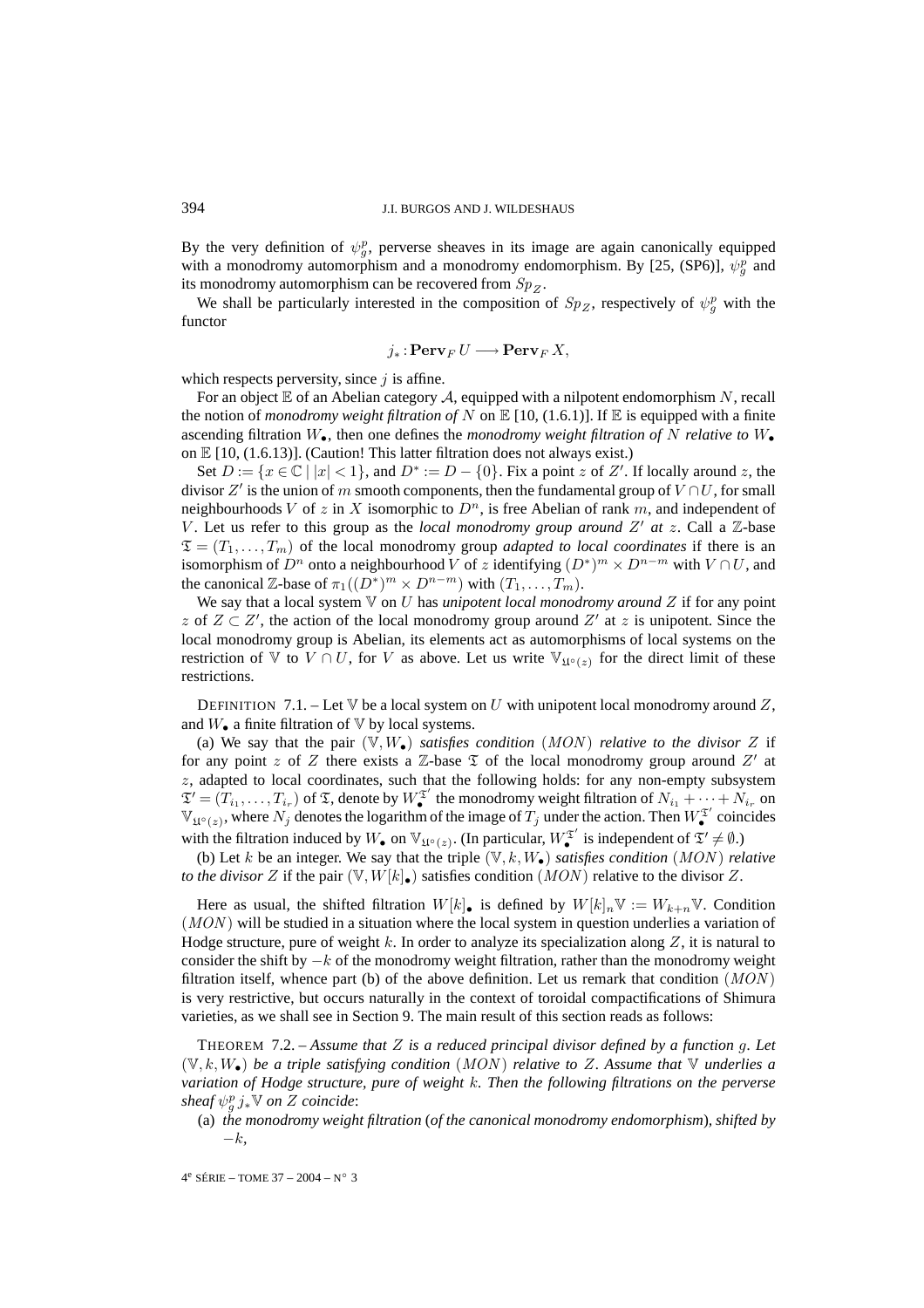(b) *the monodromy weight filtration relative to*  $\psi_g^p j_* W_{\bullet}$ .

COROLLARY 7.3. – *Assume that* Z *is a reduced divisor. Let*  $(\mathbb{V}, k, W_{\bullet})$  *be a triple satisfying condition* (MON ) *relative to* Z*. Assume that* V *underlies a variation of Hodge structure, pure of weight k. Then the following filtrations on the perverse sheaf*  $Sp_Z j_* V$  *on*  $N_{Z/X}$  *coincide:* 

(a) *the monodromy weight filtration, shifted by*  $-k$ *,* 

(b) *the monodromy weight filtration relative to*  $Sp_{Z} j_{*}W_{\bullet}$ *.* 

By what was said before, the theorem follows from its corollary. But we shall prove the results in the above logical order:

*Proof of Corollary 7.3, assuming Theorem 7.2.* – By [25, (SP0)], the question is local, so we can assume that Z is a principal divisor defined by  $g$ . By [26, Section 3, Claim 1] and [26, 2nd proposition of Section 4], the weight filtrations on  $Sp_{Z} j_{*}\mathbb{V}$  are uniquely determined by the weight filtrations on both  $\psi_g^p j_* \mathbb{V}$  and  $\phi_g^p j_* \mathbb{V}$ , where  $\phi_g$  denotes the *vanishing cycle functor*, and  $\phi_g^p := \phi_g[-1]$ . Our claim follows from 7.2, and from the fact that there is a canonical isomorphism

$$
\text{Var}: \phi_g^p j_* \mathbb{V} \xrightarrow{\sim} \psi_g^p j_* \mathbb{V},
$$

which is compatible with the action of the  $N_i$  [26, Section 3, Claim 5].  $\Box$ 

For the proof of Theorem 7.2, we shall use two main ingredients:

(A) First (see Proposition 7.7), the explicit description, due to Galligo, Granger and Maisonobe [11], of the full sub-category  $(Perv_{\mathbb{C}} X)_{nc}$  of  $Perv_{\mathbb{C}} X$  of perverse sheaves *of normal crossing type*, when X is a product of unit disks, U the corresponding product of punctured disks, and g a product of coordinates. Actually, we shall restrict ourselves to the unipotent objects in this category. We shall follow the presentation of [21, 3.1]. Next (see Proposition 7.8), using the above, the explicit description, due to Saito [21, Theorem 3.3], of the functor  $\psi_g^p$ , together with its monodromy endomorphism.

(B) The theory of nilpotent orbits, in particular, the comparison of monodromy weight filtrations in nilpotent orbits of several variables, due to Cattani–Kaplan (see Theorem 7.10).

We can conclude, thanks to a result of Kashiwara's (see Proposition 7.11), which can be interpreted as the permanence of nilpotent orbits under  $\psi_g^p$ .

*Remark* 7.4. – Theorem 7.2 and Corollary 7.3 continue to hold in a larger generality: in the definition of condition  $(MON)$ , we can allow quasi-unipotent local monodromy; in the hypotheses of 7.2 and 7.3, the divisor  $Z$  need not be reduced. We chose to add the conditions which ensure that the monodromy of  $\psi_g^p j_* \mathbb{V}$ , respectively of  $Sp_Z j_* \mathbb{V}$  is unipotent. First, this covers the situation we shall be considering in Section 9. Second, restriction to unipotent objects in the explicit description of  $(\text{Perv}_{\mathbb{C}} X)_{nc}$  simplifies considerably the presentation of the material.

Until the actual proof of Theorem 7.2, we shall study the situation  $X = D^n$  and  $U = (D^*)^n$ , for some  $n \geq 1$ . Put  $Z_i := \{x_i = 0\}$ , and we shall  $Z_I := \bigcap$ 

$$
Z_I := \bigcap_{i \in I} Z_i,
$$

for  $I \subset \{1,\ldots,n\}$ .

DEFINITION 7.5. – (a) Let  $(\text{Perv}_{\mathbb{C}} X)_{nc}$  be the category of perverse sheaves on X, whose characteristic varieties are contained in the union of the conormal bundles of  $Z_I$ .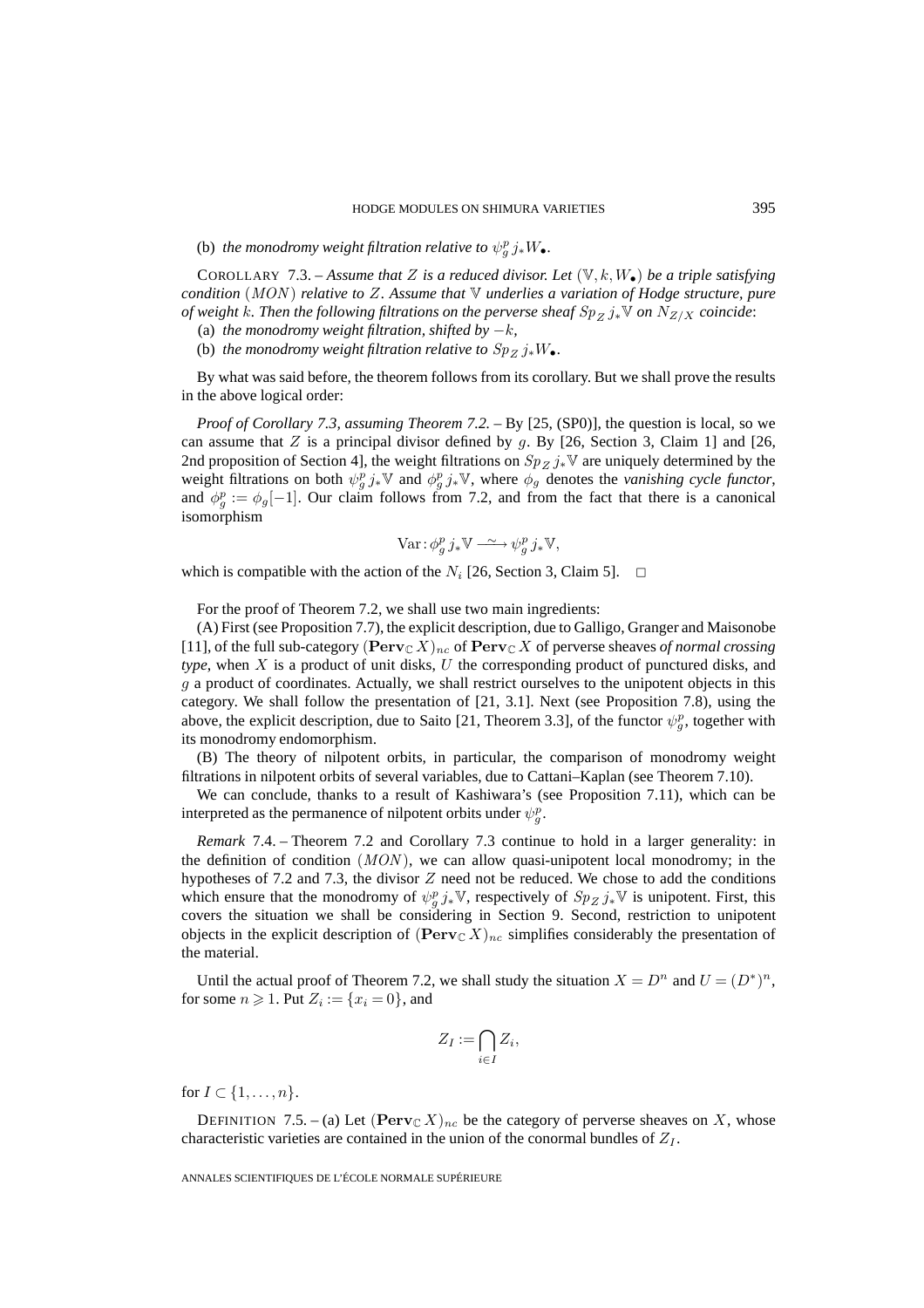(b) Denote by  $(Perv<sub>C</sub> X)<sub>ncu</sub>$  the full sub-category of unipotent perverse sheaves, i.e., the objects W of  $(\text{Perv}_{\mathbb{C}} X)_{nc}$  satisfying the following: the canonical monodromy automorphisms on  $\psi_{x_i}^p(\mathbb{W})$  and  $\phi_{x_i}^p(\mathbb{W})$  are unipotent, for all *i*.

DEFINITION 7.6. – Define the category  $\mathbb{P}(n)_u$  as follows: objects are finite-dimensional  $\mathbb{C}\text{-vector spaces } E_I$  indexed by  $I \subset \{1, \ldots, n\}$ , together with morphisms

can<sub>i</sub>: 
$$
E_I \longrightarrow E_{I \cup \{i\}}
$$
 for  $i \notin I$ ,  
\n $\text{Var}_i: E_I \longrightarrow E_{I-\{i\}}$  for  $i \in I$ ,  
\n $N_i: E_I \longrightarrow E_I$  for  $i \in \{1, ..., n\}$ ,

subject to the following conditions:  $N_i = \text{can}_i \circ \text{Var}_i$  and  $N_i = \text{Var}_i \circ \text{can}_i$  whenever these compositions make sense; all  $N_i$  are nilpotent; furthermore,  $A_i$  and  $B_j$  commute for  $i \neq j$ and  $A, B \in \{\text{can}, \text{Var}, N\}$  such that the composition makes sense. Morphisms in  $\mathbb{P}(n)_u$  are the morphisms of vector spaces compatible with the  $can<sub>i</sub>$ ,  $Var<sub>i</sub>$ , and  $N<sub>i</sub>$ .

We then have the following:

PROPOSITION 7.7 (Galligo–Granger–Maisonobe). – (a) *There is a natural equivalence of categories*

$$
\Psi^n : (\mathbf{Perv}_{\mathbb{C}} X)_{ncu} \xrightarrow{\sim} \mathbb{P}(n)_u.
$$

*It is defined by associating to*  $W \in (\text{Perv}_{\mathbb{C}} X)_{n \text{cu}}$  *the data*  $(E_I)_I$ *, where* 

$$
E_I := \Psi_{x_1,I} \circ \Psi_{x_2,I} \circ \cdots \circ \Psi_{x_n,I}(\mathbb{W}),
$$

*with*

$$
\Psi_{x_1,I} \circ \Psi_{x_2,I} \circ \cdots \circ \Psi_{x_n}
$$

$$
\Psi_{x_i,I} := \begin{cases} \psi_{x_i}^p, & \text{if } i \notin I, \\ \phi_{x_i}^p, & \text{if } i \in I. \end{cases}
$$

*The morphisms*  $can_i$ ,  $\text{Var}_i$  *and*  $N_i$  *are the ones naturally associated to*  $\psi^p_{x_i}$  *and*  $\phi^p_{x_i}$ *.* (b) *There is a natural quasi-inverse*  $(\Psi^n)^{-1}$  *of*  $\Psi^n$ *.* 

Let us illustrate the effect of the functor  $\Psi^n$  for  $n = 1$ , and for a perverse sheaf on  $X = D$ of the form  $j_*\mathfrak{F}$ , for a unipotent local system  $\mathfrak{F}$  on  $U = D^*$ . We identify  $\mathfrak{F}$  with a vector space H, together with a unipotent automorphism T. We then have  $E_{\emptyset} = E_{\{1\}} = H$ , the morphism  $Var = Var_1 : E_{\{1\}} \to E_{\emptyset}$  is the identity on H, and  $can = can_1 : E_{\emptyset} \to E_{\{1\}}$  is the logarithm of  $T$ .

*Proof of Proposition 7.7.* – Our claim is in fact a particular case of [11, Theorem IV.3]. There, the condition on (1) unipotency of the perverse sheaves (see 7.5(b)) is dropped, (2) nilpotency of the endomorphisms  $N_i$  (see 7.6) is replaced by "the sums id  $+ N_i$  are invertible". By splitting the objects into generalized eigenspaces with respect to the commuting operators id +  $N_i$ , one gets the description of [21, 3.1]. Our situation corresponds to the (multiple) eigenvalues  $(1, 1, \ldots, 1)$ . In the description of [21, 3.1], this means that the components  $E_I^{\nu}$  are trivial whenever  $v \in (\mathbb{C}/\mathbb{Z})^n$  is unequal to zero.  $\Box$ e objects into generalized eigenspaces with respect to the commuting operators id +  $N_i$ , e gets the description of [21, 3.1]. Our situation corresponds to the (multiple) eigenvalues  $1, \ldots, 1$ ). In the description of [2 one gets<br>  $(1, 1, \ldots)$ <br>
wheneve<br>  $\text{Now}$ <br>  $Z = \bigcup_{i=1}^{m}$ 

 $Z = \bigcup_{i=1}^{m} Z_i$  defined by g. Using the fact that the direct image of a closed embedding is fully faithful, we may view  $\psi_g^p$  as a functor from  $\text{Perv}_{\mathbb{C}} X$  to itself. We then have: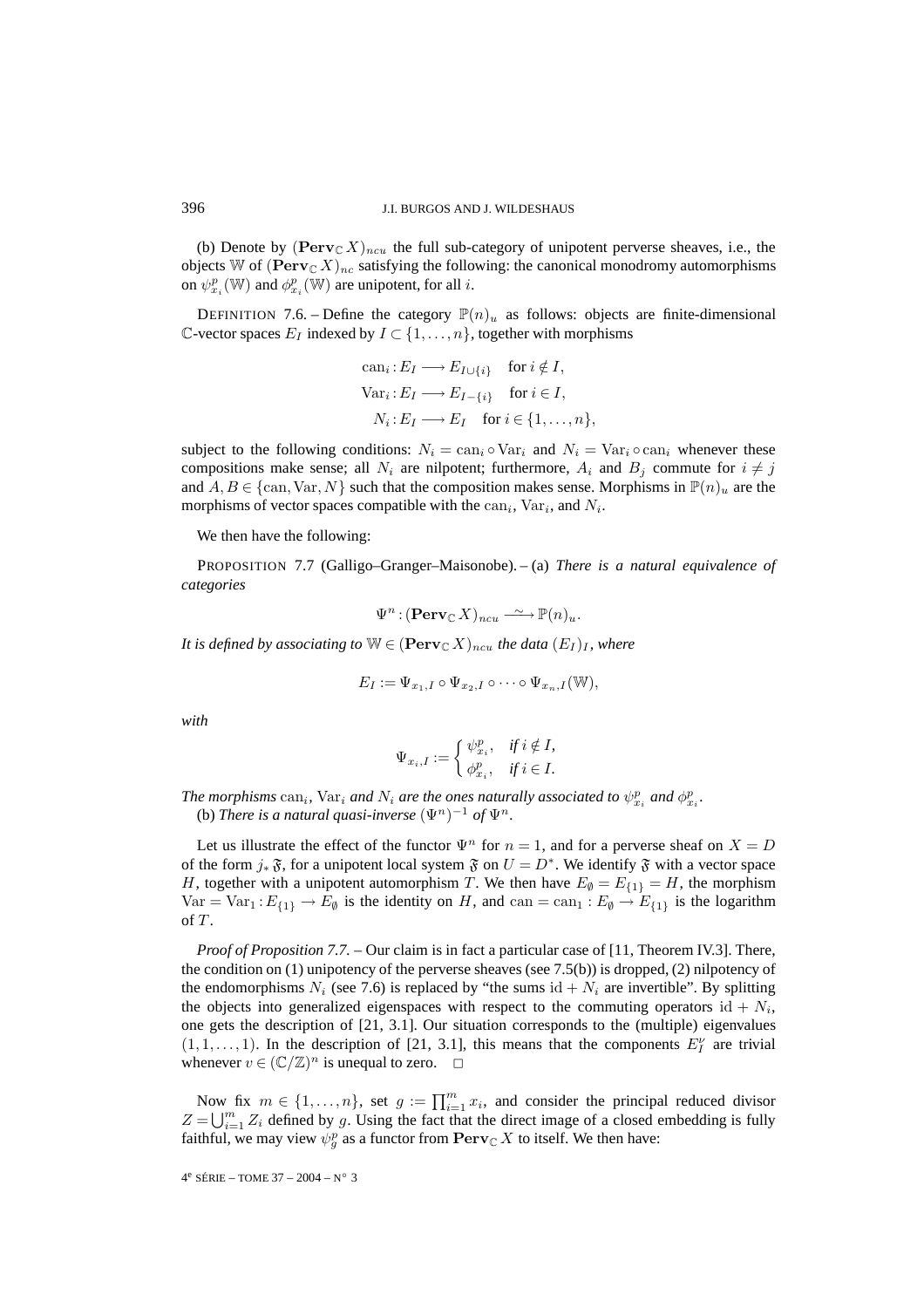**PROPOSITION** 7.8 (Saito). – *For any subset* I of  $\{1,\ldots,n\}$ *, denote by*  $I_{\leq \ell}$  *the intersection*  $I \cap \{1, \ldots, m\}$ , and by  $I_{>}$  the complement of  $I_{\leq \mathfrak{m}}$  *in*  $I$ .

(a) The functor  $\psi_{g}^{p}$  respects the sub-category  $(\mathbf{Perv}_{\mathbb{C}} X)_{ncu}$  of  $\mathbf{Perv}_{\mathbb{C}} X$ . (b) *The composition*

$$
\Psi^n \circ \psi_g^p \circ (\Psi^n)^{-1} : \mathbb{P}(n)_u \longrightarrow \mathbb{P}(n)_u
$$

*is given as follows*: *let*

$$
\mathbb{E} = (E_I, \text{can}_i, \text{Var}_i, N_i)_{I,i}
$$

*be an object of*  $\mathbb{P}(n)_u$ *. Then* 

$$
\mathbb{E} = (E_I, \text{can}_i, \text{Var}_i, N_i)_{I,i}
$$
  
Then  

$$
\Psi^n \circ \psi_g^p \circ (\Psi^n)^{-1}(\mathbb{E}) = (\widetilde{E}_I, \widetilde{\text{can}}_i, \widetilde{\text{Var}}_i, \widetilde{N}_i)_{I,i},
$$

*with*

$$
n
$$
\n
$$
\circ \psi_{g}^{p} \circ (\Psi^{n})^{-1}(\mathbb{E}) = (\widetilde{E}_{I}, \widetilde{\operatorname{can}}_{i}, \widetilde{\operatorname{Var}}_{i}, \widetilde{N}_{i})
$$
\n
$$
\widetilde{E}_{I} := \operatorname{Coker}\bigg(\prod_{i \in I_{\leqslant}} (N_{i} - N) \mid E_{I_{>}}[N]\bigg),
$$

*where we define*  $E_{I>}[N]$  *as the tensor product of*  $E_{I>}$  *and the polynomial ring*  $\mathbb{C}[N]$  *in one variable* N. The variable acts on  $\mathbb{C}[N]$  by multiplication. The actions of  $N_i$  and of N on  $\prod_{i\in I_\leqslant}(N_i-N)$  *of*  $E_{I>}[N]$  *are injective, so we may identify their cokernels with their mapping*  $E_{I_{\infty}}[N]$  are the ones induced by the tensor product structure. In particular, the endomorphisms *cones. Where we define*  $E_{I_{>}}[N]$  *contracts on*  $\mathbb{C}[N]$  *by multiplication. The actions of*  $N_i$  *and of*  $N$  *one cariable*  $N$ . The variable acts on  $\mathbb{C}[N]$  *by multiplication. The actions of*  $N_i$  *and of two degrees*: duced by the tensor product structure. In partial,  $[N]$  are injective, so we may identify their coken,<br> $[\overline{\text{can}}_i, \overline{\text{Var}}_i]$ , and  $\overline{N}_i$  are given as morphisms of  $\alpha$ <br> $[\overline{\text{can}}_i] := \begin{cases} (\text{id}, N_i - N), & \text{if } i \notin I, 1 \leq i \leq$ cones. The morphisms  $\widetilde{\text{can}}_i$ ,  $\text{Var}_i$ , and  $\widetilde{N}_i$  are given as morphisms of complexes concentrated in

$$
\widetilde{\operatorname{can}}_i := \begin{cases}\n(\mathrm{id}, N_i - N), & \text{if } i \notin I, 1 \leq i \leq m, \\
(\mathrm{can}_i, \mathrm{can}_i), & \text{if } i \notin I, i > m,\n\end{cases}
$$
\n
$$
\widetilde{\operatorname{Var}}_i := \begin{cases}\n(N_i - N, \mathrm{id}), & \text{if } i \in I \leq n, \\
(\operatorname{Var}_i, \operatorname{Var}_i), & \text{if } i \in I \leq n,\n\end{cases}
$$
\n
$$
\widetilde{N}_i := \begin{cases}\n(N_i - N, N_i - N), & \text{if } i \in I \leq n, \\
(N_i, N_i), & \text{if } i \in I \leq n.\n\end{cases}
$$
\nne canonical monodromy endomorphism on\n
$$
\Psi^n \circ \psi^n_q \circ (\Psi^n)^{-1}(\mathbb{E}) = (\widetilde{E}_I, \widetilde{\operatorname{can}}_i, \widetilde{\operatorname{Var}}_i, \widetilde{N}_i)_{I,i},
$$

(c) For  $\mathbb{E} \in \mathbb{P}(n)_u$ , the canonical monodromy endomorphism on

$$
\Psi^n \circ \psi_g^p \circ (\Psi^n)^{-1}(\mathbb{E}) = (\widetilde{E}_I, \widetilde{\operatorname{can}}_i, \widetilde{\operatorname{Var}}_i, \widetilde{N}_i)_{I,i},
$$

*in the description of* (b), *is given by the endomorphism*  $\widetilde{N} := (N, N)$  *on all components*  $\widetilde{E}_I$ *.* 

*Proof.* – This is part of the information provided by [21, Theorem 3.3]. There, the specialization  $Sp_{Z}$  is described in terms of the categories  $\mathbb{P}(n)_{u}$  and  $\mathbb{P}(n+1)_{u}$ . By the last line of [21, Theorem 3.3], in order to read off  $\psi_g^p$  from the given description, one has to restrict to the components "0  $\notin$  I". Note that Saito admits quasi-unipotent objects. Thanks to reducedness of Z, the condition " $E_I^{\nu} = 0$  whenever v is unequal to zero" is respected by  $Sp_Z$ , hence by  $\psi_g^p$ . This tion  $Sp_Z$  is described in terms of the categories  $\mathbb{P}(n)_u$  and  $\mathbb{P}(n+1)_u$ . By the last line of [21, Theorem 3.3], in order to read off  $\psi_g^p$  from the given description, one has to restrict to the components " $0 \notin I$ the explicit description of  $Sp_{Z}$ . More precisely, it is the restriction to the components " $0 \notin I$ " of the collection of the  $n + 1$ st nilpotent endomorphisms  $M_0$  of the components of

$$
\Psi^{n+1} \circ Sp_Z \circ (\Psi^n)^{-1}(\mathbb{E}) = (F_I, \text{can}_i, \text{Var}_i, M_i)_{I, 0 \leq i \leq n}.
$$

Our claim follows thus from [25, (SP6)].  $\Box$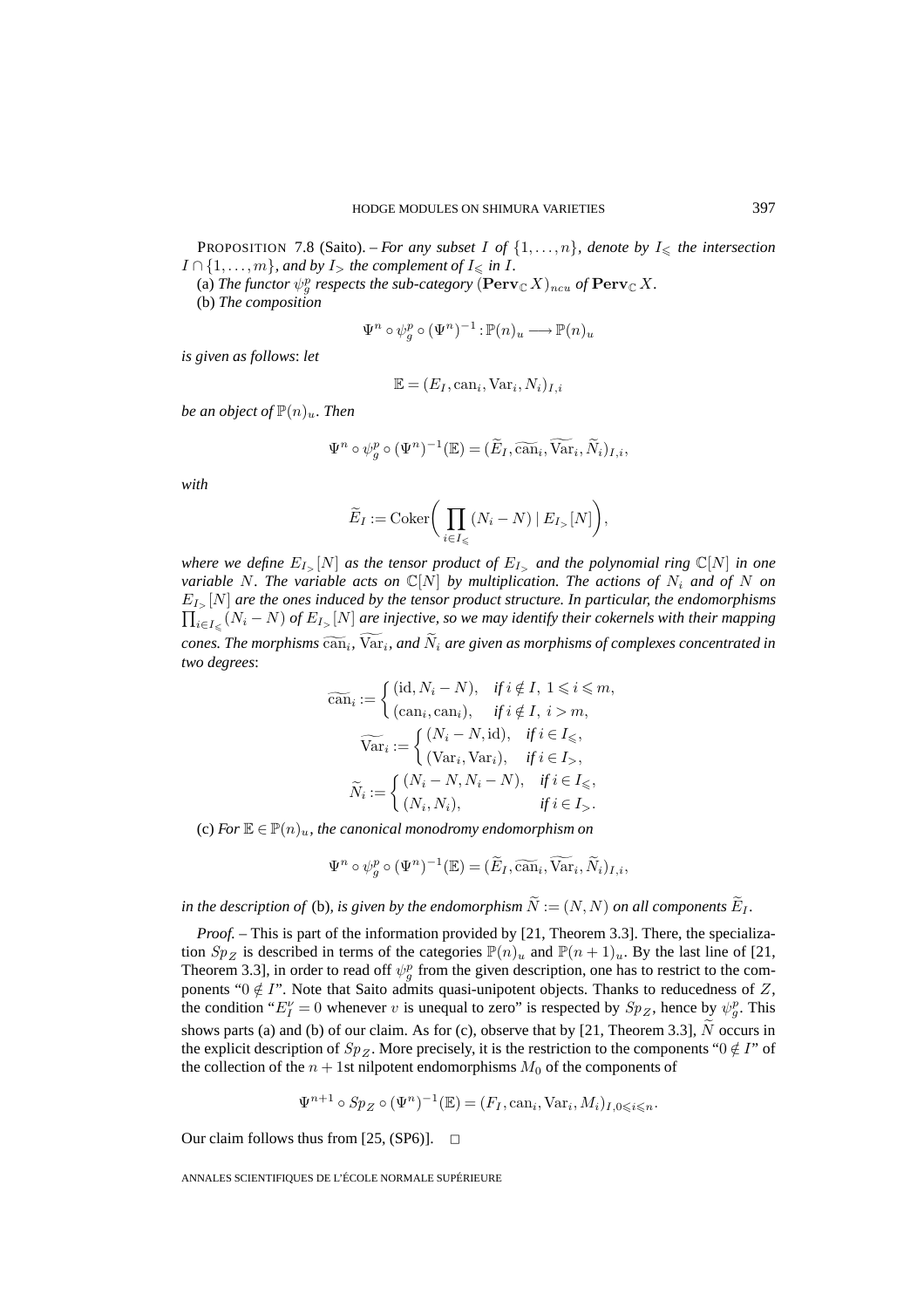In order to prove Theorem 7.2, one is thus naturally led to study monodromy weight filtrations on objects of the form J.I. BURGOS AN<br>m 7.2, one is thus n<br> $\widetilde{E}_I := \text{Coker}\left(\prod_{i=1}^{n} \prod_{j=1}^{n} \mathbb{Z}_{I}^T\right)$ 

$$
\widetilde{E}_I := \mathrm{Coker}\bigg(\prod_{i\in I_{\leqslant}}(N_i-N)\mid E_{I_{>}}[N]\bigg),
$$

for certain objects  $\mathbb{E} = (E_I, \text{can}_i, \text{Var}_i, N_i)_{I,i}$  of  $\mathbb{P}(n)_u$ . The result we want to use requires an additional structure on E. Recall the notion of nilpotent orbits of a weight  $k \in \mathbb{Z}$  and dimension  $n \in \mathbb{N}$  (e.g. [7, (3.1)]; cmp. also [15, 4.1]). For such objects  $\mathbb{H}$ , we shall use the notation can<sub>i</sub>, Var<sub>i</sub>,  $N_i$ )<sub>*I*,*i*</sub> of  $\mathbb{P}(n)_u$ . The result ecall the notion of nilpotent orbits of a llso [15, 4.1]). For such objects  $\mathbb{H}$ , we :<br> $\mathbb{H} = ((H, F^{\bullet}, W_{\bullet}), N_i (1 \leq i \leq n), S)$ 

$$
\mathbb{H} = ((H, F^{\bullet}, W_{\bullet}), N_i (1 \leq i \leq n), S).
$$

As for the nature of the components of  $\mathbb H$ , note in particular that H is a finite-dimensional C-vector space, with finite descending, respectively ascending filtrations  $F^{\bullet}$  and  $W_{\bullet}$ , S is a sesquilinear form on H, the  $N_i$  are mutually commuting nilpotent endomorphisms, and  $W_{\bullet}$  is  $\mathbb{H} = ((H, F^{\bullet}, W_{\bullet}), N_i (1 \leq i \leq n), S).$ <br>As for the nature of the components of  $\mathbb{H}$ , note in particular that  $\mathbb{C}$ -vector space, with finite descending, respectively ascending filtrases<br>sequilinear form on  $H$ , the

The main motivation for this concept stems from Schmid's Nilpotent Orbit Theorem, which we shall use in the following form:

THEOREM 7.9 (Schmid). – *Let* V *be a local system on* U*, which underlies a variation of Hodge structure, pure of weight* k*. Write*

$$
\Psi^n(j_*\mathbb{V}) =: \mathbb{E} = (E_I, \text{can}_i, \text{Var}_i, N_i)_{I,i}.
$$

*Then for any subset* I *of* {1,...,n}*, the data*

$$
(E_I, N_i \ (1 \leq i \leq n))
$$

*underly a nilpotent orbit of weight* k*.*

*Proof.* – V is given by a vector space H, together with commuting monodromy automorphisms  $T_i$ ,  $1 \leq i \leq n$ . We then have  $E_{\emptyset} = H$ , and the  $N_i$  are the logarithms of the unipotent parts of the  $T_i$ . Now apply [22, Theorem (4.12)] to show the claim for  $I = \emptyset$ . But all the other components of  $\Psi^n(j_*\mathbb{V})$  are isomorphic to  $E_{\emptyset}$  [26, Section 3, Claim 5].  $\Box$ 

On nilpotent orbits, comparison of monodromy weight filtrations is possible thanks to the<br>
IO (Cattani–Kaplan).  $- Let$ <br>  $\mathbb{H} = ((H, F^{\bullet}, W_{\bullet}), N_i (1 \leq i \leq n), S)$ following result:

THEOREM 7.10 (Cattani–Kaplan). – *Let*

$$
\mathbb{H} = ((H, F^{\bullet}, W_{\bullet}), N_i (1 \leq i \leq n), S)
$$

*be a nilpotent orbit of weight* k *and dimension* n, *and*  $I_1$  *and*  $I_2$  *two disjoint subsets of*  $\{1, \ldots, n\}$ *.* **Denote by** *Denote by W*<sup>1</sup>*d***<sub>2</sub>** *the monodromy weight filtration of*  $\sum_{i\in I_1} N_i$ , shifted by −k. Then the following *Denote by*  $W_{\bullet}^{\mathbf{I}_1}$  the monodromy weight filtration of  $\sum_{i\in I_1} N_i$ , shifted by −k. *filtrations on* H *coincide*:  $\mathbb{H} = ((H, F^{\bullet}, W)$ <br>*a nilpotent orbit of weight k and dimension<br>note by*  $W_{\bullet}^{I_1}$  *the monodromy weight filtrations on H coincide:*<br>(a) *the monodromy weight filtration of*  $\sum$ *a nilpotent orbit of weight k and dimension*<br>*the by W*<sup>*I*<sub>1</sub></sup> *the monodromy weight filtrations on H coincide:*<br>(a) *the monodromy weight filtration of*  $\sum$ <br>(b) *the monodromy weight filtration of*  $\sum$ 

(a) the monodromy weight filtration of  $\sum_{i\in I_1\cup I_2} N_i$ , shifted by  $-k$ ,

 $_{i\in I_2}$   $N_i$  *relative to*  $W_{\bullet}^{I_1}$ .

*Proof.* – This is the content of [7, Theorem (3.3)]. Note that the original statement of loc. cit. is misprinted; the correct version can be found in [8, Proposition (4.72)].  $\Box$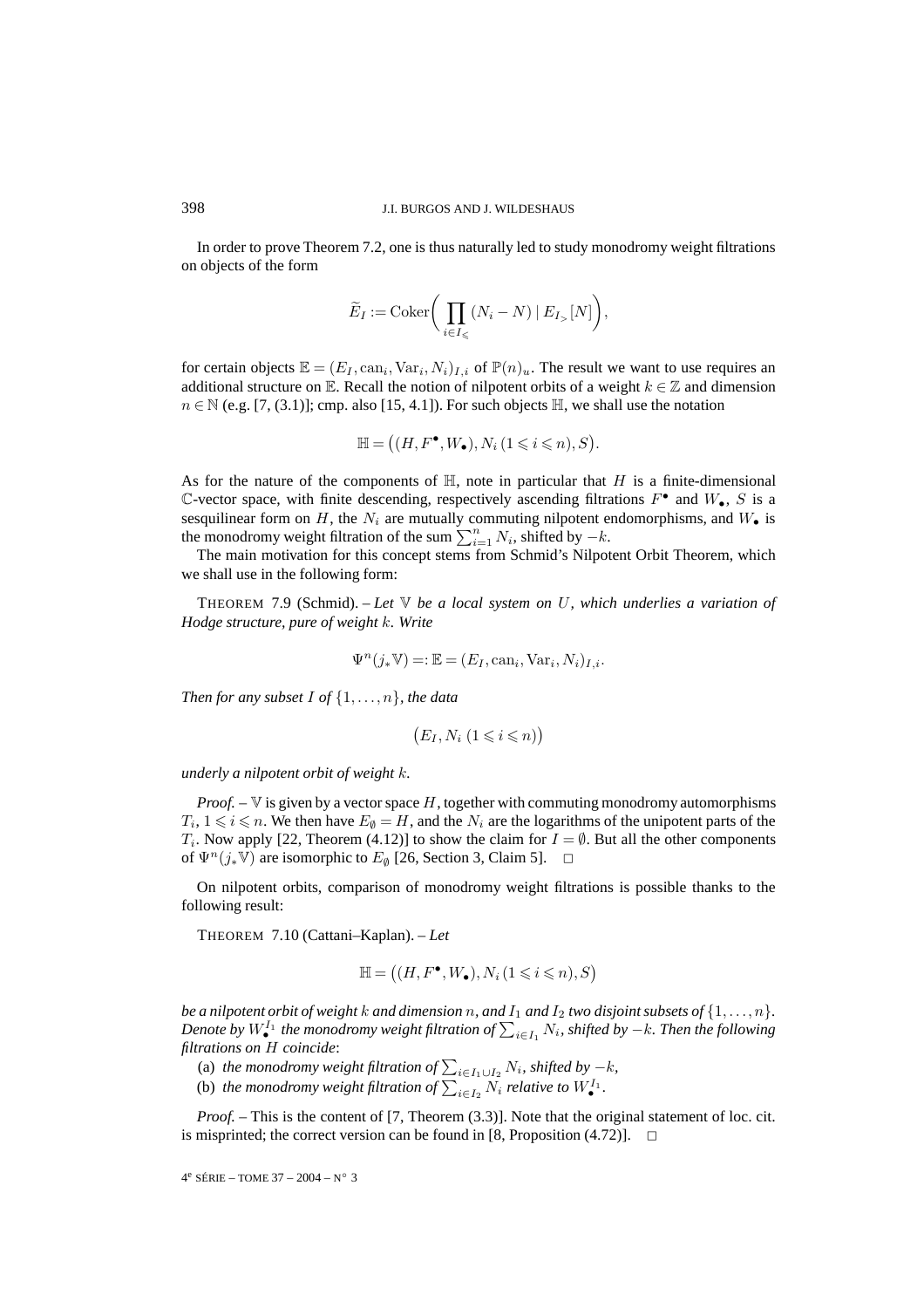PROPOSITION 7.11 (Kashiwara). – *Let*

ODE MODE MODES ON SHIMURA VARIETIE  
iiwara). – Let  

$$
\mathbb{H} = ((H, F^{\bullet}, W_{\bullet}), N_i (1 \leq i \leq n), S)
$$

*be a nilpotent orbit of weight*  $k$  *and dimension*  $n$ *, and*  $\emptyset \neq I \subset \{1,\ldots,n\}.$  *Set* 

$$
\mathbb{H} = ((H, F^{\bullet}, W_{\bullet}), N_i (1 \leq i \leq n), S)
$$
\na nilpotent orbit of weight k and dimension n, and  $\emptyset \neq I \subset \{1, ..., n\}$ . Set\n
$$
\widetilde{H}_I := \text{Coker}\Big(\prod_{i \in I} (N_i - N) \mid H[N]\Big).
$$
\n(a) The vector space  $\widetilde{H}_I$  underlies in a natural way a nilpotent orbit of weight  $k + 1 - |I|$  and

 $dimension\, n+1$  $H_I := \text{Cokl} \Big( \prod_{i \in I} (A_i - A_i)^{n_i} + A_i \prod_{j \in I} (A_j - A_j)^{n_j} \Big).$ <br>
underlies in a natural way a nilpotent ori $\widetilde{\mathbb{H}} = \Big((\widetilde{H}_I, F^{\bullet}, M_{\bullet}), N, N_i \, (1 \leq i \leq n), \widetilde{S} \Big)$ (a) *The vector space*  $\widetilde{H}_I$  *underlies in a natural way a nilpotent orbit of weight*  $k + 1 - |I|$  *and*<br>*dimension*  $n + 1$ <br> $\widetilde{\mathbb{H}} = ((\widetilde{H}_I, F^{\bullet}, M_{\bullet}), N, N_i (1 \leq i \leq n), \widetilde{S}).$ <br>*In particular,*  $M_{\bullet}$  *is the monod* 

$$
\widetilde{\mathbb{H}} = ((\widetilde{H}_I, F^{\bullet}, M_{\bullet}), N, N_i (1 \leq i \leq n), \widetilde{S}).
$$

 $-(k+1-|I|).$ 

(b) *The filtration* M• *coincides with the monodromy weight filtration of* N*, shifted by*  $-(k+1-|I|)$ .

*Proof.* – Part (a) is contained in [21, Proposition 3.19]. In order to see that (b) holds, one has to look at Kashiwara's proof of loc. cit. [21,  $(A.3.1)$ , A.4].  $\Box$ 

Combining the two preceding results, we get:

COROLLARY 7.12. – *Keep the assumptions of Proposition* 7.11*, and denote by* W• *the f filtration on the vector space*  $\widetilde{H}_I$  *induced by the filtration on the vector space*  $\widetilde{H}_I$  *induced by the filtration* W• *on* H. (*Note that the functor* From the following the two preceding results, we get:<br>
COROLLARY 7.12. – *Keep the assumptions of Proposition*<br>
filtration on the vector space  $\tilde{H}_I$  induced by the filtration  $W_{\bullet}$ <br>  $H \mapsto \tilde{H}_I$  is exact.) Then the

- (a) *the monodromy weight filtration of*  $N$ *, shifted by*  $-k$ *,*
- (b) *the monodromy weight filtration of*  $N$  *relative to*  $W_{\bullet}$ *.*

Finally, we can show the main result of this section:

*Proof of Theorem 7.2. –* Since the question is local, we may assume that we are in the situation discussed in 7.5–7.12. Propositions 7.7 and 7.8 tell us that we need to compare monodromy weight filtrations on the Since the question is<br>Since the question is<br>positions 7.7 and  $\tilde{E}_I := \text{Coker} \left( \prod_{i=1}^{n} \frac{1}{i} \right)$ 

$$
\widetilde{E}_I := \mathrm{Coker}\bigg(\prod_{i \in I_{\leqslant}} (N_i - N) \mid E_{I_{>}}[N]\bigg),\,
$$

for  $\Psi^n(j_*\mathbb{V}) =: \mathbb{E} = (E_I, \text{can}_i, \text{Var}_i, N_i)_{I,i}$ . By Theorem 7.9, the  $E_I$ , underly nilpotent orbits of weight k. We omit the  $N_i$  with  $i>m$ , and consider  $E_{I_>}$  as nilpotent orbit of dimension m. Now apply Corollary 7.12, with n replaced by m, and I replaced by  $I_{\leq \{i_1,\ldots,i_r\}}$ . Thanks to condition ( $MON$ ), the filtration  $W_{\bullet}$  in 7.12 coincides with the one induced by the filtration  $W_{\bullet}$  of  $V_{\bullet}$   $\square$ 

#### **8. Strata in toroidal compactifications**

In order to prepare the proof of Theorem 2.6, to be given in Section 9, we need to discuss the geometry of *toroidal compactifications*  $M^K(\mathfrak{S})$  of  $M^K$ . We keep the notations and hypotheses of Section 2. In particular, the subgroup  $K \subset G(\mathbb{A}_f)$  is neat, and  $(G, \mathfrak{H})$  satisfies (+). Choose a K*-admissible cone decomposition* S satisfying the conditions of [19, (3.9)]. In particular, all cones occurring in S are *smooth*, and the decomposition is *complete*.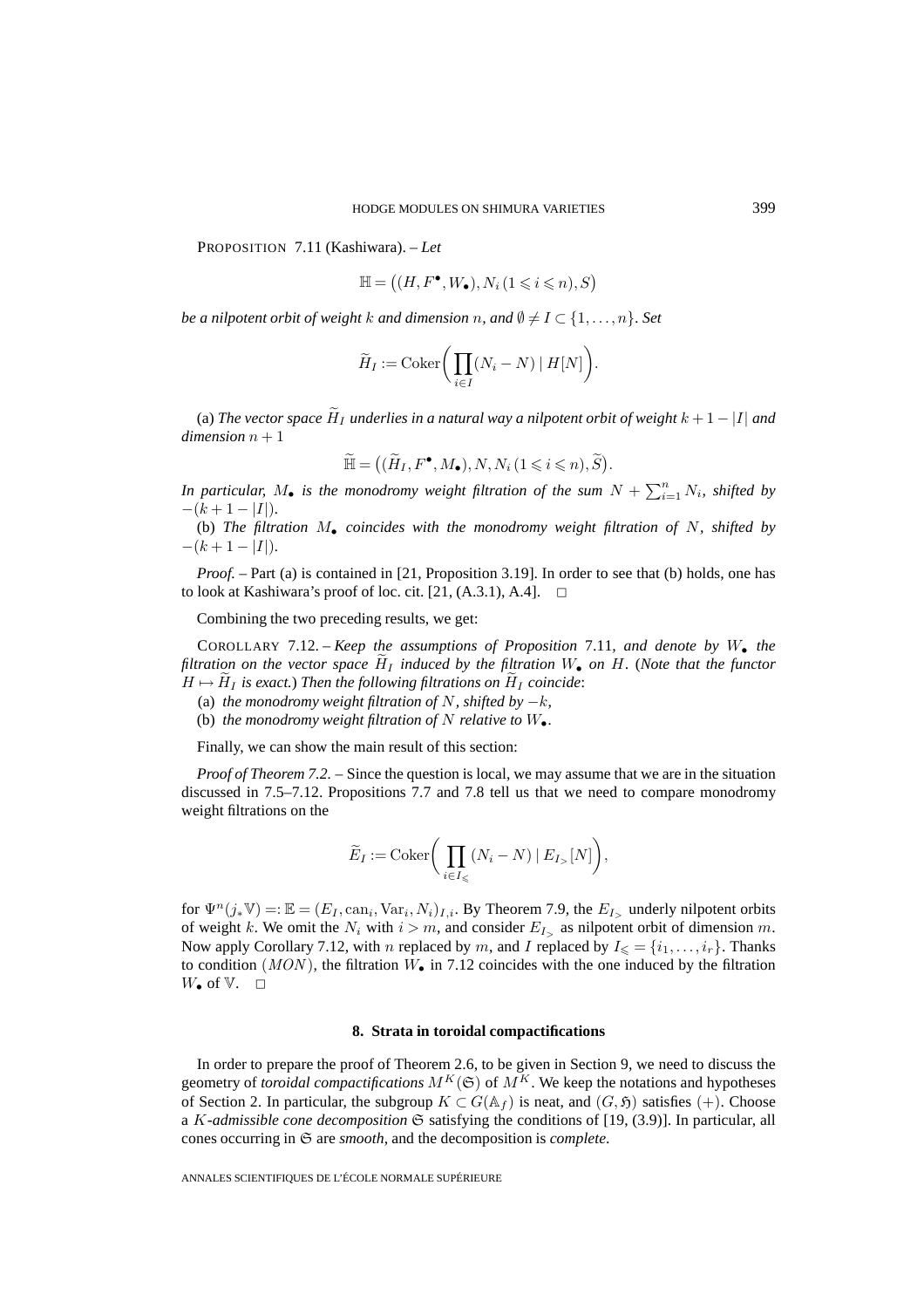Let us denote by  $M^K(\mathfrak{S}) := M^K(G, \mathfrak{H}, \mathfrak{S})$  the toroidal compactification associated to  $\mathfrak{S}$ . It is a smooth projective scheme over C, which in a natural way contains  $M^K$  as an open subscheme. The complement is a union of smooth divisors with normal crossings. The identity on  $M<sup>K</sup>$  extends uniquely to a surjective morphism

$$
p = p_{\mathfrak{S}} : M^K(\mathfrak{S}) \longrightarrow (M^K)^*.
$$

The inverse images under p of the strata described in Section 1 form a stratification of  $M^K(\mathfrak{S})$ . We follow [19, (3.10)] for the description of these inverse images: as usual, fix a proper boundary component  $(P_1, \mathfrak{X}_1)$  of  $(G, \mathfrak{H})$ , and an element  $g \in G(\mathbb{A}_f)$ . To the given data, the following are canonically associated:

- (i) an Abelian scheme  $A \to M^{\pi(K_1)}$ , and an A-torsor  $B \to M^{\pi(K_1)}$ ,
- (ii) a torus T, and a T-torsor  $X \to B$ ,
- (iii) a rational partial polyhedral decomposition of  $Y_*(T)_\mathbb{R}$  ( $Y_*(T) :=$  the cocharacter group of T), again denoted by G, and a non-empty subset  $\mathfrak{T} \subset \mathfrak{S}$ ,
- (iv) an action of  $H_Q$  on B, X, and T.

These objects satisfy the following properties:

- (A) the  $H_Q$ -action is equivariant with respect to the group and torsor structures and stabilizes  $\mathfrak S$  and  $\mathfrak T$ ,
- (B) the subgroup  $P_1(\mathbb{Q})$  of  $H_Q$  acts trivially on B, X, and T,
- (C) the group  $\Delta_1 = H_O/P_1(\mathbb{Q})$  acts freely on  $\mathfrak{T}$ ,
- 

(D) the pair ( $\mathfrak{S}, \mathfrak{T}$ ) satisfies conditions [19, (2.3.1–3)] (see below).<br>
onsider the relative torus embedding  $X \hookrightarrow X(\mathfrak{S})$ . Condition [19]<br>
ying that  $\mathfrak{T}$  defines a closed sub-scheme  $Z$  of  $X(\mathfrak{S})$ . In o Consider the relative torus embedding  $X \hookrightarrow X(\mathfrak{S})$ . Condition [19, (2.3.1)] is equivalent to saying that  $\mathfrak T$  defines a closed sub-scheme Z of  $X(\mathfrak S)$ . In order to state the other two conditions, define

$$
D:=\bigcup_{\sigma\in\mathfrak{T}}\sigma^{\circ},
$$

where for each cone  $\sigma$  we denote by  $\sigma^\circ$  the topological interior of  $\sigma$  inside the linear subspace of  $Y_*(T)_{\mathbb{R}}$  generated by  $\sigma$ . The subset D of  $Y_*(T)_{\mathbb{R}}$  is endowed with the induced topology. Condition [19, (2.3.2)] says that every point of D admits a neighbourhood U such that  $U \cap \sigma \neq \emptyset$ for only a finite number of  $\sigma \in \mathfrak{T}$ . Condition [19, (2.3.3)] states that D is contractible.

By (C), the induced action of  $\Delta_1$  on Z is free and proper in the sense of [19, (1.7)]. The geometric quotient  $M_{1,\mathfrak{S}}^K$  exists and is canonically isomorphic to the inverse image of  $M_1^K$ under p. Furthermore, the analytic space  $M_{1,\mathfrak{S}}^{K}(\mathbb{C})$  is the quotient of  $Z(\mathbb{C})$  by  $\Delta_1$  in the analytic category. We summarize the situation by the following diagram:

$$
M^{K \subset j\mathfrak{S}} M^{K}(\mathfrak{S}) \leftarrow \iota_{\mathfrak{S}}^{i\mathfrak{S}} M^{K}_{1,\mathfrak{S}} = \Delta_{1} \setminus Z \leftarrow \iota_{\mathfrak{S}}^{i} \qquad Z
$$
  
\n
$$
\parallel \qquad \qquad \downarrow_{P} \qquad \qquad \downarrow_{P} \qquad \qquad \downarrow_{\tilde{P}} \qquad \qquad \downarrow_{\tilde{P}}
$$
  
\n
$$
M^{K \subset j} M^{K} \setminus \iota_{\mathfrak{S}}^{i} \leftarrow M^{K} M^{K} = \Delta \setminus M^{\pi(K_{1})} \leftarrow \iota_{\mathfrak{S}}^{q} M^{\pi(K_{1})}
$$

The left and the middle square are Cartesian, and the maps p are proper.

It will be necessary to consider a refinement of the stratification of  $M^K(\mathfrak{S})$ . The induced stratification of Z is the natural one given by  $\mathfrak{T}$ . For any cone  $\sigma \in \mathfrak{T}$ , denote by

$$
i_{\sigma}^{\circ}:Z_{\sigma}^{\circ} \longrightarrow Z
$$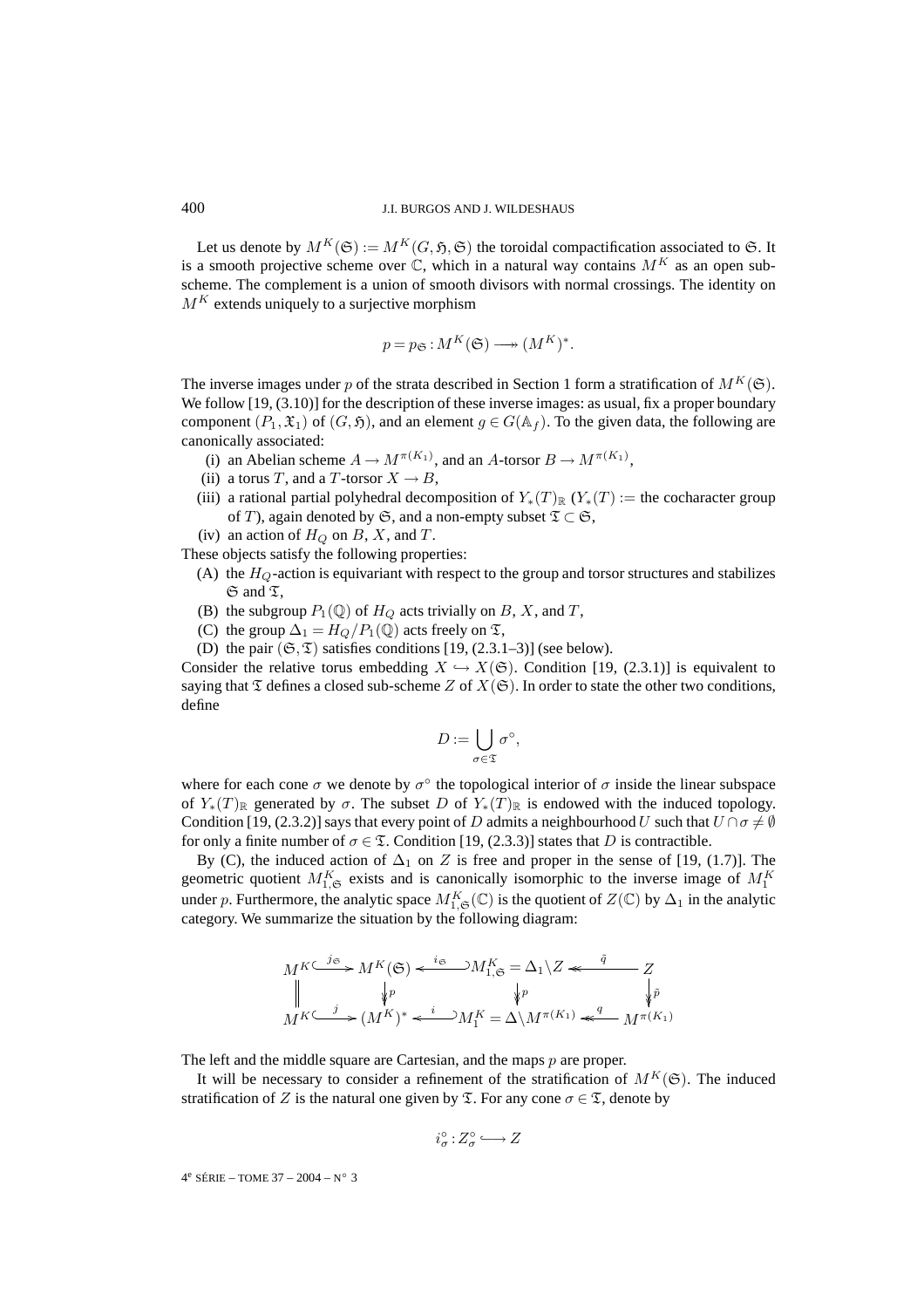the immersion of the corresponding stratum into  $Z$ , and by

$$
i_{\sigma}:Z_{\sigma}\longrightarrow Z
$$

the immersion of its closure. In the same way, we shall write

$$
i_{\tilde{\sigma}}^{\circ}:Z_{\tilde{\sigma}}^{\circ} \longrightarrow M_{1,\mathfrak{S}}^{K} \longrightarrow M^{K}(\mathfrak{S})
$$

and

$$
i_{\tilde{\sigma}}: Z_{\tilde{\sigma}} \longrightarrow M_{1,\mathfrak{S}}^K \longrightarrow M^K(\mathfrak{S})
$$

for the respective immersions into  $M_{1,\mathfrak{S}}^K$ , or into  $M^K(\mathfrak{S})$ . These immersions are indexed by the quotient  $\tilde{\mathfrak{T}} := \Delta_1 \backslash \mathfrak{T}$ . Note that  $Z_{\tilde{\sigma}}$  is closed in  $M_{1,\mathfrak{S}}^K$ , but in general not in  $M^K(\mathfrak{S})$ .

In order to describe the situation on the level of the underlying analytic spaces, let us connect the present notation (which is that of [19, (3.10)]) to the one of [18]. Consider the factorization of  $\pi: (P_1, \mathfrak{X}_1) \longrightarrow (G_1, \mathfrak{H}_1)$  corresponding to the weight filtration of the unipotent radical  $W_1$ :

$$
(P_1, \mathfrak{X}_1) \xrightarrow{\pi_t} (P'_1, \mathfrak{X}'_1) := (P_1, \mathfrak{X}_1) / U_1 \xrightarrow{\pi_a} (G_1, \mathfrak{H}_1)
$$

where  $U_1$  denotes the weight  $-2$  part of  $W_1$  [18, Definition 2.1(v)]. On the level of Shimura varieties, the picture looks as follows:

$$
M^{K_1} = M^{K_1}(P_1, \mathfrak{X}_1) \xrightarrow{\pi_t} M^{\pi_t(K_1)} := M^{\pi_t(K_1)}(P'_1, \mathfrak{X}'_1) \xrightarrow{\pi_a} M^{\pi(K_1)}
$$

By [18, 3.12–3.22(a)],  $\pi_a$  is in a natural way a torsor under an Abelian scheme, while  $\pi_t$  is a torsor under a torus. In fact, we have (i)  $B = M^{\pi_t(K_1)}$ , and (ii)  $X = M^{K_1}$ . Furthermore, the action (iv) of  $H_Q$  on B, X and T is induced by the natural action of  $H_Q$  on the Shimura data involved in the above factorization of  $\pi$ . Since  $P_1(\mathbb{Q})$  acts trivially on the associated Shimura varieties, this explains property (B).

The map  $\tilde{p}:Z\to M^{\pi(K_1)}$  thus factors through  $\pi_a$ . [18, 6.13] contains the definition of a  $K_1$ -admissible smooth cone decomposition  $\mathfrak{S}_1^0$  canonically associated to  $(P_1, \mathfrak{X}_1)$  and g. It is *concentrated in the unipotent fibre* [18, 6.5(d)], and thus defines a smooth torus embedding  $j_1: M^{K_1} \hookrightarrow M^{K_1}(\mathfrak{S}_1^0)$  over  $M^{\pi_t(K_1)}$ . In fact, we have  $X(\mathfrak{S}) = M^{K_1}(\mathfrak{S}_1^0)$ . Furthermore [18, 6.13], there is a closed analytic subset  $\partial \mathfrak{U} := \partial \mathfrak{U}(P_1, \mathfrak{X}_1, g)$  of  $M^{K_1}(\mathfrak{S}_1^0)(\mathbb{C})$  canonically associated to our data. The proof of [18, Proposition 6.21] shows that  $\partial \mathfrak{U} = Z(\mathbb{C})$ . In fact, the projection  $\tilde{q}:Z\to\Delta_1\backslash Z$  corresponds to the quotient map

$$
\partial \mathfrak{U} \longrightarrow \Delta_1 \backslash \partial \mathfrak{U}
$$

of [18, 7.3].

PROPOSITION  $8.1$ . – *The morphism*  $\tilde{q}: Z \longrightarrow M_{1,\mathfrak{S}}^K$  *induces an isomorphism* 

$$
Z_{\sigma} \xrightarrow{\sim} Z_{\tilde{\sigma}}
$$

*for any*  $\sigma \in \mathcal{I}$ *. In particular, it induces an isomorphism on every irreducible component of* Z.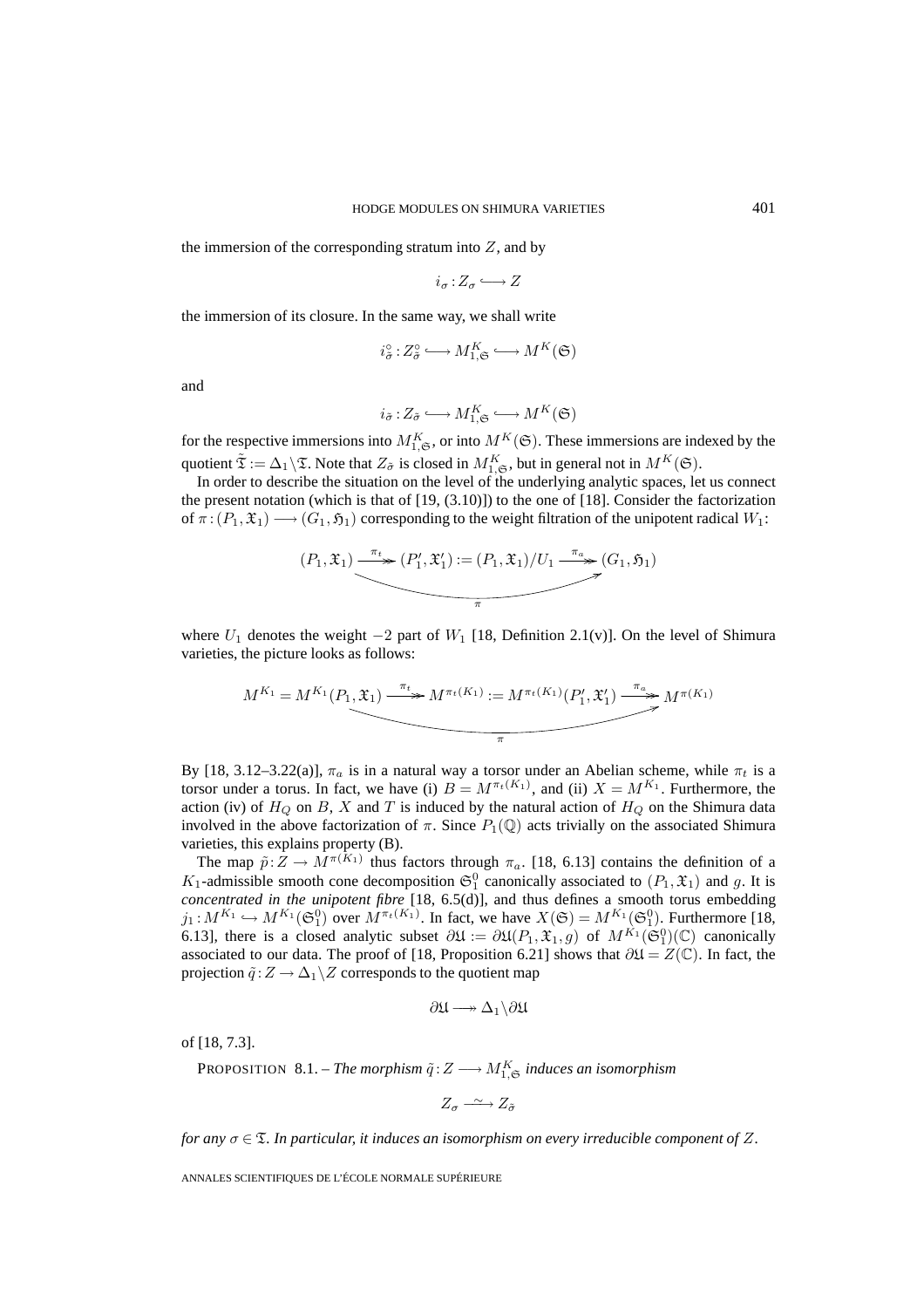*Proof. –* By [18, Corollary 7.17(a)], the morphism

$$
\tilde{q}:Z_{\sigma}\longrightarrow Z_{\tilde{\sigma}}
$$

identifies  $Z_{\sigma}$  with the quotient of  $Z_{\sigma}$  by a certain subgroup Stab<sub>∆1</sub> ([ $\sigma$ ]) of  $\Delta_1$ . (The hypotheses of loc. cit. are satisfied because they are implied by the conditions of [19, (3.9)], which we assume throughout.) By [29, Lemma 1.7], condition  $(+)$  and neatness of K imply that

$$
Stab_{\Delta_1}([\sigma]) = 1. \qquad \Box
$$

Consider the diagram

$$
Z \xrightarrow{\qquad i_1} X(\mathfrak{S}) = M^{K_1}(\mathfrak{S}_1^0)
$$
  
\n
$$
M_{1,\mathfrak{S}}^K \xrightarrow{\qquad i_{\mathfrak{S}}} M^K(\mathfrak{S})
$$

By [18, 6.13], there is an open neighbourhood  $\mathfrak{U} := \overline{\mathfrak{U}}(P_1, \mathfrak{X}_1, g)$  of  $Z(\mathbb{C})$  in  $M^{K_1}(\mathfrak{S}_1^0)(\mathbb{C})$ , and a natural extension of  $\tilde{q}$  to  $\mathfrak{U}$ . It will equally be denoted by  $\tilde{q}$ :

$$
Z(\mathbb{C}) \longrightarrow \mathfrak{U} \longrightarrow M^{K_1}(\mathfrak{S}_1^0)(\mathbb{C})
$$
  
\n
$$
\tilde{q} \downarrow \qquad \qquad \tilde{q} \downarrow \qquad \qquad \tilde{q} \downarrow
$$
  
\n
$$
M_{1,\mathfrak{S}}^K(\mathbb{C}) \longrightarrow M^K(\mathfrak{S})(\mathbb{C})
$$

Furthermore, the open subset  $\mathfrak U$  is stable under  $\Delta_1$ . By [29, Proposition 1.9], the map  $\tilde q$  (which in loc. cit. was denoted by  $f$ ) is open, and we have the equality  $\frac{1}{\sqrt{2}}$ <br>s sta<br>pen<br>-1(

$$
\tilde{q}^{-1}(M^K(\mathbb{C})) = \mathfrak{U} \cap M^{K_1}(\mathbb{C}).
$$

Furthermore [29, Theorem 1.11(i)],  $\tilde{q}$  is locally biholomorphic near Z. It thus induces an isomorphism between the quotient of the formal analytic completion of  $M^{K_1}(\mathfrak{S}_1^0)(\mathbb{C})$  along  $Z(\mathbb{C})$  by the free action of  $\Delta_1$ , and the formal analytic completion of  $M^K(\mathfrak{S})(\mathbb{C})$  along  $M_{1,\mathfrak{S}}^{K}(\mathbb{C})$ . According to [19, p. 224], we have:

PROPOSITION 8.2. – *This isomorphism is algebraic in the following sense*:

(a) *The action of*  $\Delta_1$  *on the formal completion*  $\mathfrak{F} = \mathfrak{F}_{Z/M^{K_1}(\mathfrak{S}_1^0)}$  *of*  $M^{K_1}(\mathfrak{S}_1^0)$  *along*  $Z$  *is free and proper. The geometric quotient*  $\Delta_1\$  $\mathfrak{F}$  *exists. Furthermore, the analytic space*  $(\Delta_1\$  $\mathfrak{F})(\mathbb{C})$  *is the quotient of*  $\mathfrak{F}(\mathbb{C})$  *by*  $\Delta_1$  *in the analytic category.* 

(b)  $\tilde{q}$  *induces an isomorphism between*  $\Delta_1\$  $\mathfrak{F}$  *and the formal completion of*  $M^K(\mathfrak{S})$  *along*  $M_{1,\mathfrak{S}}^K$ .

In fact,  $\tilde{q}$  descends to the reflex field of our Shimura varieties. In Section 9, the following consequence of Proposition 8.2 will be needed:

COROLLARY 8.3. – *The map*  $\tilde{q}$  *induces an isomorphism* 

$$
\Delta_1 \backslash N_{Z/M^{K_1}(\mathfrak{S}_1^0)} \xrightarrow{\sim} N_{M^K_{1,\mathfrak{S}}/M^K(\mathfrak{S})}
$$

*between the quotient of the normal cone of Z in*  $M^{K_{1}}(\mathfrak{S}_1^0)$  *by the free and proper action of*  $\Delta_1$ *,* and the normal cone of  $M_{1,\mathfrak{S}}^K$  in  $M^K(\mathfrak{S})$ .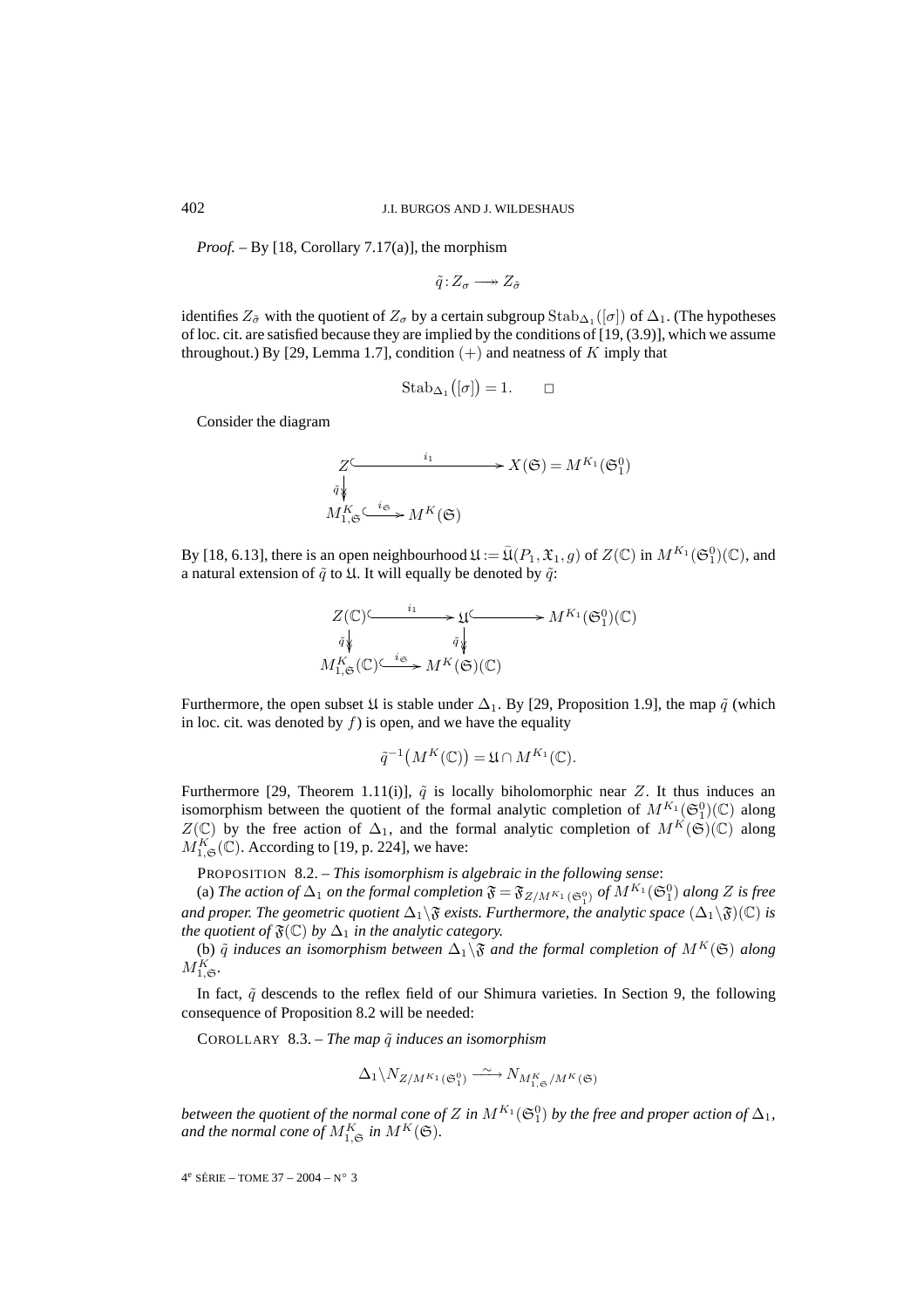# **9. Proof of the main result**

Recall the situation considered in Section 8:

$$
M^{K \subset j\mathfrak{S}} M^{K}(\mathfrak{S}) \xleftarrow{i_{\mathfrak{S}}} M^{K}_{1,\mathfrak{S}} = \Delta_{1} \setminus Z \xleftarrow{\tilde{q}} Z
$$
  
\n
$$
\parallel \qquad \downarrow p \qquad \qquad \downarrow p \qquad \qquad \downarrow \tilde{p}
$$
  
\n
$$
M^{K \subset j} M^{K} \longrightarrow (M^{K})^{*} \xleftarrow{i} M^{K} = \Delta \setminus M^{\pi(K_{1})} \xleftarrow{q} M^{\pi(K_{1})}
$$

Proper base change [21, (4.4.3)] yields the following:

PROPOSITION 9.1. – *There is a canonical isomorphism of functors*

$$
i^*j_* \cong p_* i^*_{\mathfrak{S}} j_{\mathfrak{S}_*} : D^b(\mathbf{MHM}_F M^K) \longrightarrow D^b(\mathbf{MHM}_F M^K_1).
$$
  
and to study the inverse image  

$$
i^*_{\mathfrak{S}} : D^b(\mathbf{MHM}_F M^K(\mathfrak{S})) \longrightarrow D^b(\mathbf{MHM}_F M^K_{1,\mathfrak{S}}).
$$

We are thus led to study the inverse image

$$
i_{\mathfrak{S}}^*: D^b(\mathbf{MHM}_F M^K(\mathfrak{S})) \longrightarrow D^b(\mathbf{MHM}_F M^K_{1,\mathfrak{S}}).
$$

According to Corollary 8.3, the normal cone  $N_{M_{1,\mathfrak{S}}^K/M^K(\mathfrak{S})}$  is canonically isomorphic to the quotient of the normal cone  $N_{Z/M^{K_1}(\mathfrak{S}_1^0)}$  by the free and proper action of  $\Delta_1$ . Using Corollary 4.3, we make the following identifications:

$$
D^{b}(\mathbf{MHM}_{F}M_{1,\mathfrak{S}}^{K})=D^{b}(\Delta_{1}\text{-}\mathbf{MHM}_{F}Z),
$$

$$
D^{b}(\mathbf{MHM}_{F}N_{M_{1,\mathfrak{S}}^K/M^{K}(\mathfrak{S})})=D^{b}(\Delta_{1}\text{-}\mathbf{MHM}_{F}N_{Z/M^{K_{1}}(\mathfrak{S}_{1}^{0})}).
$$

Since the action of  $\Delta_1$  on  $N_{Z/M^{K_1}(\mathfrak{S}_1^0)}$  respects the natural inclusion of Z, we can think of the inverse image

$$
i_0^*\colon\! D^b(\mathbf{MHM}_{F}\,N_{M_{1,\mathfrak{S}}^K/M^K(\mathfrak{S})})\longrightarrow\! D^b(\mathbf{MHM}_{F}\,M_{1,\mathfrak{S}}^K)
$$

as the  $\Delta_1$ -equivariant inverse image

$$
i_0^*: D^b(\Delta_1\text{-}\mathbf{MHM}_F\,N_{Z/M^{K_1}(\mathfrak{S}_1^0)}) \longrightarrow D^b(\Delta_1\text{-}\mathbf{MHM}_F\,Z).
$$
  
ilization functor  

$$
M^K_{\sim}: D^b(\mathbf{MHM}_F\,M^K(\mathfrak{S})) \longrightarrow D^b(\mathbf{MHM}_F\,N_{M^K_{\sim}/M^K(\mathfrak{S}))}
$$

Recall the specialization functor

$$
Sp_{M_{1,\mathfrak{S}}^{K}}:D^{b}(\mathbf{MHM}_{F}M^{K}(\mathfrak{S}))\longrightarrow D^{b}(\mathbf{MHM}_{F}N_{M_{1,\mathfrak{S}}^{K}/M^{K}(\mathfrak{S})}).
$$

According to [21, 2.30], we have:

PROPOSITION 9.2. – *There is a canonical isomorphism of functors*

[21, 2.30], we have:  
\nON 9.2. – *There is a canonical isomorphism of functors*  
\n
$$
i^*_{\mathfrak{S}} \cong i^*_0 Sp_{M^K_{1,\mathfrak{S}}}: D^b(\mathbf{MHM}_F M^K(\mathfrak{S})) \longrightarrow D^b(\mathbf{MHM}_F M^K_{1,\mathfrak{S}}).
$$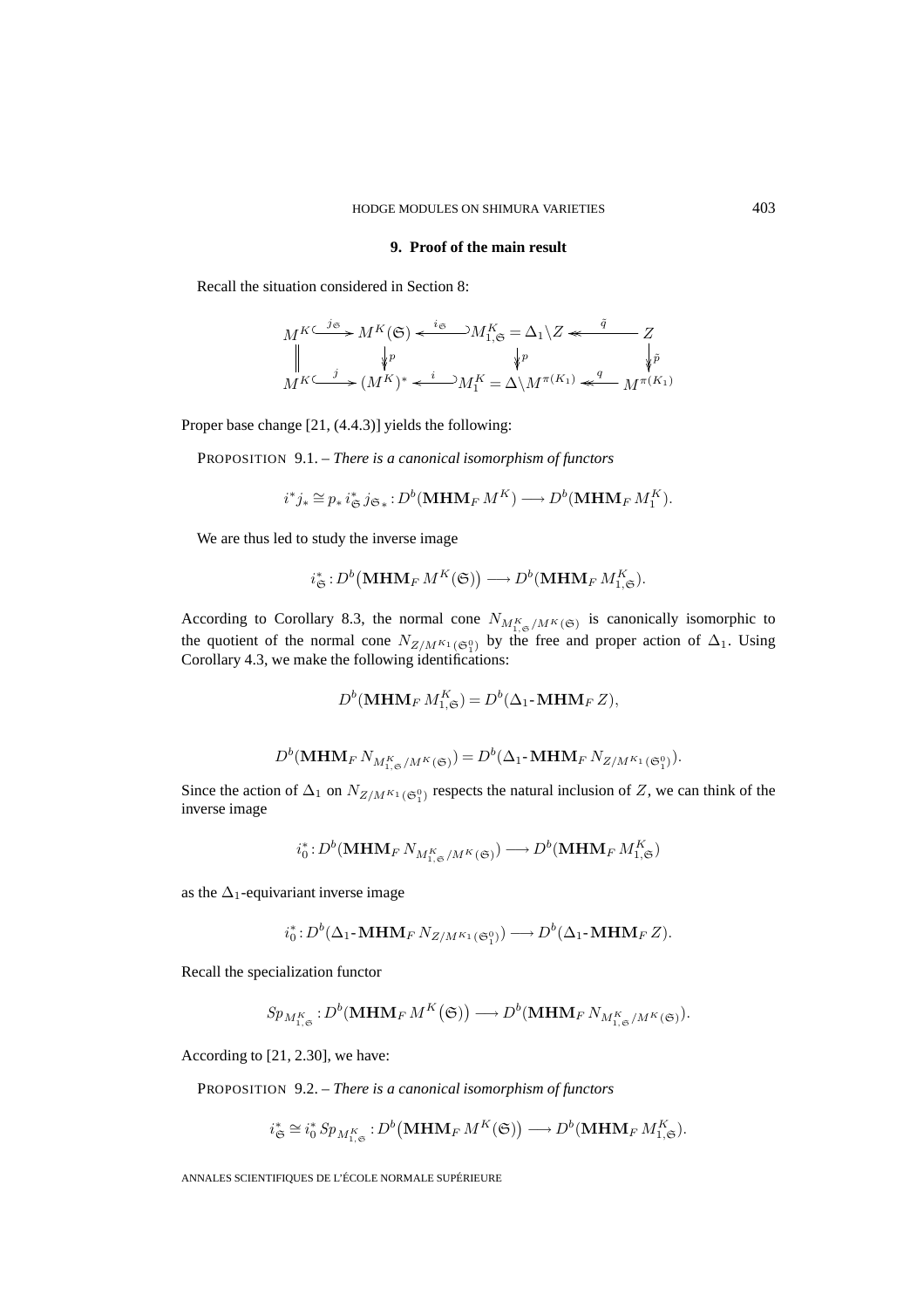We summarize the situation by the following commutative diagram:

$$
D^{b}(\mathbf{MHM}_{F} N_{Z/M^{K_{1}}(\mathfrak{S}_{1}^{0})})
$$
\n
$$
D^{b}(\mathbf{MHM}_{F} M^{K}(\mathfrak{S}))
$$
\n
$$
D^{b}(\mathbf{MHM}_{F} N_{M_{1,\mathfrak{S}}^{K}/M^{K}(\mathfrak{S}))}
$$
\n
$$
\downarrow i_{\mathfrak{S}}^{*}
$$
\n
$$
D^{b}(\mathbf{MHM}_{F} M_{1,\mathfrak{S}}^{K})
$$
\n
$$
\downarrow i_{0}^{*}
$$
\n
$$
D^{b}(\Delta_{1} \cdot \mathbf{MHM}_{F} Z)
$$

Recall the open immersion  $j_1: M^{K_1} \hookrightarrow M^{K_1}(\mathfrak{S}_1^0)$  introduced in Section 8. It is a smooth relative torus embedding, hence in particular affine. This allows to define the exact functor

$$
j_{1*}: \mathbf{MHM}_F M^{K_1} \longrightarrow \mathbf{MHM}_F M^{K_1}(\mathfrak{S}_1^0)
$$

even though  $M^{K_1}(\mathfrak{S}_1^0)$  is only locally of finite type: cover  $M^{K_1}(\mathfrak{S}_1^0)$  by open affines, use exactness of the direct image of the restriction of  $j_1$  to each such affine [21, 4.2.11], and glue. The same technique allows to define the specialization functor

$$
Sp_Z:\mathbf{MHM}_F\,M^{K_1}(\mathfrak{S}_1^0)\longrightarrow\mathbf{MHM}_F\,N_{Z/M^{K_1}(\mathfrak{S}_1^0)}.
$$

Because of the functorial behaviour of  $j_{1*}$  and  $Sp_Z$ , these functors admit  $\Delta_1$ -equivariant versions. Since they are exact, they induce functors on the level of bounded derived categories.

PROPOSITION 9.3. – *There is a natural commutative diagram*

$$
D^{b}(\text{Rep}_{F} G) \longrightarrow D^{b}(\text{MHM}_{F} M^{K})
$$
  
\n
$$
D^{b}(\text{Rep}_{F} Q)
$$
  
\n
$$
D^{b}(\text{Rep}_{F} P_{1}, H_{Q})
$$
  
\n
$$
D^{b}(\Delta_{1} \cdot \text{MHM}_{F} M^{K_{1}})
$$
  
\n
$$
D^{b}(\Delta_{1} \cdot \text{MHM}_{F} M^{K_{1}})
$$
  
\n
$$
D^{b}(\Delta_{1} \cdot \text{MHM}_{F} M^{K_{1}}(\mathfrak{S}_{1}^{0}))
$$
  
\n
$$
S_{p_{Z}} \downarrow \qquad \qquad \downarrow S_{p_{M_{1,\mathfrak{S}}^{K}}}
$$
  
\n
$$
D^{b}(\Delta_{1} \cdot \text{MHM}_{F} N_{Z/M^{K_{1}}(\mathfrak{S}_{1}^{0})}) \longrightarrow D^{b}(\text{MHM}_{F} N_{M_{1,\mathfrak{S}}^{K}/M^{K}(\mathfrak{S})})
$$

*Remark* 9.4. – This result implies a comparison isomorphism on the level of singular cohomology, which is already known. In fact, it can be seen to be equivalent to [13, Proposition (5.6.12)].

*Proof of Proposition 9.3.* – Since all the functors in the diagram are exact on the level of Abelian categories, it suffices to show the result for objects  $\nabla$  of  $\mathbf{Rep}_F G$ . Recall from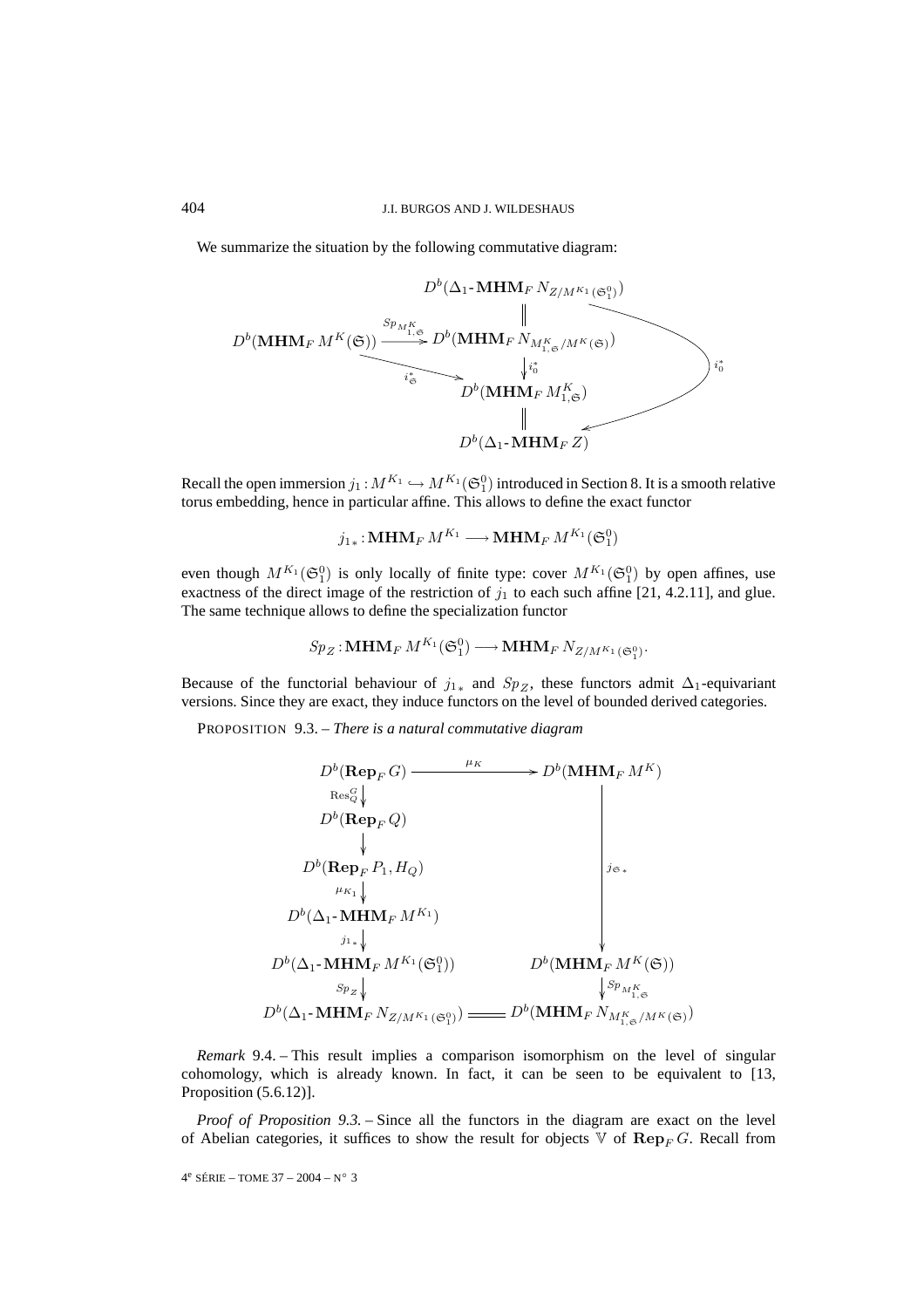Corollary 8.3 that the isomorphism between  $\Delta_1\setminus N_{Z/M^{K_1}(\mathfrak{S}_1^0)}$  and  $N_{M^K_{1,\mathfrak{S}}/M^K(\mathfrak{S})}$  is induced by the analytic map

$$
\tilde{q} : \mathfrak{U} \longrightarrow M^K(\mathfrak{S})(\mathbb{C}),
$$

which is a local analytic isomorphism near Z. The restriction to the pre-image of  $M^{K}(\mathbb{C})$  of  $\tilde{q}$ looks as follows (see [18, 6.10], or the proof of [29, Proposition 2.1]): we have  $\frac{1}{6}$ <br>= 0.1

$$
\tilde{q}^{-1}(M^K(\mathbb{C})) = P_1(\mathbb{Q}) \backslash (\mathfrak{X}^+ \times P_1(\mathbb{A}_f)/K_1),
$$

for a certain complex manifold  $\mathfrak{X}^+$ , which is open in both  $\mathfrak{H}$  and  $\mathfrak{X}_1$ . On  $\tilde{q}^{-1}(M^K(\mathbb{C}))$ , the map  $\tilde{q}$  is given by  $^{-1}(M^K(\mathbb{C})) = P_1(\mathbb{Q}) \setminus (\mathfrak{X}^+ \times P_1(\mathbb{A}_f)/F)$ <br>
aifold  $\mathfrak{X}^+$ , which is open in both  $\mathfrak{H}$  and  $\mathfrak{X}_1$ <br>  $\longmapsto [(x, p_1 g)] \in G(\mathbb{Q}) \setminus (\mathfrak{H} \times G(\mathbb{A}_f)/F)$ 

$$
[(x, p_1)] \longrightarrow [(x, p_1g)] \in G(\mathbb{Q}) \setminus (\mathfrak{H} \times G(\mathbb{A}_f)/K) = M^K(\mathbb{C}).
$$

It follows that the local system  $\tilde{q}^{-1} \circ \mu_{K,\text{top}}(\mathbb{V})$  is the restriction to  $\tilde{q}^{-1}(M^K(\mathbb{C}))$  of the local system  $\mu_{K_1,\text{top}}(\text{Res}_{P_1}^G \mathbb{V})$ , and that the natural action of  $\Delta_1$  on  $\tilde{q}^{-1} \circ \mu_{K,\text{top}}(\mathbb{V})$  corresponds to the action of  $H_Q$  on  $\text{Res}_Q^G$  V. Since the topological version of specialization can be computed locally  $[25, (SP0)]$ , we thus obtain the desired comparison result on the level of perverse sheaves. It remains to show that this isomorphism, call it  $\alpha$ , respects the weight and Hodge filtrations.

Denote by  $\mathbb{V}_G$  and  $\mathbb{V}_Q$  the two  $\Delta_1$ -equivariant variations on the open subset  $\tilde{q}^{-1}(M^K(\mathbb{C}))$ of  $M^{K_1}(\mathbb{C})$  obtained by restricting  $\mu_K(\mathbb{V})$  and  $\mu_{K_1}(\text{Res}_Q^G \mathbb{V})$ , respectively. By [18, Proposition 4.12], the Hodge filtrations on  $\mathbb{V}_G$  and  $\mathbb{V}_Q$  coincide. By the proof of [21, Theorem 3.27], the Hodge filtrations of the mixed Hodge modules  $j_{1*}\mathbb{V}_G$  and  $j_{1*}\mathbb{V}_Q$  depend only on the Hodge filtrations of  $\mathbb{V}_G$  and  $\mathbb{V}_Q$  respectively. Therefore, they coincide as well. By definition of the functor  $Sp_{Z}$  (see in particular [21, 2.30] and [21, 2.3]), the Hodge filtrations of  $Sp_{Z}j_{1*}\mathbb{V}_{G}$  and  $Sp_{Zj_1*}\mathbb{V}_Q$  depend only on the Hodge filtrations of  $j_1*\mathbb{V}_G$  and  $j_1*\mathbb{V}_Q$ , respectively. They are therefore respected by  $\alpha$ .

It remains to compare the weight filtrations of  $Sp_{Z}j_{1*}\mathbb{V}_{G}$  and  $Sp_{Z}j_{1*}\mathbb{V}_{Q}$ . Recall the barycentric subdivision  $\mathfrak{S}'$  of  $\mathfrak{S}$  (e.g., [18, 5.24]). By the proof of [18, Proposition 9.20], the cone decomposition  $\mathfrak{S}'$  still satisfies the conditions of [19, (3.9)]. The refinement induces a projective and surjective morphism

$$
M^K(G, \mathfrak{H}, \mathfrak{S}') \longrightarrow M^K(\mathfrak{S}) = M^K(G, \mathfrak{H}, \mathfrak{S}),
$$

and the pre-image  $Z'$  of  $Z$  is a divisor (with normal crossings). Now recall the definition of  $Sp<sub>Z</sub>$  via the nearby cycle functor [21, 2.30]. Apply projective cohomological base change for the latter [21, Theorem 2.14], and the fact that in our situation, the cohomology objects are trivial in degree non-zero. This shows that without loss of generality, we may assume that  $Z$  is a divisor with normal crossings.

Because of the semi-simplicity of  $\mathbf{Rep}_F G$ , we may also assume that V is pure of weight k (say). Via  $\alpha$ , we view the local system underlying  $\mathbb{V}_G$  as being equipped with the filtration  $W_{\bullet}$ (coming from  $\mathbb{V}_Q$ ). By definition of the weight filtration on  $Sp_Zj_{1*}\mathbb{V}_G$  (see [21, 2.3]), it remains to show that the following coincide:

(a) the monodromy weight filtration on  $Sp_{Zj_1*}V_G$ , shifted by  $-k$ ,

(b) the monodromy weight filtration on  $Sp_Zj_{1*} \mathbb{V}_G$  relative to  $Sp_Zj_{1*}W_{\bullet}$ .

By [29, Proposition 1.3], the triple  $(\mathbb{V}_G, k, W_{\bullet})$  satisfies condition  $(MON)$  relative to the divisor Z. Our claim follows thus from Corollary 7.3.  $\Box$ 

*Remark* 9.5. – We use the opportunity to point out a minor error in [29]. The proof of loc. cit., Proposition 1.3 relies on loc. cit., Lemma 1.2, which is not correctly stated: the claim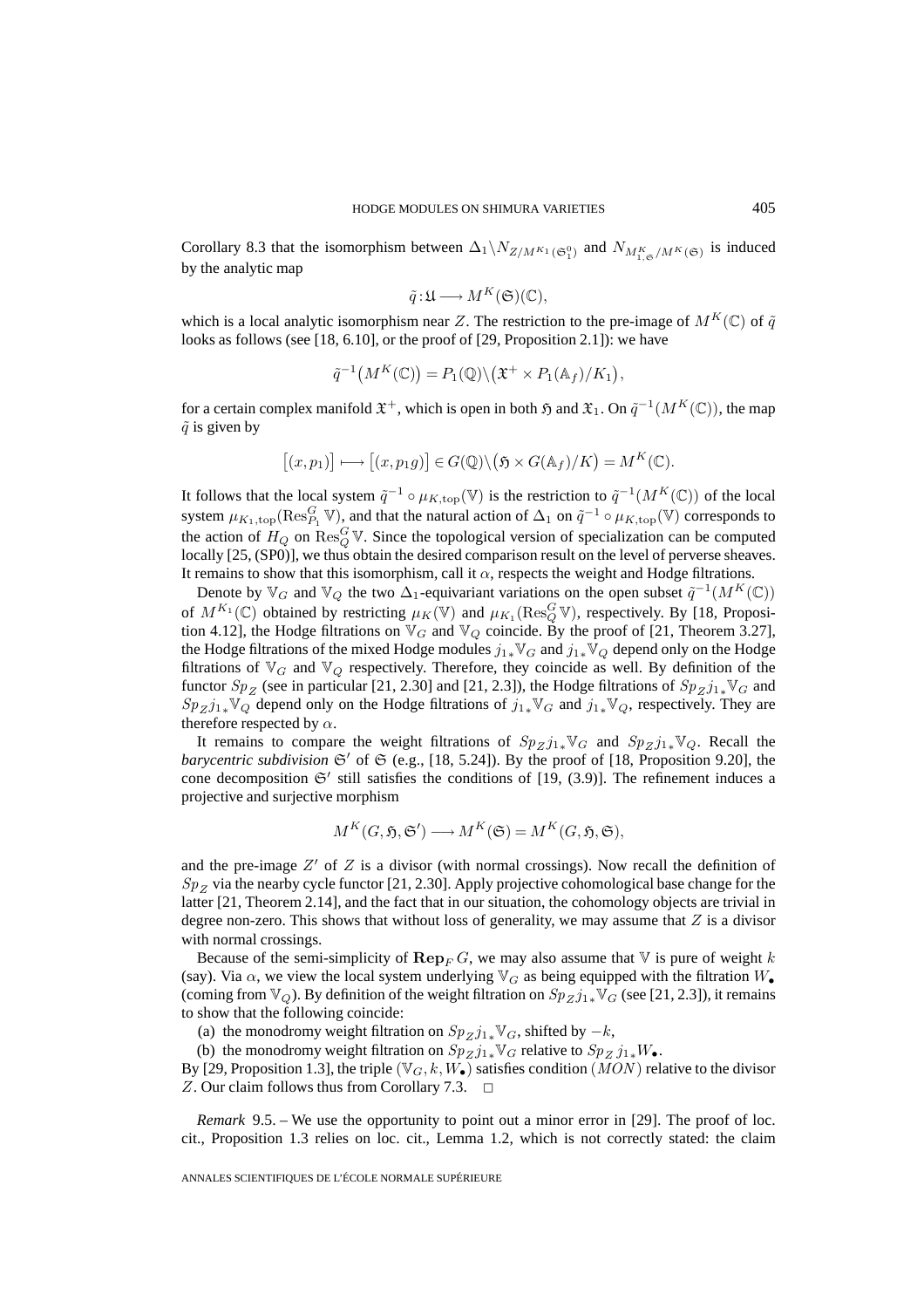$\text{``im}(ix) \in U_1(\mathbb{R})(-1)$ " should be replaced by " $\text{im}(ix) - \text{im}(x) \in U_1(\mathbb{R})(-1)$ ". As a consequence, the proof of loc. cit., Proposition 1.3 (but not its statement) has to be slightly modified: in line 12 of p. 328, replace "maps  $u_0$  to  $\pm \frac{1}{2\pi i}T$ " by "maps  $u_0$  to  $\pm \frac{1}{2\pi i}T$  mod U", where U denotes the weight  $-2$  part of the unipotent radical of the group P. Since U acts trivially on the weight-graded parts of any representation  $\nabla$  of  $P$ , the rest of the proof remains unchanged.

By the preceding results, we have to compute the composition of the following three functors: (I) the functor

$$
Sp_Zj_{1*}\mu_{K_1}: D^b(\mathbf{Rep}_F P_1, H_Q) \longrightarrow D^b(\Delta_1\text{-}\mathbf{MHM}_F N_{Z/M^{K_1}(\mathfrak{S}_1^0)})
$$

(see Proposition 9.3); (II) the functor

$$
i_0^*: D^b(\Delta_1\text{-}\mathbf{MHM}_F\, N_{Z/M^{K_1}(\mathfrak{S}_1^0)}) \longrightarrow D^b(\Delta_1\text{-}\mathbf{MHM}_F\, Z),
$$

whose target is equal to  $D^b(\mathbf{MHM}_F M_{1,\mathfrak{S}}^K)$ ; (III) the functor

$$
p_*: D^b(\mathbf{MHM}_F M_{1,\mathfrak{S}}^K) \longrightarrow D^b(\mathbf{MHM}_F M_{1}^K).
$$

This computation is complicated by the fact that  $p_*$  is neither left nor right exact – remember that we are working in a (derived) category of objects which behave like perverse sheaves, hence there are no exactness properties for Grothendieck's functors associated to arbitrary morphisms. This is why we construct a certain factorization of  $p_{*}$ , which will represent it as the composition of a left exact and a right exact functor (Proposition 9.7). In order to do so, consider the diagram

$$
M_{1,\mathfrak{S}}^{K} = \Delta_1 \backslash Z \ll \frac{\tilde{q}}{\sqrt{\tilde{p}}}
$$

$$
M_1^{K} = \Delta \backslash M^{\pi(K_1)} \ll \frac{q}{M^{\pi(K_1)}}
$$

It is *not* Cartesian. However, setting  $\overline{Z} := \overline{H}_C \backslash Z$  (remember that thanks to Corollary 1.5, we consider  $\overline{H}_C$  as a subgroup of  $\Delta_1$  in a natural way), we get a natural factorization of the morphism  $\tilde{q}$ , which fits into the diagram

$$
M_{1,\mathfrak{S}}^{K} = \Delta_1 \overbrace{\chi_Z \overset{q}{\underset{\big\downarrow^p}{\big\downarrow^p}}}^{\tilde{q}} \overline{Z} = \overline{H}_C \setminus Z \overset{\tilde{q}}{\underset{\big\downarrow^p}{\underbrace{\big\downarrow^p}}} Z
$$
  

$$
M_1^{K} = \Delta \setminus M^{\pi(K_1)} \overset{q}{\underset{\big\downarrow^p}{\longleftarrow}} M^{\pi(K_1)} \overset{\tilde{q}}{\underset{\big\downarrow^p}{\longleftarrow}} M^{\pi(K_1)}
$$

Observe that the left half of this diagram *is* Cartesian, and that the morphisms q are finite Galois coverings, with Galois group  $\Delta$ . We identify  $D^b(\mathbf{MHM}_F M_{1,\mathfrak{S}}^K)$  with  $D^b(\Delta\text{-}\mathbf{MHM}_F \bar{Z})$ , and the functor

$$
p_*\colon\! D^b(\mathbf{MHM}_F\,M_{1,\mathfrak{S}}^K)\longrightarrow\! D^b(\mathbf{MHM}_F\,M_{1}^K)
$$

with its ∆-equivariant version

$$
p_*: D^b(\Delta\text{-}\mathbf{MHM}_F\,\bar{Z}) \longrightarrow D^b(\Delta\text{-}\mathbf{MHM}_F\,M^{\pi(K_1)}).
$$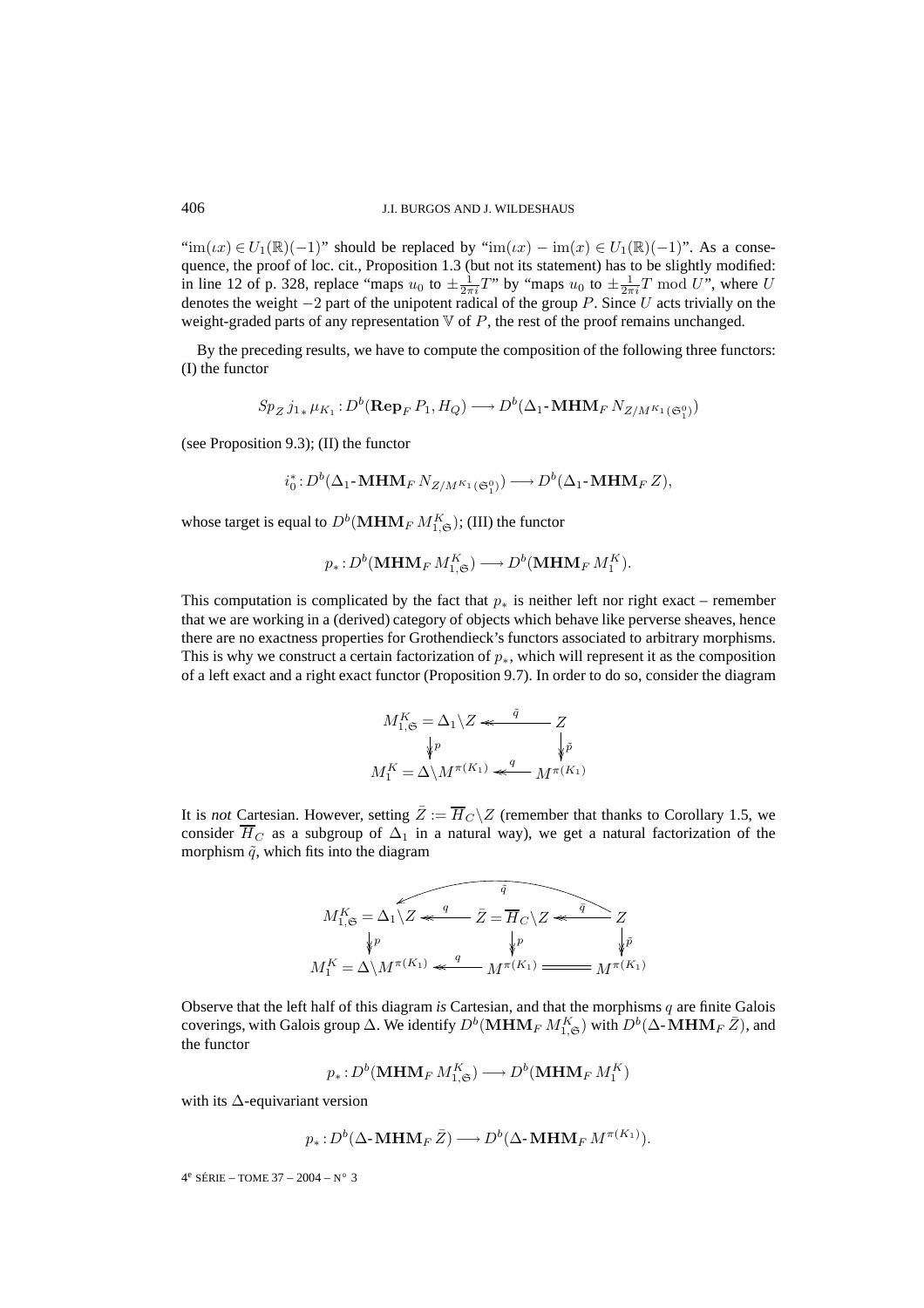In order to study this last functor, recall the closed covering of Z by the closures  $Z_{\sigma}$  of the toric strata (Section 8). It induces a (finite!) closed covering of  $\overline{Z}$  by the  $Z_{\overline{\sigma}}$ , for  $\overline{\sigma} \in \overline{\mathfrak{T}}_C \backslash \mathfrak{T}$ . By Proposition 8.1, the morphism  $\bar{q}$  induces isomorphisms

$$
Z_{\sigma} \xrightarrow{\sim} Z_{\bar{\sigma}},
$$

for any  $\sigma \in \mathfrak{T}$ . Observe moreover that, for any  $\bar{I} \in \bar{\mathfrak{T}}_{\bullet}$  the intersection  $Z_{\bar{I}}$  is either one stratum  $Z_{\bar{\sigma}}$  or the empty set.

DEFINITION 9.6. – Let M denote one of the varieties  $\overline{Z}$  or  $M^{\pi(K_1)}$ . Define the Abelian category  $(MHM<sub>F</sub> M)<sup>z</sup>$  applying Definition 5.2 to the closed covering  ${Z_{\bar{\sigma}}}_{\bar{\sigma}\in\bar{\mathfrak{T}}}$  in the case of  $\overline{Z}$  and to the trivial closed covering  $\{M_{\overline{\sigma}}\}_{\overline{\sigma}\in\overline{\mathfrak{T}}}$  with  $M_{\overline{\sigma}} = M^{\pi(K_1)}$  for all  $\overline{\sigma}\in\overline{\mathfrak{T}}$ , in the case of  $M^{\pi(K_1)}$ .

Now remember the action of the finite group ∆ on our geometric situation. This group acts on the spaces  $\bar{Z}$  and  $M^{\pi(K_1)}$  and on the set of indexes  $\bar{X}$ , hence on the simplicial schemes  $\bar{Z}\times\bar{\mathfrak{T}}$ and  $M^{\pi(K_1)} \times \bar{X}_\bullet$ . Therefore, as in 3.18(c), we can define the categories  $\Delta$ -(MHM<sub>F</sub>  $\bar{Z}$ <sup>) $\bar{\tilde{X}}$ </sup> and  $\Delta$ -(MHM<sub>F</sub>  $M^{\pi(K_1)}$ )<sup> $\bar{x}$ </sup>. For instance the former is the category of mixed Hodge modules M over the simplicial scheme  $\bar{Z} \times \bar{\mathfrak{T}}_{\bullet}$  together with isomorphisms, for  $\gamma \in \Delta$ ,

$$
\rho_{\gamma} : \gamma^* \mathbb{M} \longrightarrow \mathbb{M},
$$

that satisfy the cocycle condition.

Since  $\Delta$  respects the stratification of  $\overline{Z}$  indexed by  $\overline{X}$ , we can define the equivariant version of the functors  $S_{\bullet}$  and Tot. We leave it to the reader to check that the  $\Delta$ -equivariant versions of 5.7 and 5.8 hold (in the proof of the analogue of 5.7, choose a finite open affine covering  $\mathfrak V$  closed under the action of the finite group  $\Delta$ , and observe that the open subset U occurring in point (2)<br>can be replaced by the intersection of all its translates under  $\Delta$ ). In particular, we have:<br>PROPOSITION 9.7. – (a) Th can be replaced by the intersection of all its translates under  $\Delta$ ). In particular, we have: こし<br>d c<br>its<br><sup>す</sup> T¯

PROPOSITION 9.7. – (a) *There is a canonical functor*

$$
p_*^{\bar{\mathfrak{T}}}: D^b(\Delta\cdot (MHM_F\bar{Z})^{\bar{\mathfrak{T}}}) \longrightarrow D^b(\Delta\cdot (MHM_F M^{\pi(K_1)})^{\bar{\mathfrak{T}}}).
$$

(b) *There is a natural commutative diagram*

$$
D^{b}(\mathbf{MHM}_{F} M_{1,\mathfrak{S}}^{K})
$$
\n
$$
\parallel
$$
\n
$$
D^{b}(\Delta \cdot \mathbf{MHM}_{F} \bar{Z}) \xrightarrow{\mathcal{S} \bullet} D^{b}(\Delta \cdot (\mathbf{MHM}_{F} \bar{Z})^{\bar{\mathfrak{T}}})
$$
\n
$$
D^{b}(\Delta \cdot \mathbf{MHM}_{F} M^{\pi(K_{1})}) \xleftarrow{\text{Tot}} D^{b}(\Delta \cdot (\mathbf{MHM}_{F} M^{\pi(K_{1})})^{\bar{\mathfrak{T}}})
$$
\n
$$
\parallel
$$
\n
$$
D^{b}(\mathbf{MHM}_{F} M_{1}^{K})
$$

Using  $\Delta = \Delta_1 / \overline{H}_C$  and  $\overline{Z} = \overline{H}_C \backslash Z$ , and a slight generalization of Proposition 4.2 we make the identification

$$
D^{b}(\Delta\text{-}\mathbf{MHM}_{F}\bar{Z})=D^{b}(\Delta_{1}\text{-}\mathbf{MHM}_{F}Z).
$$

Since the group  $\Delta_1$  acts on  $M^{\pi(K_1)}$  (by its quotient  $\Delta$ ) and on the set  $\mathfrak{T}$ , it acts also on  $M^{\pi(K_1)} \times \mathfrak{T}_\bullet$ . We define the category  $\Delta_1$ - $(MHM_F M^{\pi(K_1)})^{\mathfrak{T}}$ , in the same way as we have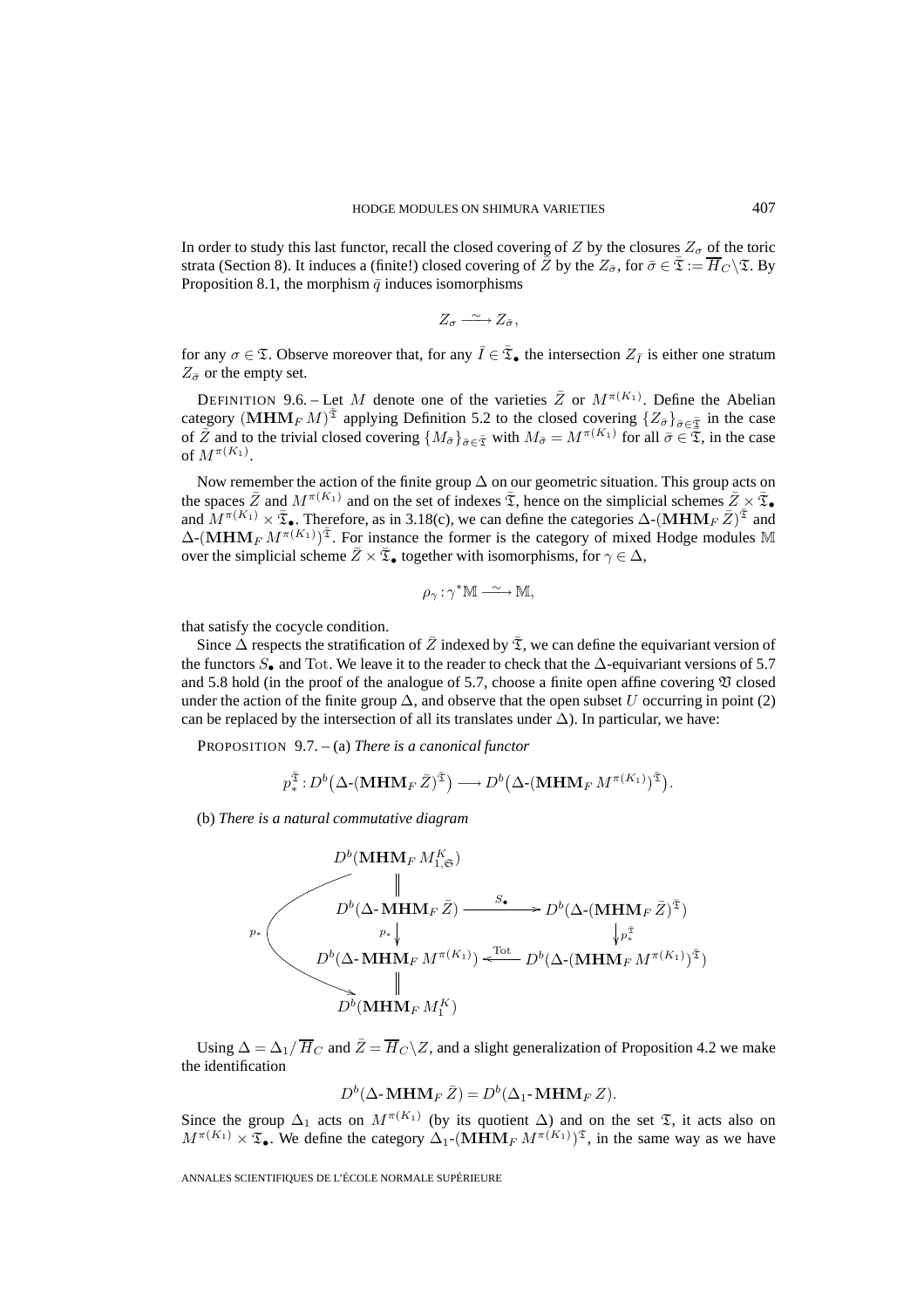defined  $\Delta$ -(**MHM**<sub>F</sub>  $M^{\pi(K_1)}$ )<sup> $\bar{x}$ </sup> but using the infinite version of Definition 5.2. We have the following variant of Proposition 4.2:

PROPOSITION 9.8. – *The inverse image*

$$
\Delta\text{-}\left(\mathbf{MHM}_{F}\,M^{\pi(K_1)}\right)^{\mathfrak{T}}\longrightarrow\Delta_1\text{-}\left(\mathbf{MHM}_{F}\,M^{\pi(K_1)}\right)^{\mathfrak{T}}
$$

*is an equivalence of categories, which possesses a canonical pseudo-inverse.*

*Proof.* – The group  $\Delta_1$  acts freely and properly on the simplicial scheme  $M^{\pi(K_1)} \times \mathfrak{T}_{\bullet}$ . Hence so does the subgroup  $\overline{H}_C$  of  $\Delta_1$ . The quotient by  $\overline{H}_C$  of  $\overline{M}^{\pi(K_1)} \times \mathfrak{T}_\bullet$  equals  $M^{\pi(K_1)} \times \overline{\mathfrak{T}}_\bullet$ . The action of  $\Delta = \Delta_1 / \overline{H}_C$  on this quotient is free and proper, and

$$
\Delta \setminus (M^{\pi(K_1)} \times \bar{\mathfrak{T}}_{\bullet}) = \Delta_1 \setminus (M^{\pi(K_1)} \times \mathfrak{T}_{\bullet}). \square
$$

We now start to evaluate our functors. Consider the composition

$$
\Delta \setminus (M^{\pi(K_1)} \times \bar{\mathfrak{T}}_{\bullet}) = \Delta_1 \setminus (M^{\pi(K_1)} \times \mathfrak{T}_{\bullet}). \qquad \Box
$$
  
now start to evaluate our functors. Consider the composition  

$$
\nu := p_*^{\bar{\mathfrak{T}}} S_{\bullet} i_0^* Sp_Z j_{1*} \mu_{K_1} : D^b(\mathbf{Rep}_F P_1, H_Q) \longrightarrow D^b(\Delta \cdot (\mathbf{MHM}_F M^{\pi(K_1)})^{\bar{\mathfrak{T}}}),
$$

where we use the identification

$$
D^b(\Delta\text{-}\mathbf{MHM}_F\,\bar{Z})=D^b(\Delta_1\text{-}\mathbf{MHM}_F\,Z)
$$

before applying the functor  $S_{\bullet}$ . We have a variant of the canonical construction

$$
\mu_{\pi(K_1)}^{\mathfrak{T}}\colon (\mathbf{Rep}_F\,G_1,\overline{H}_Q)\longrightarrow \Delta_1\text{-}\left(\mathbf{MHM}_F\,M^{\pi(K_1)}\right)^{\mathfrak{T}},
$$

which associates to a representation  $\mathbb{V}_1$  the mixed Hodge module, whose component over  $M^{\pi(K_1)}\times \{I\}$  is

$$
\mathbb{M}_I = \begin{cases} \mu_{\pi(K_1)}(\mathbb{V}_1), & \text{if } Z_I \neq \emptyset, \\ 0, & \text{if } Z_I = \emptyset. \end{cases}
$$

For any increasing map  $\tau$  and  $I \in \mathfrak{T}_{\bullet}$  with  $J = \mathfrak{T}_{\bullet}(\tau)(I)$ , we put  $\tau_I = \text{Id}$  if  $Z_I$  is not empty and zero otherwise. For  $\gamma \in \Delta_1$  we let the isomorphisms  $\rho_{\gamma}$  be given by the action of  $\overline{H}_Q$ .

The functor  $\mu_{\pi(K_1)}^{\mathfrak{T}}$  is exact. As before, we let c denote the codimension of  $M_1^K$  in  $(M^K)^*$ , which is the same as the relative dimension of the morphism  $\pi: M^{K_1} \to M^{\pi(K_1)}$ .

PROPOSITION 9.9. – *There is a natural commutative diagram*

$$
D^{b}(\operatorname{Rep}_F P_1, H_Q) \xrightarrow{\nu[-c]} D^{b}(\Delta \cdot (\operatorname{MHM}_F M^{\pi(K_1)})^{\bar{\mathfrak{T}}})
$$
  

$$
E(\mathbf{W}_1, \bullet) \downarrow \qquad \qquad \parallel
$$
  

$$
D^{b}(\operatorname{Rep}_F G_1, \overline{H}_Q) \xrightarrow{\mu_{\pi(K_1)}^{\bar{\mathfrak{T}}}} D^{b}(\Delta_1 \cdot (\operatorname{MHM}_F M^{\pi(K_1)})^{\bar{\mathfrak{T}}})
$$

*Proof. –* Let us first determine the cohomology functors

$$
\mathcal{H}^r\nu: (\mathbf{Rep}_F P_1, H_Q) \longrightarrow \Delta_1\text{-} (\mathbf{MHM}_F M^{\pi(K_1)})^{\mathfrak{T}}.
$$

Let  $\mathbb{V}_1$  be in  $(\mathbf{Rep}_F P_1, H_Q)$ , and  $I \in \mathcal{I}$ . By Proposition 5.7(b), the component  $(\mathcal{H}^r \nu(\mathbb{V}_1))_I$  is given by

$$
\mathcal{H}^r(\tilde{p} \circ i_I)_* i_I^* Sp_Z j_{1*} \mu_{K_1}(\mathbb{V}_1).
$$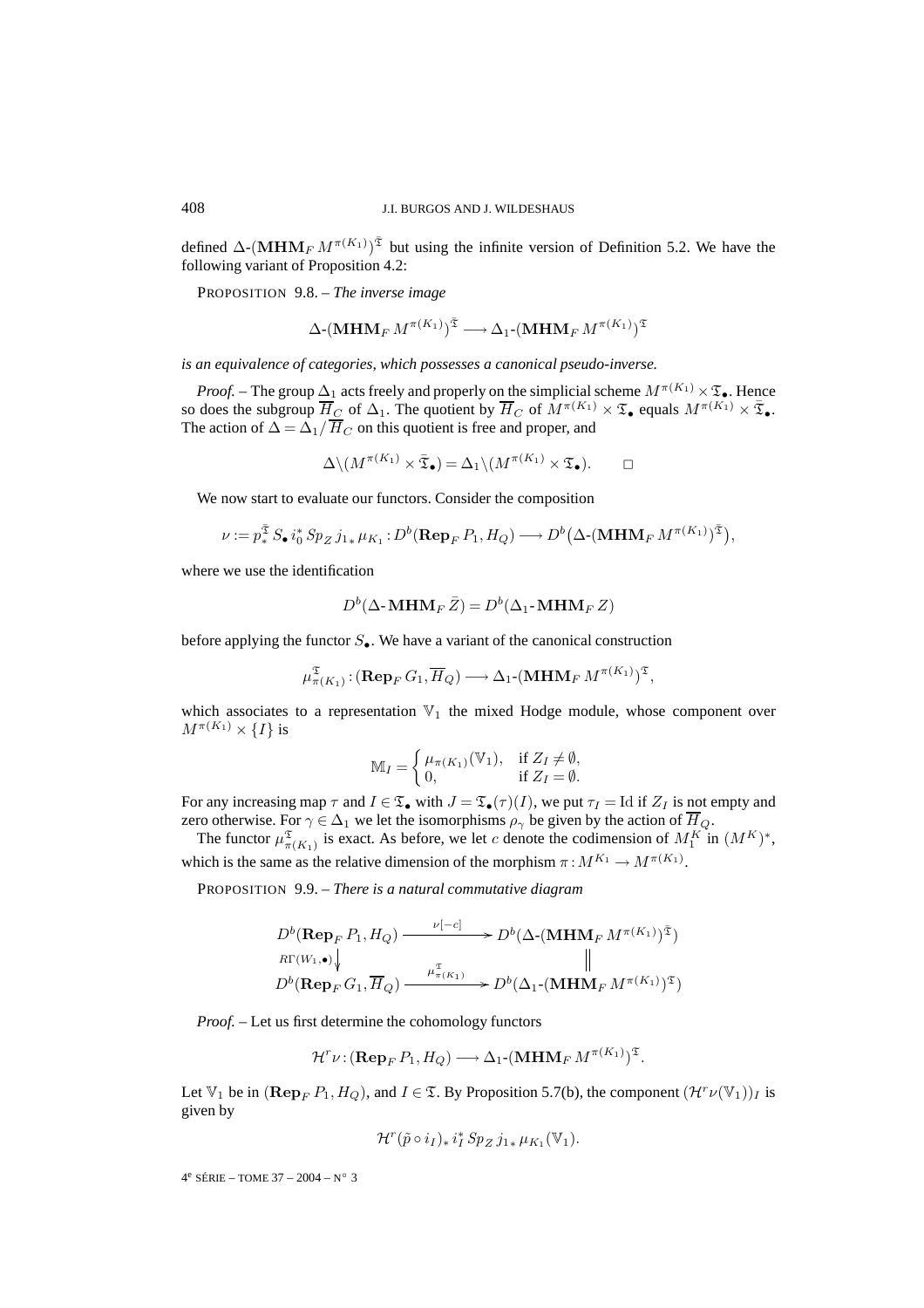Now remember the factorization



of the morphism  $\pi : M^{K_1} \to M^{\pi(K_1)}$ . As explained in Section 8, the map  $\tilde{p}: Z \to M^{\pi(K_1)}$ factors through  $\pi_a$ , and identifies Z with a closed union of strata in a torus embedding of  $M^{K_1}$ over  $M^{\pi_t(K_1)}$ . The above object involves the direct images  $(\tilde{p} \circ i_I)_*$  of individual strata of this torus embedding. Note that the corresponding direct image of the generic stratum  $M^{K_1}$  equals  $\pi_{a*} \circ \pi_{t*} = \pi_*$ . Using Corollary 6.2 and the compatibility of  $Sp_Z$  with  $i_{I*} \circ i_I^*$  [21, 2.30], we see that

$$
\mathcal{H}^r(\tilde{p} \circ i_I)_* i_I^* Sp_Z j_{1*} \mu_{K_1}(\mathbb{V}_1) = \mathcal{H}^r \pi_* \mu_{K_1}(\mathbb{V}_1)
$$

when  $Z_I$  is not empty and zero otherwise. Furthermore, this identification is compatible with the simplicial structure: assume that  $\mathfrak{T}_{\bullet}(\tau)(I) = J$  for some increasing map  $\tau$  and that  $Z_I$  is not empty. Then the morphisms therwise. Furthermore, this identified to  $\mathfrak{T}_{\bullet}(\tau)(I) = J$  for some increasing  $(\mathcal{H}^r\nu(\mathbb{V}_1))_J \longrightarrow (\mathcal{H}^r\nu(\mathbb{V}_1))_J$ 

$$
(\tau)_I: \big(\mathcal{H}^r\nu(\mathbb{V}_1)\big)_J \longrightarrow \big(\mathcal{H}^r\nu(\mathbb{V}_1)\big)_I
$$

correspond to the identity on  $\mathcal{H}^r \pi_* \mu_{K_1}(\mathbb{V}_1)$ . By [28, Theorem 2.3], there is a natural isomorphism

$$
\mu_{\pi(K_1)}\big(H^{r+c}(W_1,\mathbb{V}_1)\big) \longrightarrow \mathcal{H}^r \pi_* \mu_{K_1}(\mathbb{V}_1).
$$

In fact, this is the *canonical* isomorphism given by the universal property of the cohomological derived functor [24, II.2.1.4], and by the fact that the functors on the right-hand side are *effaçable* for  $r > -c$ . Since this isomorphism is compatible with automorphisms of Shimura data, we see that the natural actions of  $\Delta_1$  on both sides are compatible. This proves the claim after passage to the cohomology objects. We see in particular that the functor  $\mathcal{H}^{-c} \nu$  is left exact, and that its total right derived functor is equal to

$$
\mu_{\pi(K_1)}^{\mathfrak{T}} \circ R\Gamma(W_1, \bullet).
$$

Let us assume for a moment that  $\nu$  admits a natural f-lifting in the sense of [3, Definition A.1(c)] to the filtered bounded derived categories (see below). By  $[3, A.7]$ , this f-lifting induces a natural transformation

$$
\eta : \mu_{\pi(K_1)}^{\mathfrak{T}} \circ R\Gamma(W_1, \bullet) \longrightarrow \nu[-c]
$$

of triangulated functors. Furthermore, the  $H<sup>n</sup> \eta$  are the natural transformations corresponding to the universal property of the cohomological derived functor. Since we already know that these are isomorphisms, we get the desired conclusion. Furthermore, the  $H^n \eta$  are the cohomological derived<br>the desired conclusion.<br>the natural extension<br>(**Rep**<sub>F</sub>  $P_1$ ,  $H_Q$ )  $\longrightarrow DF^b$ ons<br>ad<sub>.</sub><br>え

It remains to construct the natural extension

$$
\nu \colon \! DF^b(\mathbf{Rep}_F P_1, H_Q) \longrightarrow DF^b\big(\Delta\text{-}\langle \mathbf{MHM}_{F} \, M^{\pi(K_1)}\rangle^{\mathfrak{T}}\big)
$$

of  $\nu$  satisfying the conditions of [3, Definition A.1(c)]. Since  $\nu$  is a composition of functors, we need to define such an extension for each of them. For the exact functors  $\mu_{K_1}$ ,  $j_{1*}$ , and  $Sp_Z$ , there is no problem. For  $S_{\bullet}$ , we have Remark 5.5. It remains to consider  $i_0^*$  and  $p_*^{\bar{x}}$ . For the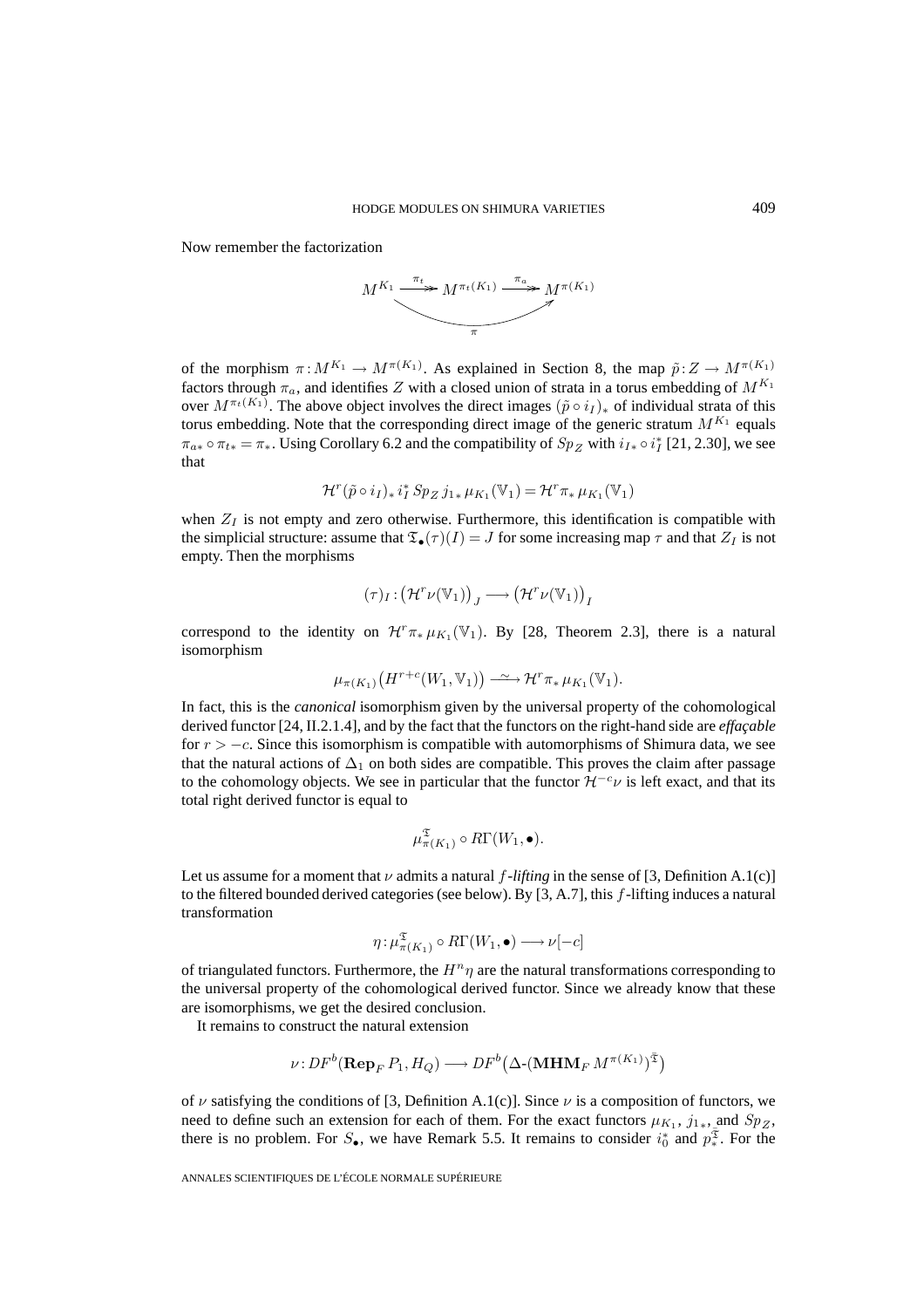construction of

$$
i_0^*: DF^b(\mathbf{MHM}_F N_{M_{1,\mathfrak{S}}^K/M^K(\mathfrak{S})}) \longrightarrow DF^b(\mathbf{MHM}_F M_{1,\mathfrak{S}}^K),
$$

observe first that by the construction of  $i_{0*} i_0^*$  recalled earlier, this latter functor admits a filtered version:

$$
i_{0*} i_0^* : DF^b(\mathbf{MHM}_F N_{M_{1,\mathfrak{S}}^K/M^K(\mathfrak{S})}) \longrightarrow DF^b(\mathbf{MHM}_F N_{M_{1,\mathfrak{S}}^K/M^K(\mathfrak{S})}).
$$

In fact, the image of  $i_{0*}i_0^*$  is contained in  $DF^b_{M^K_{1,\mathfrak{S}}}(\mathbf{MHM}_F N_{M^K_{1,\mathfrak{S}}/M^K(\mathfrak{S})})$ , the full triangulated sub-category of  $DF^b(\mathbf{MHM}_F N_{M^K_{1, \mathfrak{S}}/M^K(\mathfrak{S})})$  of filtered complexes  $(\mathbb{M}, F^\bullet \mathbb{M})$ with support in  $M_{1,\mathfrak{S}}^K$ , i.e., for which the cohomology objects of all  $F^r\mathbb{M}$  are supported in  $M_{1,\mathfrak{S}}^K$ . It remains to show that the functor

$$
i_{0*}:DF^b(\mathbf{MHM}_F\,M_{1,\mathfrak{S}}^K)\longrightarrow DF^b_{M_{1,\mathfrak{S}}}(\mathbf{MHM}_F\,N_{M_{1,\mathfrak{S}}^K/M^K(\mathfrak{S})})
$$

(which exists since the unfiltered  $i_{0*}$  is exact) is an equivalence of categories. For this, we need to check  $(\alpha)$  full faithfulness and  $(\beta)$  essential surjectivity. For  $(\alpha)$ , let M and N be two objects of  $DF^b(\mathbf{MHM}_F\,M_{1,\mathfrak{S}}^K).$  In order to show that

$$
{i_0}_* \colon \! \operatorname{Hom}_{M^K_{1,\mathfrak{S}}}(\mathbb{M},\mathbb{N}) \longrightarrow \operatorname{Hom}_{N_{M^K_{1,\mathfrak{S}}/M^K(\mathfrak{S})}}( {i_0}_*\mathbb{M}, {i_0}_*\mathbb{N})
$$

is an isomorphism, we may, using the exact triangles associated to the (finite!) filtrations of both M and N, suppose that these are concentrated in single degrees, say m and n. The same is then true for the filtrations of  $i_{0*}\mathbb{M}$  and  $i_{0*}\mathbb{N}$ . By [3, Definition A.1(a)(iii)], there are no non-trivial morphisms if  $m > n$ . Furthermore, loc. cit. allows to reduce the case  $m \leq n$  to the case  $m = n$ . But then the morphisms can be calculated in the unfiltered derived categories [3, Definition A.1(c)], and the claim follows from [21, (4.2.10)]. For ( $\beta$ ), we use induction on the length of the filtration of a given object  $\mathbb M$  in  $DF^b_{M^K_{1,\mathfrak{S}}}(\mathbf{MHM}_{F}N_{M^K_{1,\mathfrak{S}}/M^K(\mathfrak{S})}).$  If the filtration is concentrated in a single degree, use [3, Definition A.1(c)] and [21,  $(4.2.10)$ ]. If not, then M is a cone of a morphism  $M'' \to M'[1]$  in  $DF^b_{M^K_{1,\mathfrak{S}}}(\mathbf{MHM}_F N_{M^K_{1,\mathfrak{S}}/M^K(\mathfrak{S})})$  of two objects in the image of  $i_{0*}$ . By ( $\alpha$ ), this morphism comes from a morphism f in  $DF^b(\mathbf{MHM}_F M_{1,\mathfrak{S}}^K)$ . Thus there is an isomorphism between M and the image under  $i_{0*}$  of a cone of f. pinsin  $w_1 \rightarrow w_1$  [1] in  $Dr_{M_{1, \mathbf{c}}^K}$  (WHER<br>y ( $\alpha$ ), this morphism comes from a mo<br>orphism between M and the image und<br>vaction of<br> $\frac{\bar{x}}{2}: DF^b(\Delta\text{-}(MHM_F\bar{Z})^{\bar{x}}) \longrightarrow DF^b($  $\frac{F}{\hbar}$ <br>les<br> $\hbar$ e เพ<br>M<br>ริ\

For the construction of

$$
p^{\bar{\mathfrak{T}}}_{*}:DF^{b}\big(\Delta\text{-}\big(\mathbf{MHM}_{F}\,\bar{Z}\big)^{\bar{\mathfrak{T}}}\big) \longrightarrow DF^{b}\big(\Delta\text{-}\big(\mathbf{MHM}_{F}\,M^{\pi(K_{1})}\big)^{\bar{\mathfrak{T}}}\big),
$$

observe first that the functor  $(M, F^{\bullet}M) \mapsto (M, M/F^{\bullet}M)$  identifies the filtered (derived) category of complexes of Hodge modules with the co-filtered (derived) category. This latter point of view will be better adapted to our needs. Next, fix a finite ∆-equivariant open affine covering  $\mathfrak{V} = \{V_1, \ldots, V_r\}$  of  $\overline{Z}$  as in the proof of Proposition 9.7. Now imitate the proof of Proposition 5.7, using the following observation (see the proof of [21, Theorem 4.3]): assume given a diagram of bounded complexes of  $\Delta$ -equivariant Hodge modules on  $\bar{Z}$ 

$$
\mathbb{M}^{\bullet}_{0} \downarrow^{\varphi_{0}} \mathbb{M}^{\bullet}_{1} \xrightarrow{f_{M}} \mathbb{M}^{\bullet}_{0}
$$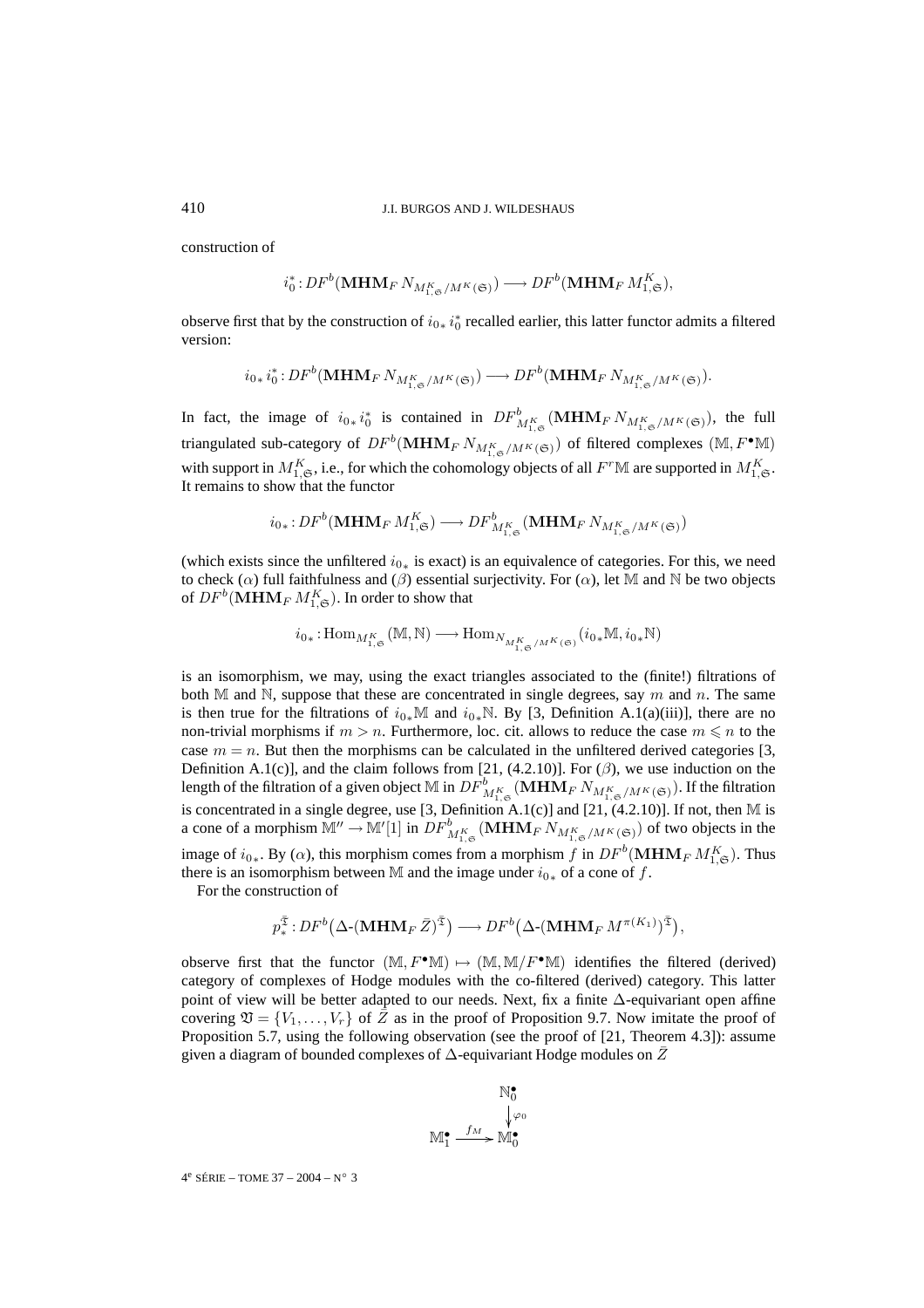where

- (1) the morphism  $f_M : \mathbb{M}_1^{\bullet} \to \mathbb{M}_0^{\bullet}$  is epimorphic in all degrees,
- (2) the components of  $\mathbb{N}_0^{\bullet}$  are  $p_*$ -acyclic with respect to  $\mathfrak{V},$
- (3) the morphism  $\varphi_0: \mathbb{N}_0^{\bullet} \to \mathbb{M}_0^{\bullet}$  is epimorphic in all degrees, and becomes an isomorphism in  $D^b(MHM_F Z)$ .

Then this diagram can be completed in the following way:

$$
\mathbb{N}_{1}^{\bullet} \xrightarrow{f_{N}} \mathbb{N}_{0}^{\bullet}
$$
\n
$$
\varphi_{1} \downarrow \qquad \qquad \downarrow \varphi_{0}
$$
\n
$$
\mathbb{M}_{1}^{\bullet} \xrightarrow{f_{M}} \mathbb{M}_{0}^{\bullet}
$$

where

- (4) the morphism  $f_N$  is epimorphic in all degrees,
- (5) the components of  $\mathbb{N}_1^{\bullet}$  are  $p_*$ -acyclic with respect to  $\mathfrak{V},$
- (6) the morphism  $\varphi_1$  is epimorphic in all degrees, and becomes an isomorphism in  $D^b(\mathbf{MHM}_F\bar{Z})$ .  $\Box$

We can now complete the proof of our main result:

*Proof of Theorem 2.6.* – By Propositions 9.1, 9.2, 9.3, 9.7, and 9.9, all that remains to be proved is that there is a natural commutative diagram

$$
D^{b}(\operatorname{Rep}_F G_1, \overline{H}_Q) \xrightarrow{\mu_{\pi(K_1)}} D^{b}(\Delta_1 \cdot (\operatorname{MHM}_F M^{\pi(K_1)})^{\mathfrak{T}})
$$
  

$$
R\Gamma(\overline{H}_C, \bullet) \downarrow \qquad \qquad \downarrow \text{Tot}
$$
  

$$
D^{b}(\operatorname{Rep}_F G_1, \overline{H}_Q / \overline{H}_C) \xrightarrow{\mu_{\pi(K_1)}} D^{b}(\Delta \cdot (\operatorname{MHM}_F M^{\pi(K_1)}))
$$

Recall that we identify  $\Delta_1$ -(**MHM**<sub>F</sub>  $M^{\pi(K_1)}$ )<sup>T</sup> and  $\Delta$ -(**MHM**<sub>F</sub>  $M^{\pi(K_1)}$ )<sup>T</sup>, as well as  $\Delta$ -(MHM<sub>F</sub>  $M_{\perp}^{\pi(K_1)}$ ) and MHM<sub>F</sub>  $M_1^K$ , and that the functor Tot is formed with respect to the stratification  $\overline{\mathfrak{T}}$  (not with respect to  $\mathfrak{T}$ ).

This is where the conditions  $[19, (2.3.1-3)]$  listed in the beginning of Section 8 enter. For any  $\sigma \in \mathfrak{T}$  we denote by  $star_{\mathfrak{T}}(\sigma)$  the union of  $\tau^{\circ}$  for all  $\tau \in \mathfrak{T}$  such that  $\sigma$  is a face of  $\tau$ . Then the  $star_{\mathcal{I}}(\sigma)$  form an open covering of the set D. Moreover, all these open sets are contractible and the intersection of a finite number of them is also contractible [19, Lemma (2.4.1)]. We denote by  $C_{\bullet}(\lbrace star_{\mathcal{I}}(\sigma) \rbrace, \mathbb{Z})$  the Čech chain complex associated to this covering (i.e., the dual of the usual Cech cochain complex). Since the set  $D$  is contractible, the natural augmentation

$$
C_{\bullet}\left(\left\{star\right(\sigma)\right\},\mathbb{Z}\right)\longrightarrow\mathbb{Z}
$$

is a resolution. The group  $\Delta_1$  acts freely and properly on the set  $\mathfrak T$ . Therefore, the Abelian groups  $C_p({\{star_\mathcal{I}(\sigma)\}, \mathbb{Z})$  have a natural structure of free  $\mathbb{Z}\Delta_1$ -modules. Moreover, since the combinatorics of the open covering  $\{star_\mathcal{I}(\sigma)\}\$  of D agrees with that of the closed covering  $\{Z_\sigma\}$  of Z, by the definition of  $\mu_{\pi(K_1)}^{\mathfrak{T}}$ , the composition of functors Tot  $\circ \mu_{\pi(K_1)}^{\mathfrak{T}}$  agrees with the composition of functors natural struc $;\{star_{\tau j}(\sigma)\}\$  the comp $\overline{H}_C$  o  $\text{Hom}($ 

$$
\mu_{\pi(K_1)} \circ (\bullet)^{\overline{H}_C} \circ \text{Hom}\big(C_{\bullet}\big(\big\{star(\sigma)\big\},\mathbb{Z}\big),\bullet\big),
$$

which by Proposition 3.19 agrees with  $\mu_{\pi(K_1)} \circ R\Gamma(\overline{H}_C, \bullet)$ .  $\Box$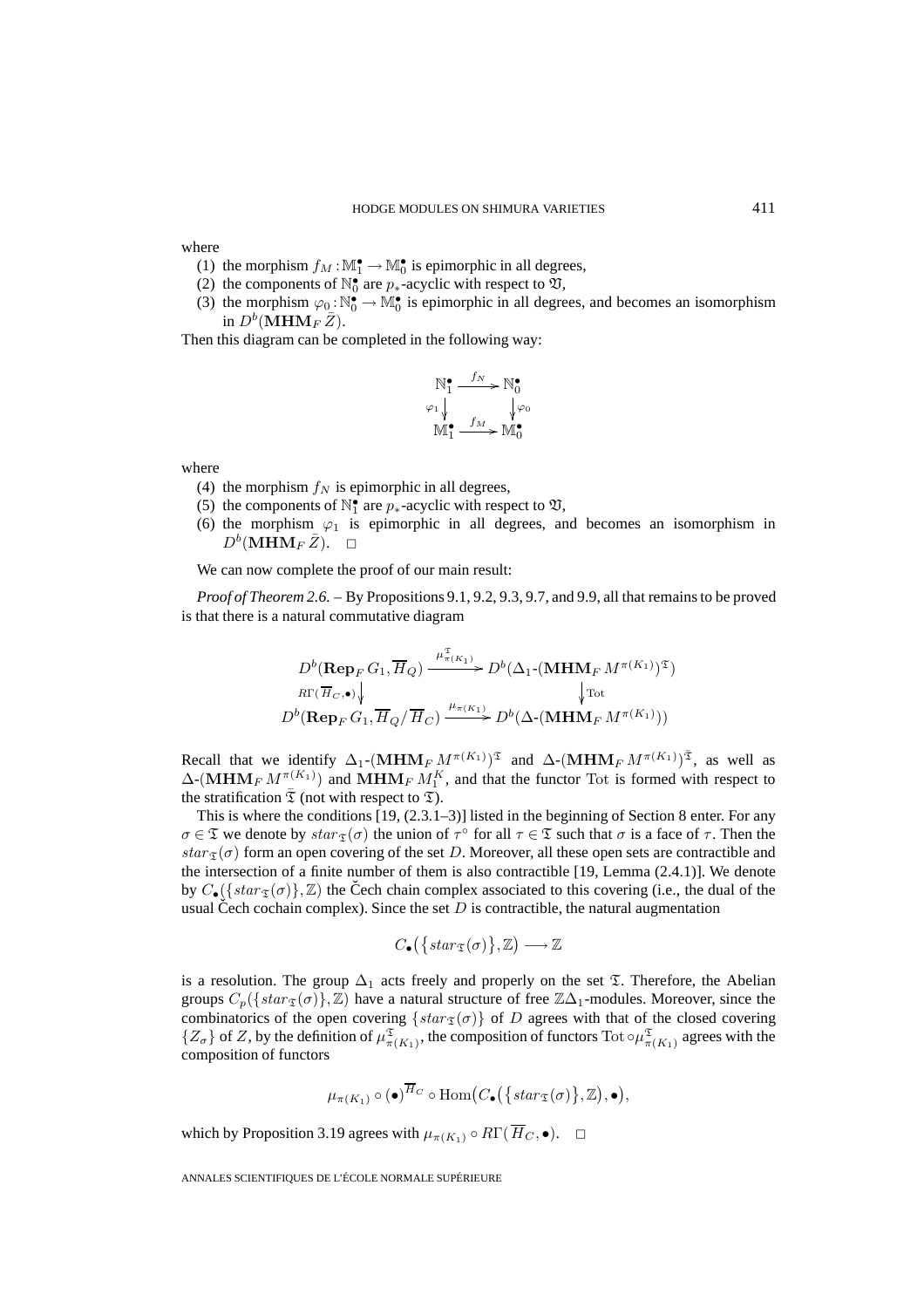*Remark* 9.10. – (a) Our proof uses a *choice* of toroidal compactification. However, as can be seen by passing to simultaneous refinements of two cone decompositions, the isomorphism of Theorem 2.6 does not depend on this choice. We leave the details of the proof to the reader.

(b) We also leave it to the reader to formulate and prove results like [19, Proposition (4.8.5)] on the behaviour of the isomorphism of 2.6 under change of the subgroup  $K \subset G(\mathbb{A}_f)$ , and of the element  $g \in G(\mathbb{A}_f)$ .

### **Acknowledgements**

We would like to thank A. Abbes, F. Guillén, L. Illusie, A. Mokrane, Ngo B.C., and J. Tilouine for useful discussions. We are grateful to the referees for their comments on the first version of this article.

#### **REFERENCES**

- [1] ASH A., MUMFORD D., RAPOPORT M., TAI Y., Smooth Compactification of Locally Symmetric Varieties, in: Lie Groups: History, Frontiers and Applications, vol. **IV**, Math. Sci. Press, 1975.
- [2] BAILY W.L., BOREL A., Compactification of arithmetic quotients of bounded symmetric domains, *Ann. of Math.* **84** (1966) 442–528.
- [3] BEILINSON A.A., On the derived category of perverse sheaves, in: Manin Yu.I. (Ed.), K*-Theory, Arithmetic and Geometry*, in: Lect. Notes Math., vol. **1289**, Springer, Berlin, 1987, pp. 27–41.
- [4] BEILINSON A.A., BERNSTEIN J., DELIGNE P., Faisceaux pervers, in: Teissier B., Verdier J.-L. (Eds.), *Analyse et topologie sur les espaces singuliers (I)*, in: Astérisque, vol. **100**, Soc. Math. France, 1982.
- [5] BOREL A., SERRE J.-P., Corners and arithmetic groups, *Comment. Math. Helv.* **48** (1973) 436–491.
- [6] BURGOS J.I., WILDESHAUS J., Modules de Hodge sur les variétés de Shimura, et leur dégénérescence dans la compactification de Baily–Borel, *C. R. Acad. Sci. Paris* **336** (2003) 29–34.
- [7] CATTANI E., KAPLAN A., Polarized mixed Hodge structures and the local monodromy of a variation of Hodge structure, *Inv. Math.* **67** (1982) 101–115.
- [8] CATTANI E., KAPLAN A., SCHMID W., Degeneration of Hodge structures, *Ann. of Math.* **123** (1986) 457–535.
- [9] DELIGNE P., Cohomologie à supports propres, in:  $SGA4<sub>III</sub>$ , in: Lect. Notes Math., vol. 305, Springer, Berlin, 1973, pp. 250–480.
- [10] DELIGNE P., La conjecture de Weil. II, *Publ. Math. IHES* **52** (1981) 313–428.
- [11] GALLIGO A., GRANGER M., MAISONOBE P., D-modules et faisceaux pervers dont le support singulier est un croisement normal, *Ann. Inst. Fourier (Grenoble)* **35** (1985) 1–48.
- [12] HARDER G., Eisenstein-Kohomologie arithmetischer Gruppen: Allgemeine Aspekte, Preprint, Bonn, 1986.
- [13] HARRIS M., ZUCKER S., Boundary cohomology of Shimura varieties II. Hodge theory at the boundary, *Inv. Math.* **116** (1994) 243–307.
- [14] HARRIS M., ZUCKER S., Boundary Cohomology of Shimura Varieties III. Coherent Cohomology on Higher-Rank Boundary Strata and Applications to Hodge Theory, in: Mémoires de la SMF, vol. **85**, Soc. Math. France, 2001.
- [15] KASHIWARA M., A study of variation of mixed Hodge structure, *Publ. RIMS, Kyoto Univ.* **22** (1986) 991–1024.
- [16] KEMPF G., KNUDSEN F., MUMFORD D., SAINT-DONAT B., Toroidal Embeddings. I, in: Lect. Notes Math., vol. **339**, Springer, Berlin, 1973.
- [17] LOOIJENGA E., RAPOPORT M., Weights in the local cohomology of a Baily–Borel compactification, in: Carlson J.A., Clemens C.H., Morrison D.R. (Eds.), *Complex Geometry and Lie Theory*, in: Proc. of Symp. in Pure Math., vol. **53**, Amer. Math. Society, 1991, pp. 223–260.
- [18] PINK R., Arithmetical Compactification of Mixed Shimura Varieties, in: Bonner Mathematische Schriften, vol. **209**, Univ. Bonn, 1990.